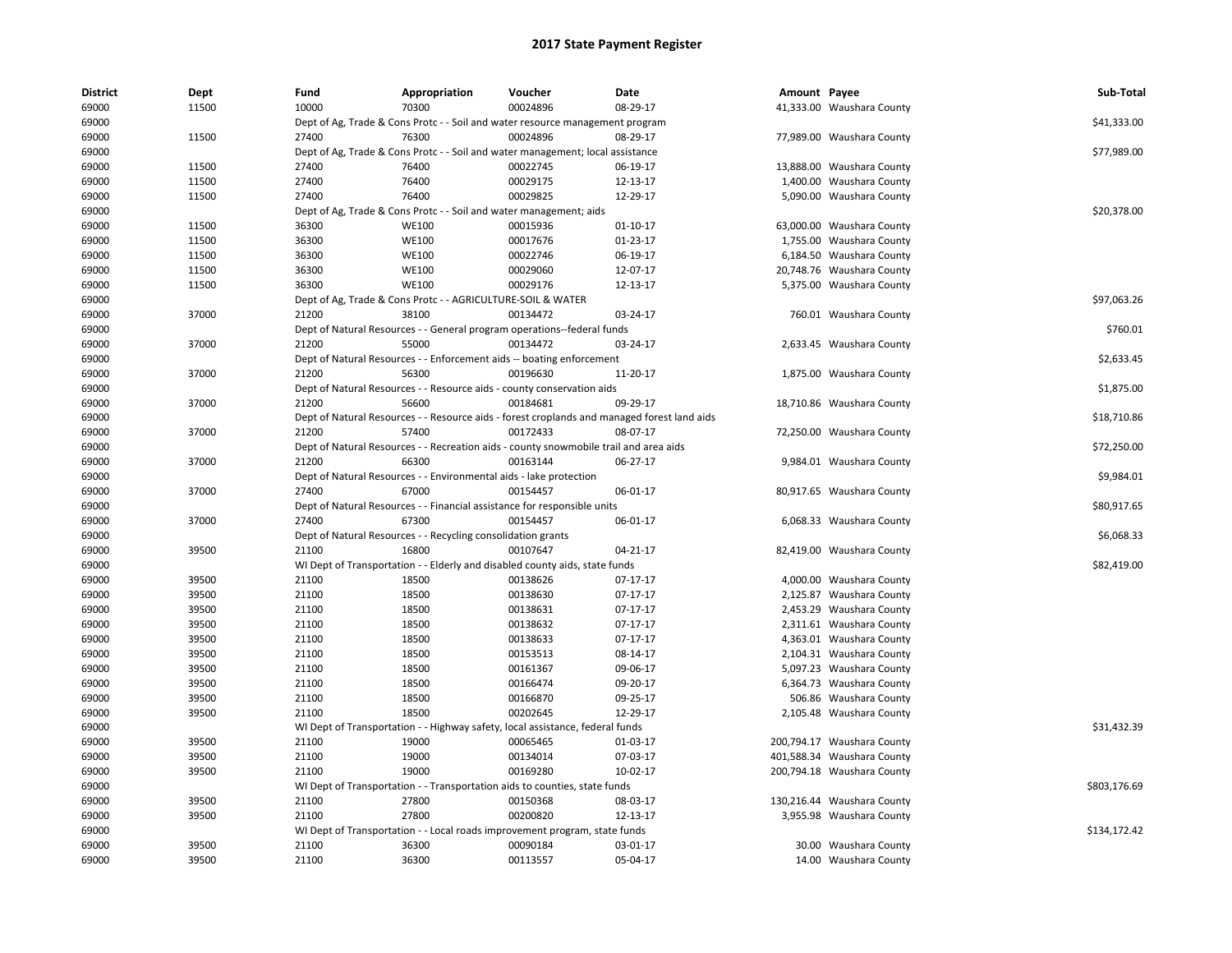| <b>District</b> | Dept           | Fund           | Appropriation  | Voucher                                                                             | Date                                                                                                 | Amount Payee |                            | Sub-Total      |
|-----------------|----------------|----------------|----------------|-------------------------------------------------------------------------------------|------------------------------------------------------------------------------------------------------|--------------|----------------------------|----------------|
| 69000           | 39500          | 21100          | 36300          | 00123329                                                                            | 06-01-17                                                                                             |              | 25.00 Waushara County      |                |
| 69000           | 39500          | 21100          | 36300          | 00162551                                                                            | 09-07-17                                                                                             |              | 30.00 Waushara County      |                |
| 69000           | 39500          | 21100          | 36300          | 00181899                                                                            | 10-19-17                                                                                             |              | 25.00 Waushara County      |                |
| 69000           | 39500          | 21100          | 36300          | 00186620                                                                            | 11-01-17                                                                                             |              | 30.00 Waushara County      |                |
| 69000           |                |                |                | WI Dept of Transportation - - State highway rehabilitation, state funds             |                                                                                                      |              |                            | \$154.00       |
| 69000           | 39500          | 21100          | 36500          | 00069811                                                                            | 01-01-17                                                                                             |              | 584.74 Waushara County     |                |
| 69000           | 39500          | 21100          | 36500          | 00070789                                                                            | 01-04-17                                                                                             |              | 245.00 Waushara County     |                |
| 69000           | 39500          | 21100          | 36500          | 00100833                                                                            | 03-29-17                                                                                             |              | 245.00 Waushara County     |                |
| 69000           | 39500          | 21100          | 36500          | 00084016                                                                            | 02-08-17                                                                                             |              | 660.60 Waushara County     |                |
| 69000           | 39500          | 21100          | 36500          | 00113562                                                                            | 05-04-17                                                                                             |              | 135.00 Waushara County     |                |
| 69000           | 39500          | 21100          | 36500          | 00129056                                                                            | 06-15-17                                                                                             |              | 189.00 Waushara County     |                |
| 69000           | 39500          | 21100          | 36500          | 00145387                                                                            | 07-25-17                                                                                             |              | 244.12 Waushara County     |                |
| 69000           | 39500          | 21100          | 36500          | 00152581                                                                            | 08-08-17                                                                                             |              | 189.00 Waushara County     |                |
| 69000           | 39500          | 21100          | 36500          | 00168198                                                                            | 09-22-17                                                                                             |              | 189.00 Waushara County     |                |
| 69000           | 39500          | 21100          | 36500          | 00176672                                                                            | 10-09-17                                                                                             |              | 189.00 Waushara County     |                |
| 69000           | 39500          | 21100          | 36500          | 00189495                                                                            | 11-07-17                                                                                             |              | 189.00 Waushara County     |                |
| 69000           | 39500          | 21100          | 36500          | 00196859                                                                            | 11-29-17                                                                                             |              | 241.11 Waushara County     |                |
| 69000           |                |                |                | WI Dept of Transportation - - Highway system management and operations, state funds |                                                                                                      |              |                            | \$3,300.57     |
| 69000           | 39500          | 21100          | 96100          | 00069811                                                                            | 01-04-17                                                                                             |              | 599.47 Waushara County     |                |
| 69000           | 39500          | 21100          | 96100          | 00070789                                                                            | 01-06-17                                                                                             |              | 32,791.75 Waushara County  |                |
| 69000           |                |                |                |                                                                                     | WI Dept of Transportation - - Highways, bridges and local transportation assistance clearing account |              |                            | \$33,391.22    |
| 69000           | 39500          | 21100          | 36800          | 00069811                                                                            | $01-01-17$                                                                                           |              | 70,874.22 Waushara County  |                |
| 69000           | 39500          | 21100          | 36800          | 00070789                                                                            | 01-04-17                                                                                             |              | 110,623.06 Waushara County |                |
| 69000           | 39500          | 21100          | 36800          | 00100833                                                                            | 03-29-17                                                                                             |              | 92,286.02 Waushara County  |                |
| 69000           | 39500          | 21100          | 36800          | 00157243                                                                            | 08-22-17                                                                                             |              | 615.33 Waushara County     |                |
| 69000           | 39500          | 21100          | 36800          | 00180720                                                                            | 10-17-17                                                                                             |              | 51,112.26 Waushara County  |                |
| 69000           | 39500          | 21100          | 36800          | 00084016                                                                            | 02-08-17                                                                                             |              | 205,152.93 Waushara County |                |
| 69000           | 39500          | 21100          | 36800          | 00094781                                                                            | 03-15-17                                                                                             |              | 12,733.09 Waushara County  |                |
| 69000           | 39500          | 21100          | 36800          | 00096370                                                                            | 03-20-17                                                                                             |              | 84,112.12 Waushara County  |                |
| 69000           | 39500          | 21100          | 36800          | 00113562                                                                            | 05-04-17                                                                                             |              | 91,265.34 Waushara County  |                |
| 69000           | 39500          | 21100          | 36800          | 00129056                                                                            | 06-15-17                                                                                             |              | 180,599.93 Waushara County |                |
| 69000           | 39500          | 21100          | 36800          | 00145387                                                                            | 07-25-17                                                                                             |              | 89,882.31 Waushara County  |                |
| 69000           | 39500          | 21100          | 36800          | 00151867                                                                            | 08-07-17                                                                                             |              | 45,239.86 Waushara County  |                |
| 69000           | 39500          | 21100          | 36800          | 00152581                                                                            | 08-08-17                                                                                             |              | 56,465.13 Waushara County  |                |
| 69000           | 39500          | 21100          | 36800          | 00168198                                                                            | 09-22-17                                                                                             |              | 47,069.87 Waushara County  |                |
| 69000           | 39500          | 21100          | 36800          | 00173966                                                                            | 10-04-17                                                                                             |              | 96,074.89 Waushara County  |                |
| 69000           | 39500          | 21100          | 36800          | 00176672                                                                            | 10-09-17                                                                                             |              | 113,123.23 Waushara County |                |
| 69000           | 39500          |                |                | 00186664                                                                            | 11-01-17                                                                                             |              | 1,217.81 Waushara County   |                |
| 69000           | 39500          | 21100<br>21100 | 36800<br>36800 | 00186671                                                                            | 11-01-17                                                                                             |              | 608.14 Waushara County     |                |
| 69000           | 39500          | 21100          | 36800          | 00189495                                                                            | 11-07-17                                                                                             |              | 118,658.47 Waushara County |                |
|                 |                |                |                |                                                                                     |                                                                                                      |              |                            |                |
| 69000           | 39500          | 21100          | 36800          | 00196859                                                                            | 11-29-17                                                                                             |              | 107,108.00 Waushara County | \$1,574,822.01 |
| 69000           |                |                |                | WI Dept of Transportation - - Routine maintenance activities, state funds           |                                                                                                      |              |                            |                |
| 69000<br>69000  | 39500<br>39500 | 21100<br>21100 | 38000<br>38000 | 00069811<br>00100833                                                                | 01-01-17<br>03-29-17                                                                                 |              | 6,538.01 Waushara County   |                |
|                 |                |                |                |                                                                                     |                                                                                                      |              | 46.27 Waushara County      |                |
| 69000           | 39500          | 21100          | 38000          | 00145387                                                                            | 07-25-17                                                                                             |              | 66.93 Waushara County      |                |
| 69000           | 39500          | 21100          | 38000          | 00152581                                                                            | 08-08-17                                                                                             |              | 18,286.58 Waushara County  |                |
| 69000           | 39500          | 21100          | 38000          | 00168198                                                                            | 09-22-17                                                                                             |              | 21,832.40 Waushara County  |                |
| 69000           | 39500          | 21100          | 38000          | 00176672                                                                            | 10-09-17                                                                                             |              | 32,480.74 Waushara County  |                |
| 69000           | 39500          | 21100          | 38000          | 00189495                                                                            | 11-07-17                                                                                             |              | 15,059.79 Waushara County  |                |
| 69000           | 39500          | 21100          | 38000          | 00196859                                                                            | 11-29-17                                                                                             |              | 209.62 Waushara County     |                |
| 69000           |                |                |                | WI Dept of Transportation - - Routine maintenance activities, federal funds         |                                                                                                      |              |                            | \$94,520.34    |
| 69000           | 39500          | 21100          | 27000          | 00150370                                                                            | 08-03-17                                                                                             |              | 218,545.77 Waushara County |                |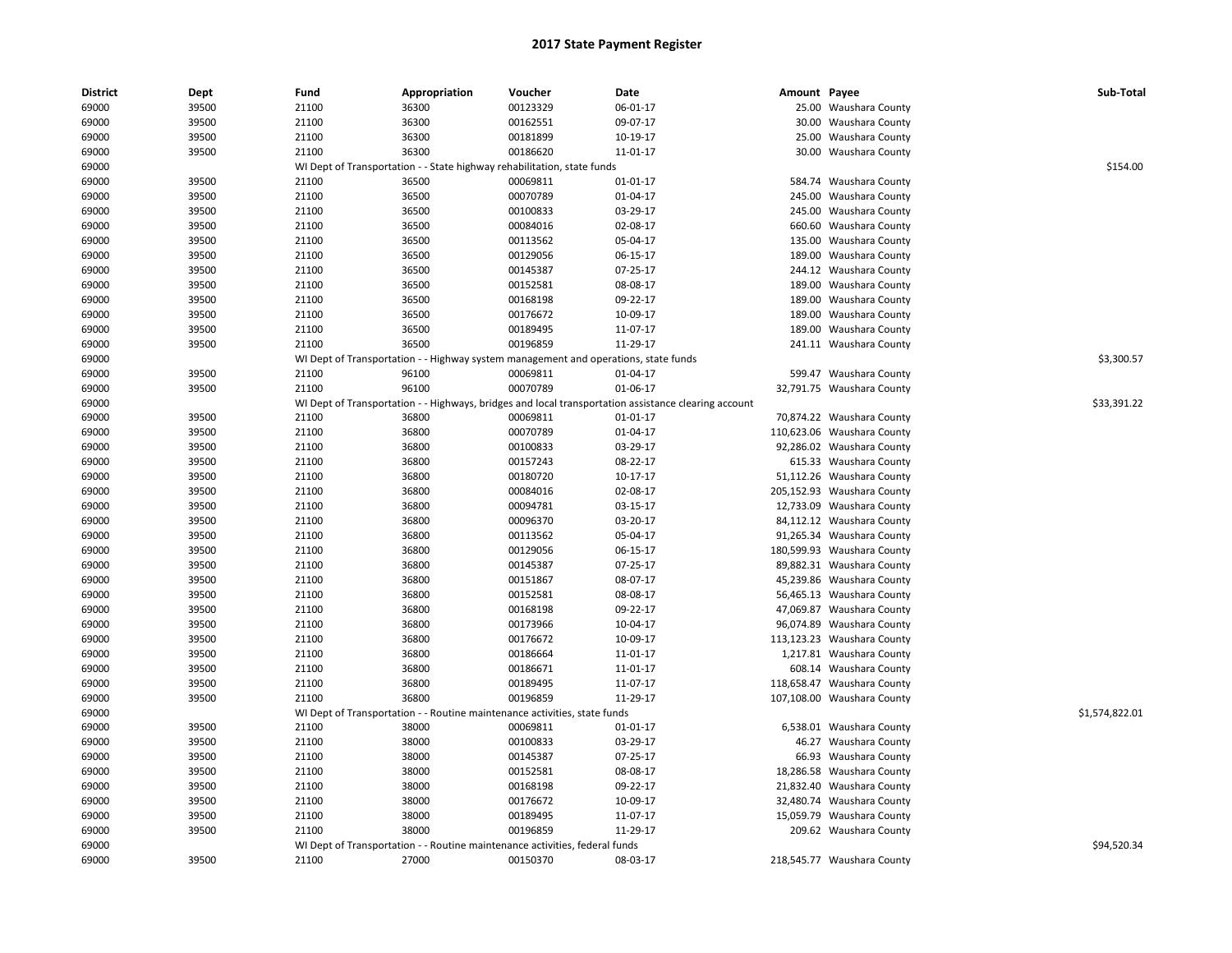| <b>District</b><br>69000 | Dept  | Fund                                  | Appropriation                                                    | Voucher                                                                                   | Date<br>WI Dept of Transportation - - Local roads improvement program. discretionary grants, state funds | Amount Payee |                            | Sub-Total<br>\$218,545.77 |
|--------------------------|-------|---------------------------------------|------------------------------------------------------------------|-------------------------------------------------------------------------------------------|----------------------------------------------------------------------------------------------------------|--------------|----------------------------|---------------------------|
| 69000                    | 41000 | 10000                                 | 11600                                                            | 00167931                                                                                  | 11-07-17                                                                                                 |              | 21,271.56 Waushara County  |                           |
| 69000                    |       |                                       |                                                                  |                                                                                           | Department of Corrections - - Reimbursing counties for probation, extended supervision and parole holds  |              |                            | \$21,271.56               |
| 69000                    | 43500 | 10000                                 | 14900                                                            | 00151486                                                                                  | 09-13-17                                                                                                 |              | 607.01 Waushara County     |                           |
| 69000                    | 43500 | 10000                                 | 14900                                                            | 00151495                                                                                  | 08-28-17                                                                                                 |              | 44.62 Waushara County      |                           |
| 69000                    | 43500 | 10000                                 | 14900                                                            | 00158147                                                                                  | 10-06-17                                                                                                 |              | 1,313.91 Waushara County   |                           |
|                          |       |                                       |                                                                  |                                                                                           |                                                                                                          |              |                            | \$1,965.54                |
| 69000                    |       |                                       | Department of Health Services - - Federal project operations     |                                                                                           |                                                                                                          |              |                            |                           |
| 69000                    | 43500 | 10000                                 | 00000                                                            | 90708                                                                                     | 01-02-17                                                                                                 |              | 4,628.00 Waushara County   |                           |
| 69000                    | 43500 | 10000                                 | 00000                                                            | 90710                                                                                     | 02-01-17                                                                                                 |              | 36,110.00 Waushara County  |                           |
| 69000                    | 43500 | 10000                                 | 00000                                                            | 90711                                                                                     | 03-01-17                                                                                                 |              | 71,309.00 Waushara County  |                           |
| 69000                    | 43500 | 10000                                 | 00000                                                            | 90715                                                                                     | 05-01-17                                                                                                 |              | 43,371.00 Waushara County  |                           |
| 69000                    | 43500 | 10000                                 | 00000                                                            | 90716                                                                                     | 06-01-17                                                                                                 |              | 326,129.00 Waushara County |                           |
| 69000                    | 43500 | 10000                                 | 00000                                                            | 90717                                                                                     | 06-15-17                                                                                                 |              | 11,456.00 Waushara County  |                           |
| 69000                    | 43500 | 10000                                 | 00000                                                            | 90800                                                                                     | 07-01-17                                                                                                 |              | 130,933.00 Waushara County |                           |
| 69000                    | 43500 | 10000                                 | 00000                                                            | 90801                                                                                     | 08-01-17                                                                                                 |              | 695,215.00 Waushara County |                           |
| 69000                    | 43500 | 10000                                 | 00000                                                            | 90802                                                                                     | 09-01-17                                                                                                 |              | 184,711.00 Waushara County |                           |
| 69000                    | 43500 | 10000                                 | 00000                                                            | 90805                                                                                     | 10-02-17                                                                                                 |              | 131,943.00 Waushara County |                           |
| 69000                    | 43500 | 10000                                 | 00000                                                            | 90806                                                                                     | 11-01-17                                                                                                 |              | 119,180.00 Waushara County |                           |
| 69000                    | 43500 | 10000                                 | 00000                                                            | 90807                                                                                     | 12-01-17                                                                                                 |              | 134,513.00 Waushara County |                           |
| 69000                    | 43500 | 10000                                 | 00000                                                            | 90713                                                                                     | 04-01-17                                                                                                 |              | 302,397.00 Waushara County |                           |
| 69000                    |       |                                       | Department of Health Services - - State/Federal Aids             |                                                                                           |                                                                                                          |              |                            | \$2,191,895.00            |
| 69000                    | 43500 | 00005                                 | 16300                                                            | 01LGS                                                                                     | 11-17-17                                                                                                 |              | 42,339.62 Waushara County  |                           |
| 69000                    |       |                                       | Department of Health Services - - Guardianship grant program     |                                                                                           |                                                                                                          |              |                            | \$42,339.62               |
| 69000                    | 45500 | 10000                                 | 20200                                                            | 00024448                                                                                  | 02-28-17                                                                                                 |              | 697.33 Waushara County     |                           |
| 69000                    |       |                                       | Department of Justice - - Officer training reimbursement         |                                                                                           |                                                                                                          |              |                            | \$697.33                  |
| 69000                    | 45500 | 10000                                 | 21700                                                            | 00024845                                                                                  | 03-09-17                                                                                                 |              | 24,923.79 Waushara County  |                           |
| 69000                    |       | Department of Justice - - Drug courts |                                                                  |                                                                                           |                                                                                                          |              |                            | \$24,923.79               |
| 69000                    | 45500 | 10000                                 | 22100                                                            | 00036457                                                                                  | 10-24-17                                                                                                 |              | 3,320.00 Waushara County   |                           |
| 69000                    |       |                                       |                                                                  | Department of Justice - - Crime laboratories; deoxyribonucleic acid analysis              |                                                                                                          |              |                            | \$3,320.00                |
| 69000                    | 45500 | 10000                                 | 23100                                                            | 00024448                                                                                  | 02-28-17                                                                                                 |              | 1,826.09 Waushara County   |                           |
| 69000                    | 45500 | 10000                                 | 23100                                                            | 00038591                                                                                  | 12-07-17                                                                                                 |              | 6,720.00 Waushara County   |                           |
| 69000                    |       |                                       |                                                                  | Department of Justice - - Law enforcement training fund, local assistance                 |                                                                                                          |              |                            | \$8,546.09                |
| 69000                    | 45500 | 10000                                 | 24100                                                            | 00031911                                                                                  | 07-21-17                                                                                                 |              | 174.12 Waushara County     |                           |
| 69000                    | 45500 | 10000                                 | 24100                                                            | 00035608                                                                                  | 10-04-17                                                                                                 |              | 35.85 Waushara County      |                           |
|                          |       |                                       |                                                                  |                                                                                           |                                                                                                          |              |                            | \$209.97                  |
| 69000                    |       |                                       | Department of Justice - - Federal aid, state operations          |                                                                                           |                                                                                                          |              |                            |                           |
| 69000                    | 45500 | 10000                                 | 28500                                                            | 00027372                                                                                  | 05-04-17                                                                                                 |              | 16,065.87 Waushara County  |                           |
| 69000                    | 45500 | 10000                                 | 28500                                                            | 00032123                                                                                  | 07-28-17                                                                                                 |              | 21,324.27 Waushara County  |                           |
| 69000                    | 45500 | 10000                                 | 28500                                                            | 00036207                                                                                  | 10-23-17                                                                                                 |              | 20,536.43 Waushara County  |                           |
| 69000                    |       |                                       | Department of Justice - - Alternatives to Prosecution            |                                                                                           |                                                                                                          |              |                            | \$57,926.57               |
| 69000                    | 45500 | 10000                                 | 53200                                                            | 00025002                                                                                  | 03-03-17                                                                                                 |              | 10,178.97 Waushara County  |                           |
| 69000                    | 45500 | 10000                                 | 53200                                                            | 00031747                                                                                  | 07-20-17                                                                                                 |              | 18,458.50 Waushara County  |                           |
| 69000                    |       |                                       |                                                                  | Department of Justice - - Crime victim and witness assistance surcharge, general services |                                                                                                          |              |                            | \$28,637.47               |
| 69000                    | 46500 | 10000                                 | 33700                                                            | 00027724                                                                                  | 06-21-17                                                                                                 |              | 4,675.22 Waushara County   |                           |
| 69000                    |       |                                       |                                                                  |                                                                                           | Department of Military Affairs - - Division of emergency management; emergency planning grants           |              |                            | \$4,675.22                |
| 69000                    | 46500 | 10000                                 | 34200                                                            | 00024137                                                                                  | 03-29-17                                                                                                 |              | 215.00 Waushara County     |                           |
| 69000                    | 46500 | 10000                                 | 34200                                                            | 00030765                                                                                  | 08-23-17                                                                                                 |              | 15,846.35 Waushara County  |                           |
| 69000                    |       |                                       | Department of Military Affairs - - Federal aid, local assistance |                                                                                           |                                                                                                          |              |                            | \$16,061.35               |
| 69000                    | 48500 | 15200                                 | 12700                                                            | 00024234                                                                                  | 01-24-17                                                                                                 |              | 1,000.00 Waushara County   |                           |
| 69000                    |       |                                       | Department of Veterans Affairs - - Grants to counties            |                                                                                           |                                                                                                          |              |                            | \$1,000.00                |
| 69000                    | 48500 | 58200                                 | 26700                                                            | 00024234                                                                                  | 01-24-17                                                                                                 |              | 4,500.00 Waushara County   |                           |
| 69000                    |       |                                       | Department of Veterans Affairs - - County grants                 |                                                                                           |                                                                                                          |              |                            | \$4,500.00                |
| 69000                    | 48500 | 58200                                 | 28000                                                            | 00037729                                                                                  | 10-25-17                                                                                                 |              | 1,642.46 Waushara County   |                           |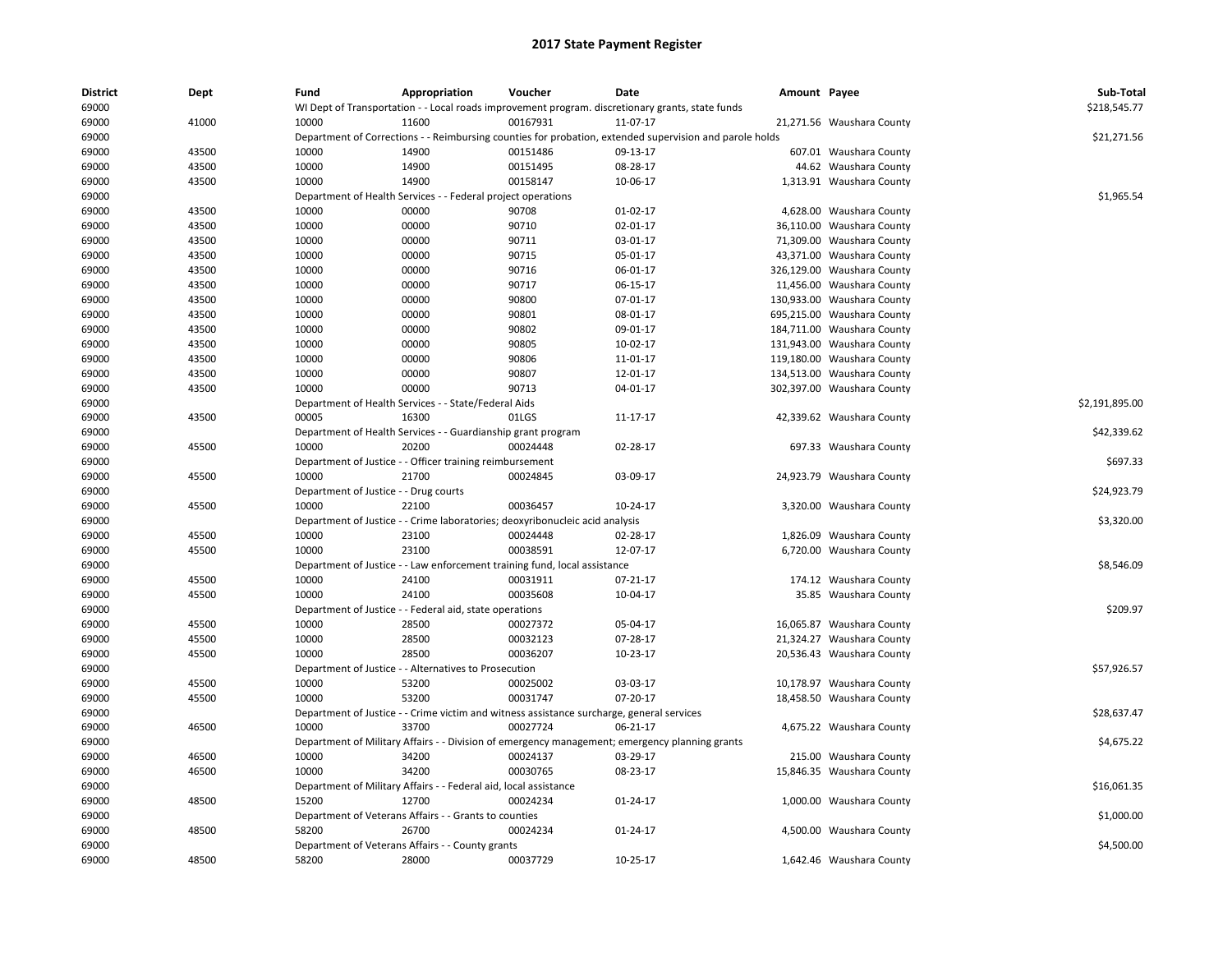| <b>District</b> | Dept  | Fund                                                          | Appropriation                                                                    | Voucher     | Date     | Amount Payee |                              | Sub-Total       |
|-----------------|-------|---------------------------------------------------------------|----------------------------------------------------------------------------------|-------------|----------|--------------|------------------------------|-----------------|
| 69000           |       |                                                               | Department of Veterans Affairs - - Transportation payment                        |             |          |              |                              | \$1,642.46      |
| 69000           | 48500 | 58300                                                         | 37000                                                                            | 00024234    | 01-24-17 |              | 4,500.00 Waushara County     |                 |
| 69000           |       |                                                               | Department of Veterans Affairs - - County grants                                 |             |          |              |                              | \$4,500.00      |
| 69000           | 50500 | 10000                                                         | 15500                                                                            | 00040170    | 01-17-17 |              | 6,445.68 Waushara County     |                 |
| 69000           | 50500 | 10000                                                         | 15500                                                                            | 00042616    | 02-14-17 |              | 7,575.27 Waushara County     |                 |
| 69000           | 50500 | 10000                                                         | 15500                                                                            | 00046131    | 03-28-17 |              | 6,051.46 Waushara County     |                 |
| 69000           | 50500 | 10000                                                         | 15500                                                                            | 00051822    | 05-30-17 |              | 11,778.27 Waushara County    |                 |
| 69000           | 50500 | 10000                                                         | 15500                                                                            | 00053069    | 06-14-17 |              | 6,463.12 Waushara County     |                 |
| 69000           | 50500 | 10000                                                         | 15500                                                                            | 00054245    | 06-28-17 |              | 1,153.36 Waushara County     |                 |
| 69000           | 50500 | 10000                                                         | 15500                                                                            | 00066468    | 11-28-17 |              | 5,562.72 Waushara County     |                 |
| 69000           | 50500 | 10000                                                         | 15500                                                                            | 00068705    | 12-28-17 |              | 5,954.85 Waushara County     |                 |
| 69000           |       |                                                               | Department of Administration - - Federal aid; local assistance                   |             |          |              |                              | \$50,984.73     |
| 69000           | 50500 | 23500                                                         | 37100                                                                            | 00040170    | 01-17-17 |              | 4,674.21 Waushara County     |                 |
| 69000           | 50500 | 23500                                                         | 37100                                                                            | 00042616    | 02-14-17 |              | 3,712.51 Waushara County     |                 |
| 69000           | 50500 | 23500                                                         | 37100                                                                            | 00046131    | 03-28-17 |              | 2,127.73 Waushara County     |                 |
| 69000           | 50500 | 23500                                                         | 37100                                                                            | 00051822    | 05-30-17 |              | 1,875.65 Waushara County     |                 |
| 69000           | 50500 | 23500                                                         | 37100                                                                            | 00053069    | 06-14-17 |              | 6,354.42 Waushara County     |                 |
| 69000           | 50500 | 23500                                                         | 37100                                                                            | 00054245    | 06-28-17 |              | 3,922.02 Waushara County     |                 |
| 69000           | 50500 | 23500                                                         | 37100                                                                            | 00063976    | 10-30-17 |              | 6,919.00 Waushara County     |                 |
| 69000           | 50500 | 23500                                                         | 37100                                                                            | 00066468    | 11-28-17 |              | 3,934.63 Waushara County     |                 |
| 69000           | 50500 | 23500                                                         | 37100                                                                            | 00068705    | 12-28-17 |              | 4,571.31 Waushara County     |                 |
| 69000           |       | Department of Administration - - Low-income assistance grants |                                                                                  | \$38,091.48 |          |              |                              |                 |
| 69000           | 50500 | 26900                                                         | 16600                                                                            | 00041214    | 02-08-17 |              | 1,000.00 Waushara County     |                 |
| 69000           | 50500 | 26900                                                         | 16600                                                                            | 00042868    | 02-21-17 |              | 56,432.00 Waushara County    |                 |
| 69000           | 50500 | 26900                                                         | 16600                                                                            | 00044907    | 04-03-17 |              | 25,000.00 Waushara County    |                 |
| 69000           | 50500 | 26900                                                         | 16600                                                                            | 00048507    | 05-09-17 |              | 25,000.00 Waushara County    |                 |
| 69000           |       | Department of Administration - - Land                         |                                                                                  |             |          |              |                              | \$107,432.00    |
| 69000           | 51000 | 10000                                                         | 12000                                                                            | 00000314    | 02-03-17 |              | 10,770.29 Waushara County    |                 |
| 69000           |       | Elections Commission - - Recount fees                         |                                                                                  |             |          |              |                              | \$10,770.29     |
| 69000           | 83500 | 10000                                                         | 10500                                                                            | 00022047    | 07-24-17 |              | 8,267.52 Waushara County     |                 |
| 69000           | 83500 | 10000                                                         | 10500                                                                            | 00025074    | 11-20-17 |              | 4,509.63 Waushara County     |                 |
| 69000           |       |                                                               | Shared Revenue and Tax Relief - - County and municipal aid account               |             |          |              |                              | \$12,777.15     |
| 69000           | 83500 | 10000                                                         | 10900                                                                            | 00017383    | 07-24-17 |              | 6,328.00 Waushara County     |                 |
| 69000           |       |                                                               | Shared Revenue and Tax Relief - - State aid; tax exempt property                 |             |          |              |                              | \$6,328.00      |
| 69000           | 83500 | 10000                                                         | 11000                                                                            | 00022047    | 07-24-17 |              | 7,040.54 Waushara County     |                 |
| 69000           | 83500 | 10000                                                         | 11000                                                                            | 00025074    | 11-20-17 |              | 48,465.60 Waushara County    |                 |
| 69000           |       |                                                               | Shared Revenue and Tax Relief - - Public utility distribution account            |             |          |              |                              | \$55,506.14     |
| 69000           | 83500 | 10000                                                         | 30200                                                                            | 00020197    | 07-24-17 |              | 912,146.33 Waushara County   |                 |
| 69000           | 83500 | 10000                                                         | 30200                                                                            | 00022243    | 07-24-17 |              | 3,713,604.52 Waushara County |                 |
| 69000           |       |                                                               | Shared Revenue and Tax Relief - - School levy tax credit and first dollar credit |             |          |              |                              | \$4,625,750.85  |
| 69000           | 83500 | 52100                                                         | 36300                                                                            | 00016246    | 03-27-17 |              | 801,478.77 Waushara County   |                 |
| 69000           |       |                                                               | Shared Revenue and Tax Relief - - Lottery and gaming credit                      |             |          |              |                              | \$801,478.77    |
| 69000 Total     |       |                                                               |                                                                                  |             |          |              |                              | \$11,529,128.36 |
|                 |       |                                                               |                                                                                  |             |          |              |                              |                 |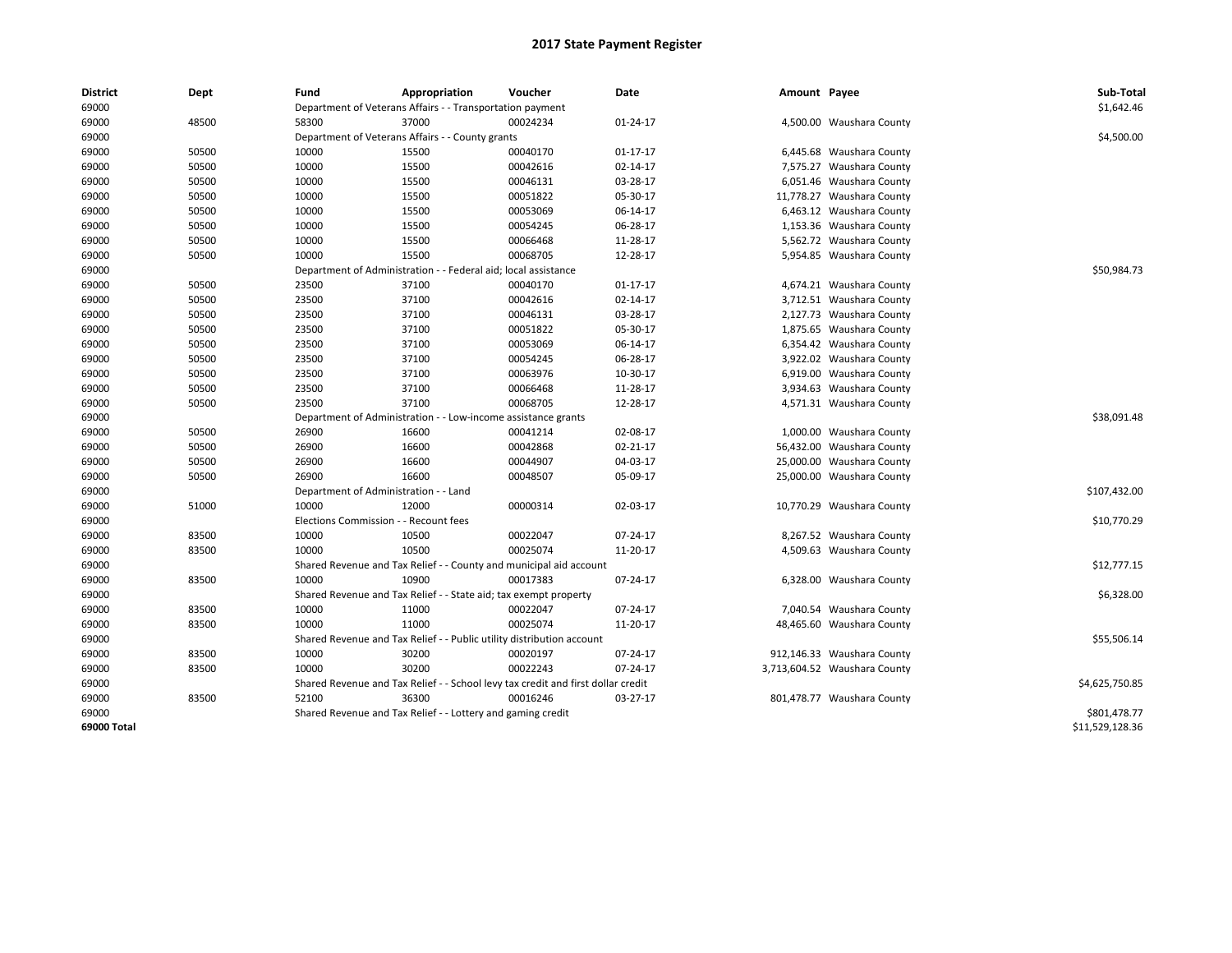| Dept  | Fund  | Appropriation | Voucher  | Date                                                                                                                          |                                                                                                                                                                                                                                                                                                                                                                                                                |                                                                                                              | Sub-Total                                                                                                                                                                                                                                                                                                                                    |
|-------|-------|---------------|----------|-------------------------------------------------------------------------------------------------------------------------------|----------------------------------------------------------------------------------------------------------------------------------------------------------------------------------------------------------------------------------------------------------------------------------------------------------------------------------------------------------------------------------------------------------------|--------------------------------------------------------------------------------------------------------------|----------------------------------------------------------------------------------------------------------------------------------------------------------------------------------------------------------------------------------------------------------------------------------------------------------------------------------------------|
| 16500 | 10000 | 22500         | 00012178 | 06-26-17                                                                                                                      |                                                                                                                                                                                                                                                                                                                                                                                                                |                                                                                                              |                                                                                                                                                                                                                                                                                                                                              |
|       |       |               |          |                                                                                                                               |                                                                                                                                                                                                                                                                                                                                                                                                                |                                                                                                              | \$3,815.90                                                                                                                                                                                                                                                                                                                                   |
| 37000 | 21200 | 16600         | 00158241 | 06-19-17                                                                                                                      |                                                                                                                                                                                                                                                                                                                                                                                                                |                                                                                                              |                                                                                                                                                                                                                                                                                                                                              |
|       |       |               |          |                                                                                                                               |                                                                                                                                                                                                                                                                                                                                                                                                                |                                                                                                              | \$112.57                                                                                                                                                                                                                                                                                                                                     |
| 37000 | 21200 | 57100         | 00158241 | 06-19-17                                                                                                                      |                                                                                                                                                                                                                                                                                                                                                                                                                |                                                                                                              |                                                                                                                                                                                                                                                                                                                                              |
|       |       |               |          |                                                                                                                               |                                                                                                                                                                                                                                                                                                                                                                                                                |                                                                                                              | \$51.52                                                                                                                                                                                                                                                                                                                                      |
| 37000 | 21200 | 58900         | 00158241 | 06-19-17                                                                                                                      |                                                                                                                                                                                                                                                                                                                                                                                                                |                                                                                                              |                                                                                                                                                                                                                                                                                                                                              |
|       |       |               |          | \$517.81                                                                                                                      |                                                                                                                                                                                                                                                                                                                                                                                                                |                                                                                                              |                                                                                                                                                                                                                                                                                                                                              |
| 39500 | 21100 | 19100         | 00067241 | 01-03-17                                                                                                                      |                                                                                                                                                                                                                                                                                                                                                                                                                |                                                                                                              |                                                                                                                                                                                                                                                                                                                                              |
| 39500 | 21100 | 19100         | 00098364 | 04-03-17                                                                                                                      |                                                                                                                                                                                                                                                                                                                                                                                                                |                                                                                                              |                                                                                                                                                                                                                                                                                                                                              |
| 39500 | 21100 | 19100         | 00135790 | 07-03-17                                                                                                                      |                                                                                                                                                                                                                                                                                                                                                                                                                |                                                                                                              |                                                                                                                                                                                                                                                                                                                                              |
| 39500 | 21100 | 19100         | 00171056 | 10-02-17                                                                                                                      |                                                                                                                                                                                                                                                                                                                                                                                                                |                                                                                                              |                                                                                                                                                                                                                                                                                                                                              |
|       |       |               |          |                                                                                                                               |                                                                                                                                                                                                                                                                                                                                                                                                                |                                                                                                              | \$60,885.30                                                                                                                                                                                                                                                                                                                                  |
| 39500 | 21100 | 27800         | 00192581 | 11-15-17                                                                                                                      |                                                                                                                                                                                                                                                                                                                                                                                                                |                                                                                                              |                                                                                                                                                                                                                                                                                                                                              |
|       |       |               |          |                                                                                                                               |                                                                                                                                                                                                                                                                                                                                                                                                                |                                                                                                              | \$22,559.25                                                                                                                                                                                                                                                                                                                                  |
| 83500 | 10000 | 10500         | 00022022 | 07-24-17                                                                                                                      |                                                                                                                                                                                                                                                                                                                                                                                                                |                                                                                                              |                                                                                                                                                                                                                                                                                                                                              |
| 83500 | 10000 | 10500         | 00025049 | 11-20-17                                                                                                                      |                                                                                                                                                                                                                                                                                                                                                                                                                |                                                                                                              |                                                                                                                                                                                                                                                                                                                                              |
|       |       |               |          |                                                                                                                               |                                                                                                                                                                                                                                                                                                                                                                                                                |                                                                                                              | \$15,282.73                                                                                                                                                                                                                                                                                                                                  |
| 83500 | 10000 | 10900         | 00019039 | 07-24-17                                                                                                                      |                                                                                                                                                                                                                                                                                                                                                                                                                |                                                                                                              |                                                                                                                                                                                                                                                                                                                                              |
|       |       |               |          |                                                                                                                               |                                                                                                                                                                                                                                                                                                                                                                                                                |                                                                                                              | \$32.00                                                                                                                                                                                                                                                                                                                                      |
|       |       |               |          |                                                                                                                               |                                                                                                                                                                                                                                                                                                                                                                                                                |                                                                                                              | \$103,257.08                                                                                                                                                                                                                                                                                                                                 |
|       |       |               |          | Dept of Safety & Prof Services - - Fire dues distribution<br>Shared Revenue and Tax Relief - - State aid; tax exempt property | Dept of Natural Resources - - General program operations - state funds; forestry<br>Dept of Natural Resources - - Resource aids - distribution of closed acreage fees.<br>WI Dept of Transportation - - Transportation aids to municipalities, state funds<br>WI Dept of Transportation - - Local roads improvement program, state funds<br>Shared Revenue and Tax Relief - - County and municipal aid account | Dept of Natural Resources - - Resource aids -- county forests, forest croplands and managed forest land aids | Amount Payee<br>3,815.90 Town Of Aurora<br>112.57 Town Of Aurora<br>51.52 Town Of Aurora<br>517.81 Town Of Aurora<br>15,221.32 Town Of Aurora<br>15,221.32 Town Of Aurora<br>15,221.32 Town Of Aurora<br>15,221.34 Town Of Aurora<br>22,559.25 Town Of Aurora<br>2,292.41 Town Of Aurora<br>12,990.32 Town Of Aurora<br>32.00 Town Of Aurora |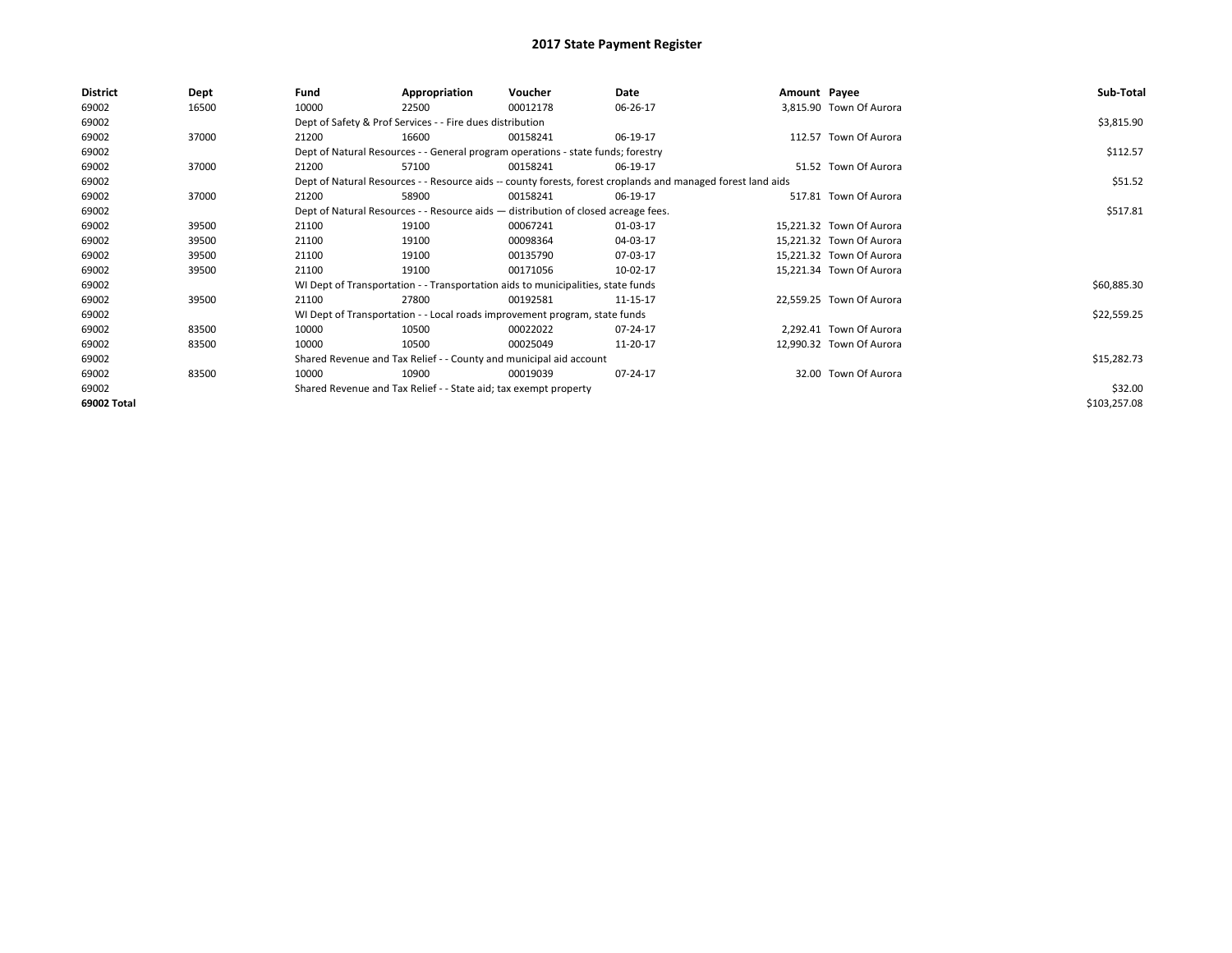| <b>District</b> | Dept  | Fund  | Appropriation                                                                                                | Voucher  | Date                                                                                             | Amount Payee |                               | Sub-Total    |
|-----------------|-------|-------|--------------------------------------------------------------------------------------------------------------|----------|--------------------------------------------------------------------------------------------------|--------------|-------------------------------|--------------|
| 69004           | 16500 | 10000 | 22500                                                                                                        | 00012179 | 06-26-17                                                                                         |              | 3,936.62 Town Of Bloomfield   |              |
| 69004           |       |       | Dept of Safety & Prof Services - - Fire dues distribution                                                    |          |                                                                                                  |              |                               | \$3,936.62   |
| 69004           | 37000 | 10000 | 50300                                                                                                        | 00142597 | 04-21-17                                                                                         |              | 23.43 Town Of Bloomfield      |              |
| 69004           |       |       | Dept of Natural Resources - - Aids in lieu of taxes - general fund                                           |          |                                                                                                  |              |                               | \$23.43      |
| 69004           | 37000 | 21200 | 16600                                                                                                        | 00158242 | 06-19-17                                                                                         |              | 709.80 Town Of Bloomfield     |              |
| 69004           |       |       | Dept of Natural Resources - - General program operations - state funds; forestry                             |          |                                                                                                  |              |                               | \$709.80     |
| 69004           | 37000 | 21200 | 57100                                                                                                        | 00158242 | 06-19-17                                                                                         |              | 324.86 Town Of Bloomfield     |              |
| 69004           |       |       | Dept of Natural Resources - - Resource aids -- county forests, forest croplands and managed forest land aids |          | \$324.86                                                                                         |              |                               |              |
| 69004           | 37000 | 21200 | 58900                                                                                                        | 00158242 | 06-19-17                                                                                         |              | 3.265.07 Town Of Bloomfield   |              |
| 69004           |       |       | Dept of Natural Resources - - Resource aids - distribution of closed acreage fees.                           |          | \$3,265.07                                                                                       |              |                               |              |
| 69004           | 39500 | 21100 | 19100                                                                                                        | 00067242 | 01-03-17                                                                                         |              | 24.590.83 Town Of Bloomfield  |              |
| 69004           | 39500 | 21100 | 19100                                                                                                        | 00098365 | 04-03-17                                                                                         |              | 24.590.83 Town Of Bloomfield  |              |
| 69004           | 39500 | 21100 | 19100                                                                                                        | 00135791 | 07-03-17                                                                                         |              | 24.590.83 Town Of Bloomfield  |              |
| 69004           | 39500 | 21100 | 19100                                                                                                        | 00171057 | 10-02-17                                                                                         |              | 24,590.85 Town Of Bloomfield  |              |
| 69004           |       |       | WI Dept of Transportation - - Transportation aids to municipalities, state funds                             |          |                                                                                                  |              |                               | \$98,363.34  |
| 69004           | 39500 | 21100 | 27000                                                                                                        | 00108266 | 04-20-17                                                                                         |              | 334,438.63 Town Of Bloomfield |              |
| 69004           |       |       |                                                                                                              |          | WI Dept of Transportation - - Local roads improvement program. discretionary grants, state funds |              |                               | \$334,438.63 |
| 69004           | 83500 | 10000 | 10500                                                                                                        | 00022023 | 07-24-17                                                                                         |              | 2.944.01 Town Of Bloomfield   |              |
| 69004           | 83500 | 10000 | 10500                                                                                                        | 00025050 | 11-20-17                                                                                         |              | 16.682.71 Town Of Bloomfield  |              |
| 69004           |       |       | Shared Revenue and Tax Relief - - County and municipal aid account                                           |          |                                                                                                  |              |                               | \$19,626.72  |
| 69004           | 83500 | 10000 | 10900                                                                                                        | 00019040 | 07-24-17                                                                                         |              | 55.00 Town Of Bloomfield      |              |
| 69004           |       |       | Shared Revenue and Tax Relief - - State aid; tax exempt property                                             |          |                                                                                                  |              |                               | \$55.00      |
| 69004 Total     |       |       |                                                                                                              |          |                                                                                                  |              |                               | \$460,743.47 |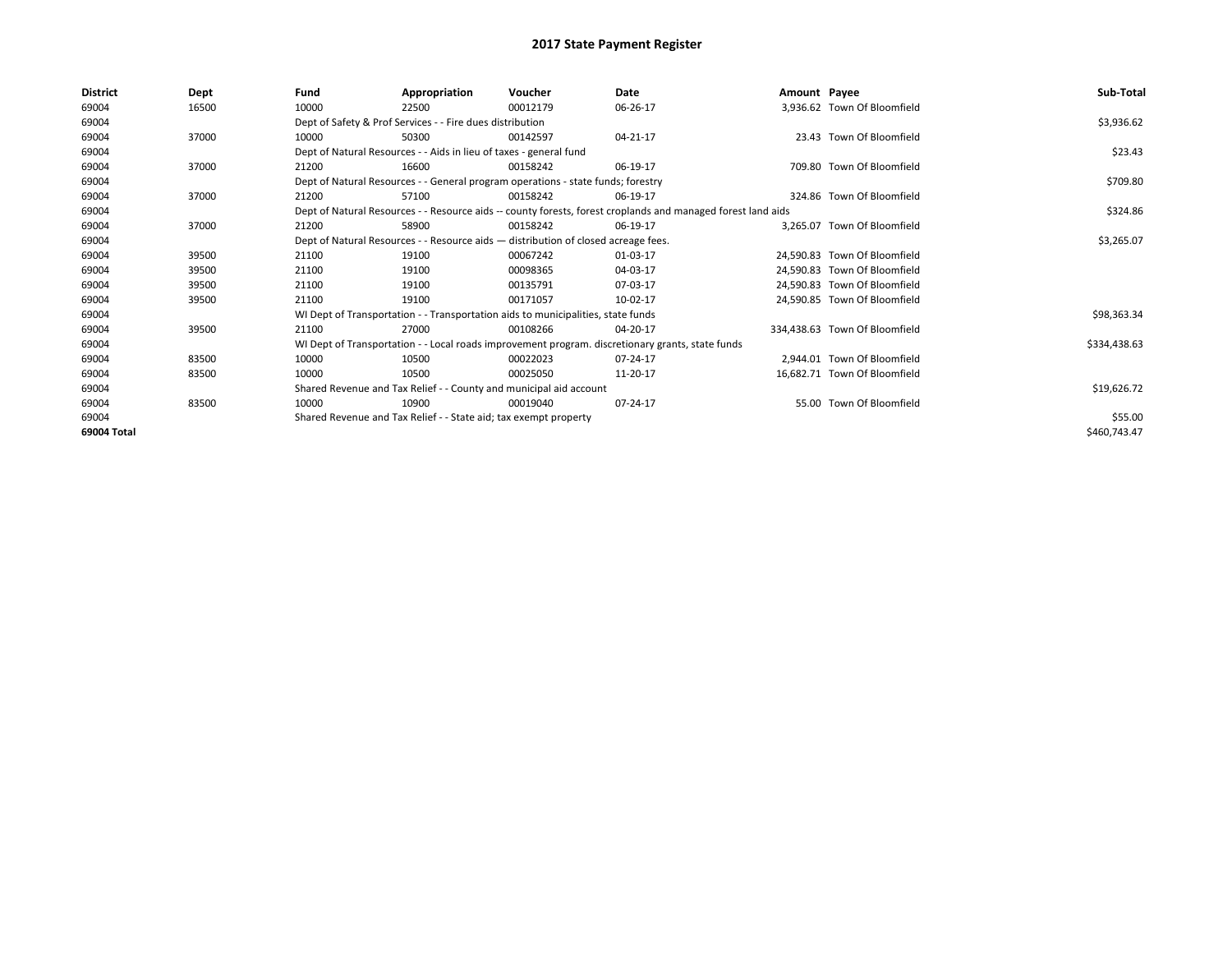| <b>District</b> | Dept  | Fund  | Appropriation                                                                                                | Voucher  | Date           | Amount Payee |                          | Sub-Total    |  |  |
|-----------------|-------|-------|--------------------------------------------------------------------------------------------------------------|----------|----------------|--------------|--------------------------|--------------|--|--|
| 69006           | 16500 | 10000 | 22500                                                                                                        | 00012180 | 06-26-17       |              | 2,769.44 Town Of Coloma  |              |  |  |
| 69006           |       |       | Dept of Safety & Prof Services - - Fire dues distribution                                                    |          |                |              |                          | \$2,769.44   |  |  |
| 69006           | 37000 | 10000 | 50300                                                                                                        | 00126524 | 02-07-17       |              | 14,099.07 Town Of Coloma |              |  |  |
| 69006           | 37000 | 10000 | 50300                                                                                                        | 00126525 | 02-07-17       |              | 7.328.71 Town Of Coloma  |              |  |  |
| 69006           | 37000 | 10000 | 50300                                                                                                        | 00142520 | 04-21-17       |              | 415.87 Town Of Coloma    |              |  |  |
| 69006           |       |       | Dept of Natural Resources - - Aids in lieu of taxes - general fund                                           |          |                |              |                          | \$21,843.65  |  |  |
| 69006           | 37000 | 21200 | 16600                                                                                                        | 00158243 | 06-19-17       |              | 1,090.32 Town Of Coloma  |              |  |  |
| 69006           |       |       | Dept of Natural Resources - - General program operations - state funds; forestry                             |          |                |              |                          | \$1,090.32   |  |  |
| 69006           | 37000 | 21200 | 38100                                                                                                        | 00134473 | 03-24-17       |              | 1,472.69 Town Of Coloma  |              |  |  |
| 69006           |       |       | Dept of Natural Resources - - General program operations--federal funds                                      |          |                |              |                          | \$1,472.69   |  |  |
| 69006           | 37000 | 21200 | 55000                                                                                                        | 00134473 | 03-24-17       |              | 5,102.89 Town Of Coloma  |              |  |  |
| 69006           |       |       | Dept of Natural Resources - - Enforcement aids -- boating enforcement                                        |          | \$5,102.89     |              |                          |              |  |  |
| 69006           | 37000 | 21200 | 57100                                                                                                        | 00158243 | 06-19-17       |              | 661.80 Town Of Coloma    |              |  |  |
| 69006           |       |       | Dept of Natural Resources - - Resource aids -- county forests, forest croplands and managed forest land aids |          |                |              |                          |              |  |  |
| 69006           | 37000 | 21200 | 57900                                                                                                        | 00142521 | 04-21-17       |              | 269.62 Town Of Coloma    |              |  |  |
| 69006           |       |       | Dept of Natural Resources - - Aids in lieu of taxes - sum sufficient                                         |          |                |              |                          | \$269.62     |  |  |
| 69006           | 37000 | 21200 | 58900                                                                                                        | 00102771 | 05-04-17       |              | 2,949.69 Town Of Coloma  |              |  |  |
| 69006           | 37000 | 21200 | 58900                                                                                                        | 00158243 | 06-19-17       |              | 5,015.47 Town Of Coloma  |              |  |  |
| 69006           |       |       | Dept of Natural Resources - - Resource aids - distribution of closed acreage fees.                           |          |                |              |                          | \$7,965.16   |  |  |
| 69006           | 39500 | 21100 | 19100                                                                                                        | 00067243 | 01-03-17       |              | 28,141.56 Town Of Coloma |              |  |  |
| 69006           | 39500 | 21100 | 19100                                                                                                        | 00098366 | 04-03-17       |              | 28,141.56 Town Of Coloma |              |  |  |
| 69006           | 39500 | 21100 | 19100                                                                                                        | 00135792 | 07-03-17       |              | 28,141.56 Town Of Coloma |              |  |  |
| 69006           | 39500 | 21100 | 19100                                                                                                        | 00171058 | 10-02-17       |              | 28,141.56 Town Of Coloma |              |  |  |
| 69006           |       |       | WI Dept of Transportation - - Transportation aids to municipalities, state funds                             |          |                |              |                          | \$112,566.24 |  |  |
| 69006           | 83500 | 10000 | 10500                                                                                                        | 00022024 | $07 - 24 - 17$ |              | 1,058.31 Town Of Coloma  |              |  |  |
| 69006           | 83500 | 10000 | 10500                                                                                                        | 00025051 | 11-20-17       |              | 5,997.09 Town Of Coloma  |              |  |  |
| 69006           |       |       | Shared Revenue and Tax Relief - - County and municipal aid account                                           |          |                |              |                          | \$7,055.40   |  |  |
| 69006           | 83500 | 10000 | 10900                                                                                                        | 00019041 | 07-24-17       |              | 4.00 Town Of Coloma      |              |  |  |
| 69006           |       |       | Shared Revenue and Tax Relief - - State aid; tax exempt property                                             |          |                |              |                          | \$4.00       |  |  |
| 69006           | 83500 | 10000 | 11000                                                                                                        | 00022024 | 07-24-17       |              | 775.80 Town Of Coloma    |              |  |  |
| 69006           | 83500 | 10000 | 11000                                                                                                        | 00025051 | 11-20-17       |              | 4,440.50 Town Of Coloma  |              |  |  |
| 69006           |       |       | Shared Revenue and Tax Relief - - Public utility distribution account                                        |          |                |              |                          | \$5,216.30   |  |  |
| 69006           | 83500 | 10000 | 50100                                                                                                        | 00015457 | $01 - 31 - 17$ |              | 164.80 Town Of Coloma    |              |  |  |
| 69006           |       |       | Shared Revenue and Tax Relief - - Payments for municipal services                                            |          |                |              |                          | \$164.80     |  |  |
| 69006 Total     |       |       |                                                                                                              |          |                |              |                          | \$166,182.31 |  |  |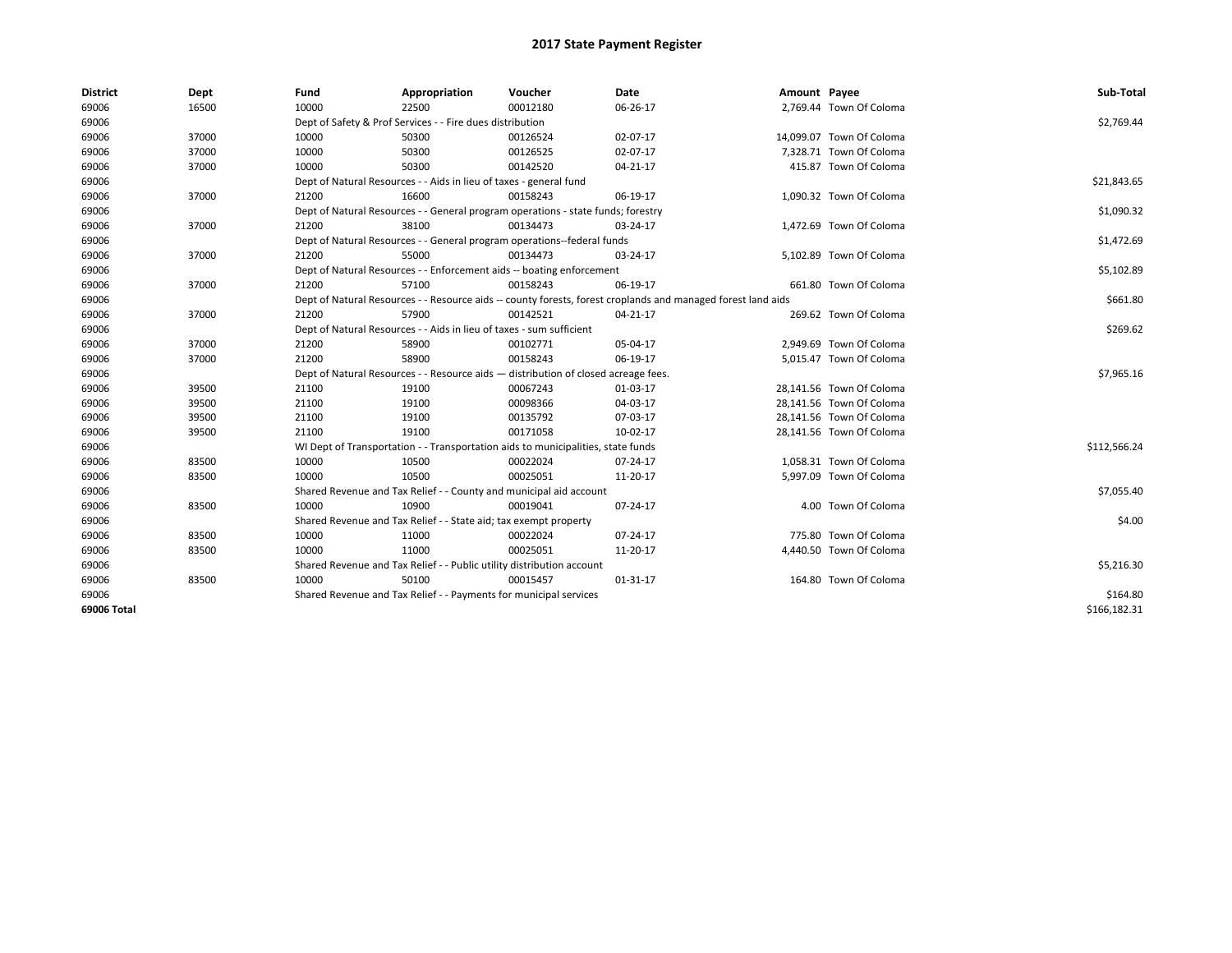| <b>District</b> | Dept  | Fund                                                                               | Appropriation                                                                    | Voucher    | Date                                                                                                         | Amount Payee |                          | Sub-Total    |
|-----------------|-------|------------------------------------------------------------------------------------|----------------------------------------------------------------------------------|------------|--------------------------------------------------------------------------------------------------------------|--------------|--------------------------|--------------|
| 69008           | 16500 | 10000                                                                              | 22500                                                                            | 00012181   | 06-26-17                                                                                                     |              | 3,961.62 Town Of Dakota  |              |
| 69008           |       |                                                                                    | Dept of Safety & Prof Services - - Fire dues distribution                        |            |                                                                                                              |              |                          | \$3,961.62   |
| 69008           | 37000 | 10000                                                                              | 50300                                                                            | 00126640   | 02-07-17                                                                                                     |              | 30,308.73 Town Of Dakota |              |
| 69008           | 37000 | 10000                                                                              | 50300                                                                            | 00126641   | 02-07-17                                                                                                     |              | 7.166.16 Town Of Dakota  |              |
| 69008           | 37000 | 10000                                                                              | 50300                                                                            | 00144134   | 04-21-17                                                                                                     |              | 51.05 Town Of Dakota     |              |
| 69008           | 37000 | 10000                                                                              | 50300                                                                            | 00144135   | $04 - 21 - 17$                                                                                               |              | 963.46 Town Of Dakota    |              |
| 69008           | 37000 | 10000                                                                              | 50300                                                                            | 00144138   | 04-21-17                                                                                                     |              | 2.04 Town Of Dakota      |              |
| 69008           |       |                                                                                    | Dept of Natural Resources - - Aids in lieu of taxes - general fund               |            |                                                                                                              |              |                          | \$38,491.44  |
| 69008           | 37000 | 21200                                                                              | 16600                                                                            | 00158244   | 06-19-17                                                                                                     |              | 898.96 Town Of Dakota    |              |
| 69008           |       |                                                                                    | Dept of Natural Resources - - General program operations - state funds; forestry |            |                                                                                                              |              |                          | \$898.96     |
| 69008           | 37000 | 21200                                                                              | 57100                                                                            | 00158244   | 06-19-17                                                                                                     |              | 411.44 Town Of Dakota    |              |
| 69008           |       |                                                                                    |                                                                                  |            | Dept of Natural Resources - - Resource aids -- county forests, forest croplands and managed forest land aids |              |                          | \$411.44     |
| 69008           | 37000 | 21200                                                                              | 57900                                                                            | 00144133   | 04-21-17                                                                                                     |              | 10.56 Town Of Dakota     |              |
| 69008           | 37000 | 21200                                                                              | 57900                                                                            | 00144136   | 04-21-17                                                                                                     |              | 160.19 Town Of Dakota    |              |
| 69008           | 37000 | 21200                                                                              | 57900                                                                            | 00144137   | 04-21-17                                                                                                     |              | 173.42 Town Of Dakota    |              |
| 69008           |       | Dept of Natural Resources - - Aids in lieu of taxes - sum sufficient               |                                                                                  | \$344.17   |                                                                                                              |              |                          |              |
| 69008           | 37000 | 21200                                                                              | 58900                                                                            | 00158244   | 06-19-17                                                                                                     |              | 4,135.20 Town Of Dakota  |              |
| 69008           |       | Dept of Natural Resources - - Resource aids - distribution of closed acreage fees. |                                                                                  | \$4,135.20 |                                                                                                              |              |                          |              |
| 69008           | 39500 | 21100                                                                              | 19100                                                                            | 00067244   | 01-03-17                                                                                                     |              | 22,058.53 Town Of Dakota |              |
| 69008           | 39500 | 21100                                                                              | 19100                                                                            | 00098367   | 04-03-17                                                                                                     |              | 22,058.53 Town Of Dakota |              |
| 69008           | 39500 | 21100                                                                              | 19100                                                                            | 00135793   | 07-03-17                                                                                                     |              | 22,058.53 Town Of Dakota |              |
| 69008           | 39500 | 21100                                                                              | 19100                                                                            | 00171059   | 10-02-17                                                                                                     |              | 22,058.55 Town Of Dakota |              |
| 69008           |       |                                                                                    | WI Dept of Transportation - - Transportation aids to municipalities, state funds |            |                                                                                                              |              |                          | \$88,234.14  |
| 69008           | 83500 | 10000                                                                              | 10500                                                                            | 00022025   | 07-24-17                                                                                                     |              | 2,825.95 Town Of Dakota  |              |
| 69008           | 83500 | 10000                                                                              | 10500                                                                            | 00025052   | 11-20-17                                                                                                     |              | 16,013.73 Town Of Dakota |              |
| 69008           |       |                                                                                    | Shared Revenue and Tax Relief - - County and municipal aid account               |            |                                                                                                              |              |                          | \$18,839.68  |
| 69008           | 83500 | 10000                                                                              | 10900                                                                            | 00019042   | 07-24-17                                                                                                     |              | 60.00 Town Of Dakota     |              |
| 69008           |       |                                                                                    | Shared Revenue and Tax Relief - - State aid; tax exempt property                 |            |                                                                                                              |              |                          | \$60.00      |
| 69008           | 83500 | 10000                                                                              | 11000                                                                            | 00022025   | 07-24-17                                                                                                     |              | 348.11 Town Of Dakota    |              |
| 69008           | 83500 | 10000                                                                              | 11000                                                                            | 00025052   | 11-20-17                                                                                                     |              | 1,997.15 Town Of Dakota  |              |
| 69008           |       |                                                                                    | Shared Revenue and Tax Relief - - Public utility distribution account            |            |                                                                                                              |              |                          | \$2,345.26   |
| 69008           | 83500 | 52100                                                                              | 36300                                                                            | 00016098   | 03-27-17                                                                                                     |              | 4,676.17 Town Of Dakota  |              |
| 69008           |       |                                                                                    | Shared Revenue and Tax Relief - - Lottery and gaming credit                      |            |                                                                                                              |              |                          | \$4,676.17   |
| 69008 Total     |       |                                                                                    |                                                                                  |            |                                                                                                              |              |                          | \$162,398.08 |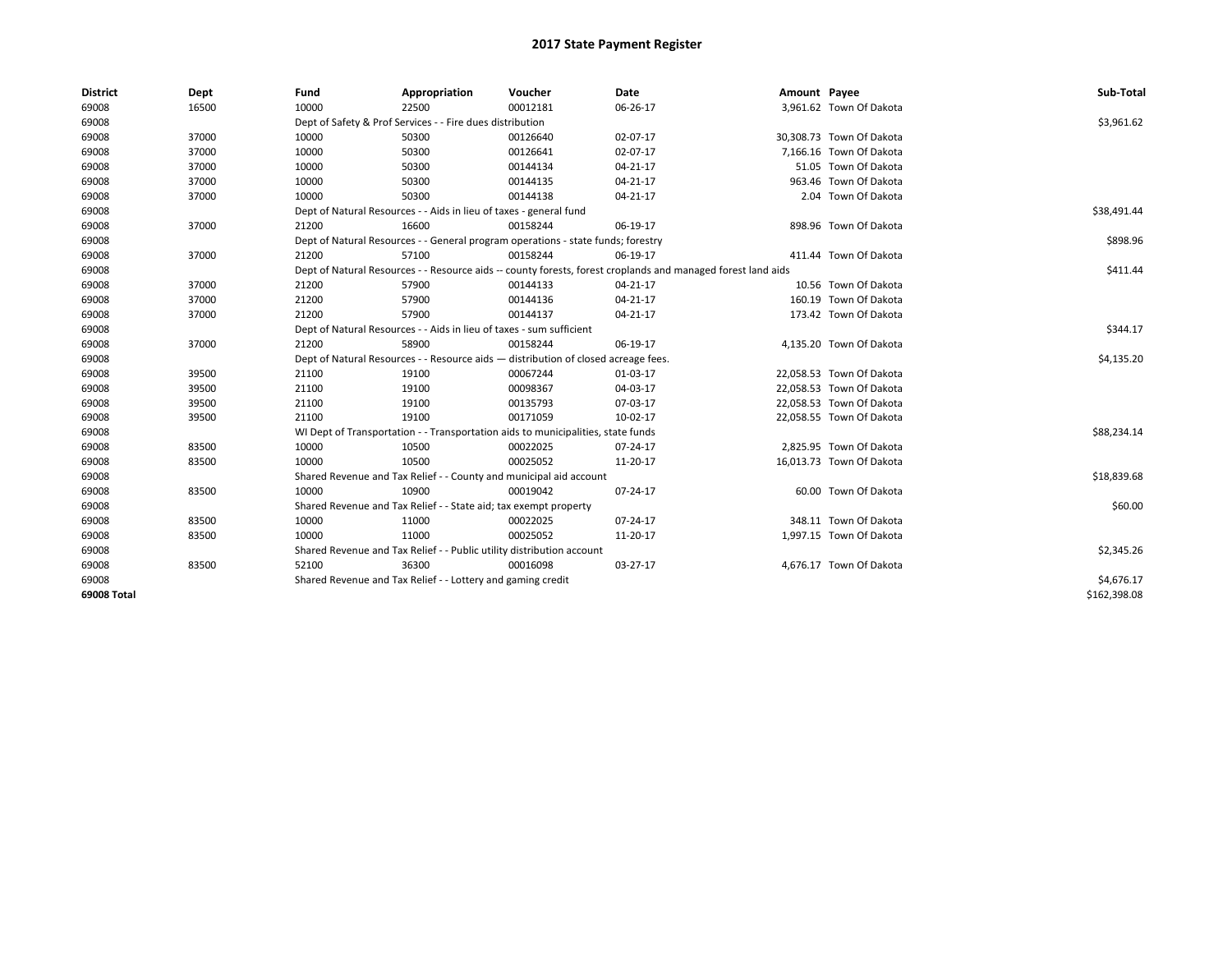| <b>District</b> | Dept  | Fund  | Appropriation                                                                                                | Voucher  | Date       | Amount Payee |                             | Sub-Total    |  |  |
|-----------------|-------|-------|--------------------------------------------------------------------------------------------------------------|----------|------------|--------------|-----------------------------|--------------|--|--|
| 69010           | 16500 | 10000 | 22500                                                                                                        | 00012182 | 06-26-17   |              | 2,944.45 Town Of Deerfield  |              |  |  |
| 69010           |       |       | Dept of Safety & Prof Services - - Fire dues distribution                                                    |          |            |              |                             | \$2,944.45   |  |  |
| 69010           | 37000 | 10000 | 50300                                                                                                        | 00126570 | 02-07-17   |              | 31,420.33 Town Of Deerfield |              |  |  |
| 69010           |       |       | Dept of Natural Resources - - Aids in lieu of taxes - general fund                                           |          |            |              |                             | \$31,420.33  |  |  |
| 69010           | 37000 | 21200 | 16600                                                                                                        | 00158245 | 06-19-17   |              | 1,638.12 Town Of Deerfield  |              |  |  |
| 69010           |       |       | Dept of Natural Resources - - General program operations - state funds; forestry                             |          |            |              |                             |              |  |  |
| 69010           | 37000 | 21200 | 38100                                                                                                        | 00134474 | 03-24-17   |              | 1.008.07 Town Of Deerfield  |              |  |  |
| 69010           |       |       | Dept of Natural Resources - - General program operations--federal funds                                      |          | \$1,008.07 |              |                             |              |  |  |
| 69010           | 37000 | 21200 | 55000                                                                                                        | 00134474 | 03-24-17   |              | 3,492.97 Town Of Deerfield  |              |  |  |
| 69010           |       |       | Dept of Natural Resources - - Enforcement aids -- boating enforcement                                        |          |            |              |                             |              |  |  |
| 69010           | 37000 | 21200 | 57100                                                                                                        | 00158245 | 06-19-17   |              | 801.22 Town Of Deerfield    |              |  |  |
| 69010           |       |       | Dept of Natural Resources - - Resource aids -- county forests, forest croplands and managed forest land aids |          |            |              |                             |              |  |  |
| 69010           | 37000 | 21200 | 57900                                                                                                        | 00143117 | 04-21-17   |              | 130.44 Town Of Deerfield    |              |  |  |
| 69010           |       |       | Dept of Natural Resources - - Aids in lieu of taxes - sum sufficient                                         |          |            |              |                             |              |  |  |
| 69010           | 37000 | 21200 | 58900                                                                                                        | 00158245 | 06-19-17   |              | 7,535.33 Town Of Deerfield  |              |  |  |
| 69010           |       |       | Dept of Natural Resources - - Resource aids - distribution of closed acreage fees.                           |          |            |              |                             | \$7,535.33   |  |  |
| 69010           | 39500 | 21100 | 19100                                                                                                        | 00067245 | 01-03-17   |              | 27,073.59 Town Of Deerfield |              |  |  |
| 69010           | 39500 | 21100 | 19100                                                                                                        | 00098368 | 04-03-17   |              | 27.073.59 Town Of Deerfield |              |  |  |
| 69010           | 39500 | 21100 | 19100                                                                                                        | 00135794 | 07-03-17   |              | 27.073.59 Town Of Deerfield |              |  |  |
| 69010           | 39500 | 21100 | 19100                                                                                                        | 00171060 | 10-02-17   |              | 27.073.59 Town Of Deerfield |              |  |  |
| 69010           |       |       | WI Dept of Transportation - - Transportation aids to municipalities, state funds                             |          |            |              |                             | \$108,294.36 |  |  |
| 69010           | 83500 | 10000 | 10500                                                                                                        | 00022026 | 07-24-17   |              | 948.69 Town Of Deerfield    |              |  |  |
| 69010           | 83500 | 10000 | 10500                                                                                                        | 00025053 | 11-20-17   |              | 5,427.55 Town Of Deerfield  |              |  |  |
| 69010           |       |       | Shared Revenue and Tax Relief - - County and municipal aid account                                           |          |            |              |                             | \$6,376.24   |  |  |
| 69010           | 83500 | 10000 | 10900                                                                                                        | 00019043 | 07-24-17   |              | 2.00 Town Of Deerfield      |              |  |  |
| 69010           |       |       | Shared Revenue and Tax Relief - - State aid; tax exempt property                                             |          |            |              |                             | \$2.00       |  |  |
| 69010           | 83500 | 10000 | 11000                                                                                                        | 00022026 | 07-24-17   |              | 296.46 Town Of Deerfield    |              |  |  |
| 69010           | 83500 | 10000 | 11000                                                                                                        | 00025053 | 11-20-17   |              | 1,750.46 Town Of Deerfield  |              |  |  |
| 69010           |       |       | Shared Revenue and Tax Relief - - Public utility distribution account                                        |          |            |              |                             | \$2,046.92   |  |  |
| 69010 Total     |       |       |                                                                                                              |          |            |              |                             | \$165,690.45 |  |  |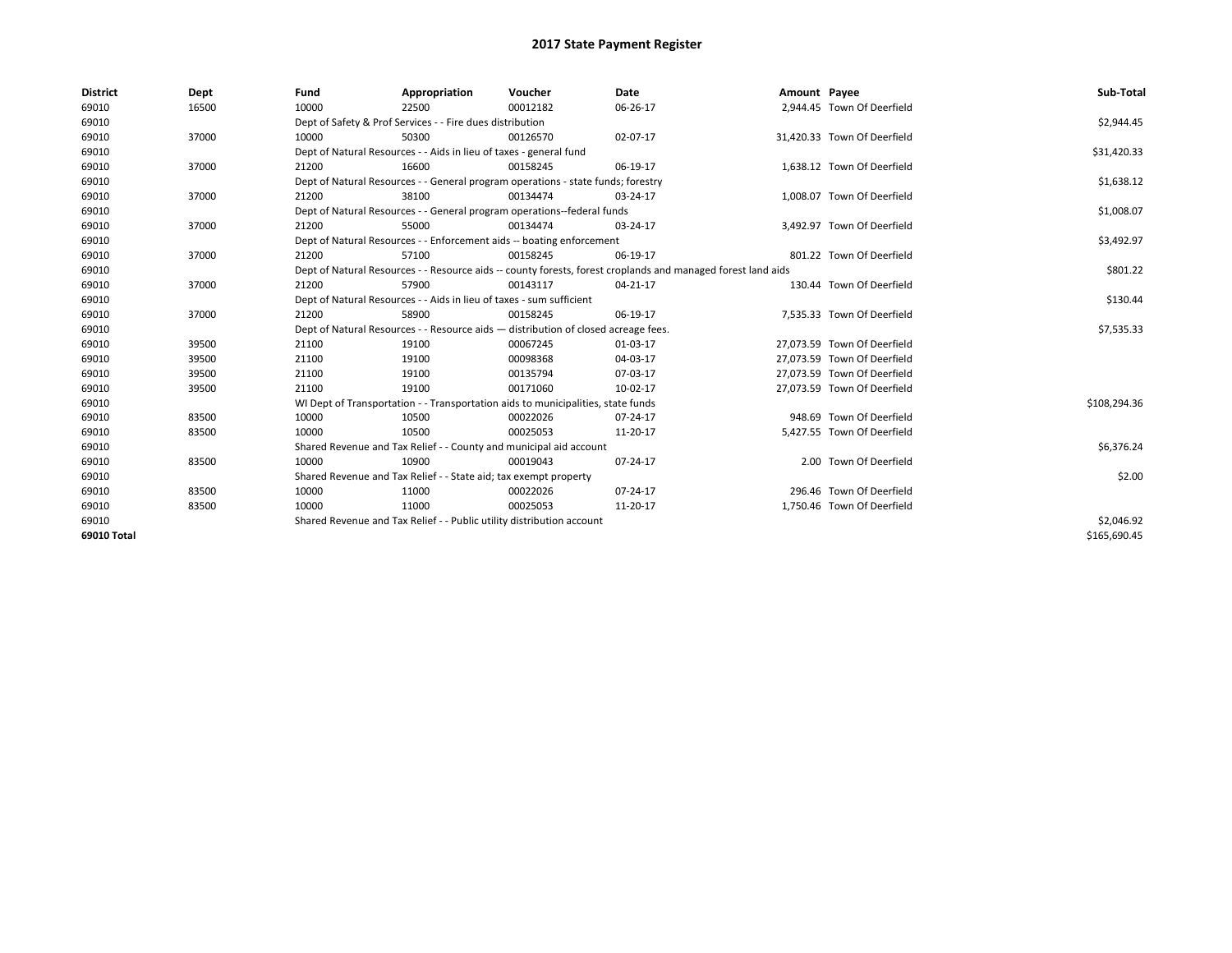| <b>District</b> | Dept  | Fund                                                                               | Appropriation                                                                                                | Voucher                                                                          | <b>Date</b> | Amount Payee |                           | Sub-Total    |
|-----------------|-------|------------------------------------------------------------------------------------|--------------------------------------------------------------------------------------------------------------|----------------------------------------------------------------------------------|-------------|--------------|---------------------------|--------------|
| 69012           | 16500 | 10000                                                                              | 22500                                                                                                        | 00012183                                                                         | 06-26-17    |              | 2,538.86 Town Of Hancock  |              |
| 69012           |       |                                                                                    | Dept of Safety & Prof Services - - Fire dues distribution                                                    |                                                                                  |             |              |                           | \$2,538.86   |
| 69012           | 37000 | 10000                                                                              | 50300                                                                                                        | 00126549                                                                         | 02-07-17    |              | 2,926.61 Town Of Hancock  |              |
| 69012           | 37000 | 10000                                                                              | 50300                                                                                                        | 00142785                                                                         | 04-21-17    |              | 161.58 Town Of Hancock    |              |
| 69012           |       |                                                                                    | Dept of Natural Resources - - Aids in lieu of taxes - general fund                                           |                                                                                  |             |              |                           | \$3,088.19   |
| 69012           | 37000 | 21200                                                                              | 16600                                                                                                        | 00158246                                                                         | 06-19-17    |              | 690.40 Town Of Hancock    |              |
| 69012           |       |                                                                                    |                                                                                                              | Dept of Natural Resources - - General program operations - state funds; forestry |             |              |                           | \$690.40     |
| 69012           | 37000 | 21200                                                                              | 57100                                                                                                        | 00158246                                                                         | 06-19-17    |              | 395.98 Town Of Hancock    |              |
| 69012           |       |                                                                                    | Dept of Natural Resources - - Resource aids -- county forests, forest croplands and managed forest land aids |                                                                                  | \$395.98    |              |                           |              |
| 69012           | 37000 | 21200                                                                              | 57900                                                                                                        | 00142784                                                                         | 04-21-17    |              | 1,135.20 Town Of Hancock  |              |
| 69012           | 37000 | 21200                                                                              | 57900                                                                                                        | 00142786                                                                         | 04-21-17    |              | 13.97 Town Of Hancock     |              |
| 69012           |       |                                                                                    | Dept of Natural Resources - - Aids in lieu of taxes - sum sufficient                                         |                                                                                  |             |              |                           | \$1,149.17   |
| 69012           | 37000 | 21200                                                                              | 58900                                                                                                        | 00158246                                                                         | 06-19-17    |              | 3,175.84 Town Of Hancock  |              |
| 69012           |       | Dept of Natural Resources - - Resource aids - distribution of closed acreage fees. |                                                                                                              | \$3,175.84                                                                       |             |              |                           |              |
| 69012           | 39500 | 21100                                                                              | 19100                                                                                                        | 00067246                                                                         | 01-03-17    |              | 26.884.79 Town Of Hancock |              |
| 69012           | 39500 | 21100                                                                              | 19100                                                                                                        | 00098369                                                                         | 04-03-17    |              | 26,884.79 Town Of Hancock |              |
| 69012           | 39500 | 21100                                                                              | 19100                                                                                                        | 00135795                                                                         | 07-03-17    |              | 26,884.79 Town Of Hancock |              |
| 69012           | 39500 | 21100                                                                              | 19100                                                                                                        | 00171061                                                                         | 10-02-17    |              | 26,884.80 Town Of Hancock |              |
| 69012           |       |                                                                                    |                                                                                                              | WI Dept of Transportation - - Transportation aids to municipalities, state funds |             |              |                           | \$107,539.17 |
| 69012           | 83500 | 10000                                                                              | 10500                                                                                                        | 00022027                                                                         | 07-24-17    |              | 1.192.21 Town Of Hancock  |              |
| 69012           | 83500 | 10000                                                                              | 10500                                                                                                        | 00025054                                                                         | 11-20-17    |              | 6,755.85 Town Of Hancock  |              |
| 69012           |       |                                                                                    | Shared Revenue and Tax Relief - - County and municipal aid account                                           |                                                                                  |             |              |                           | \$7,948.06   |
| 69012           | 83500 | 10000                                                                              | 10900                                                                                                        | 00019044                                                                         | 07-24-17    |              | 1.00 Town Of Hancock      |              |
| 69012           |       |                                                                                    | Shared Revenue and Tax Relief - - State aid; tax exempt property                                             |                                                                                  |             |              |                           | \$1.00       |
| 69012           | 83500 | 10000                                                                              | 11000                                                                                                        | 00022027                                                                         | 07-24-17    |              | 32.62 Town Of Hancock     |              |
| 69012           | 83500 | 10000                                                                              | 11000                                                                                                        | 00025054                                                                         | 11-20-17    |              | 165.17 Town Of Hancock    |              |
| 69012           |       |                                                                                    | Shared Revenue and Tax Relief - - Public utility distribution account                                        |                                                                                  |             |              |                           | \$197.79     |
| 69012           | 83500 | 10000                                                                              | 50100                                                                                                        | 00015458                                                                         | 01-31-17    |              | 195.40 Town Of Hancock    |              |
| 69012           |       |                                                                                    | Shared Revenue and Tax Relief - - Payments for municipal services                                            |                                                                                  |             |              |                           | \$195.40     |
| 69012 Total     |       |                                                                                    |                                                                                                              |                                                                                  |             |              |                           | \$126,919.86 |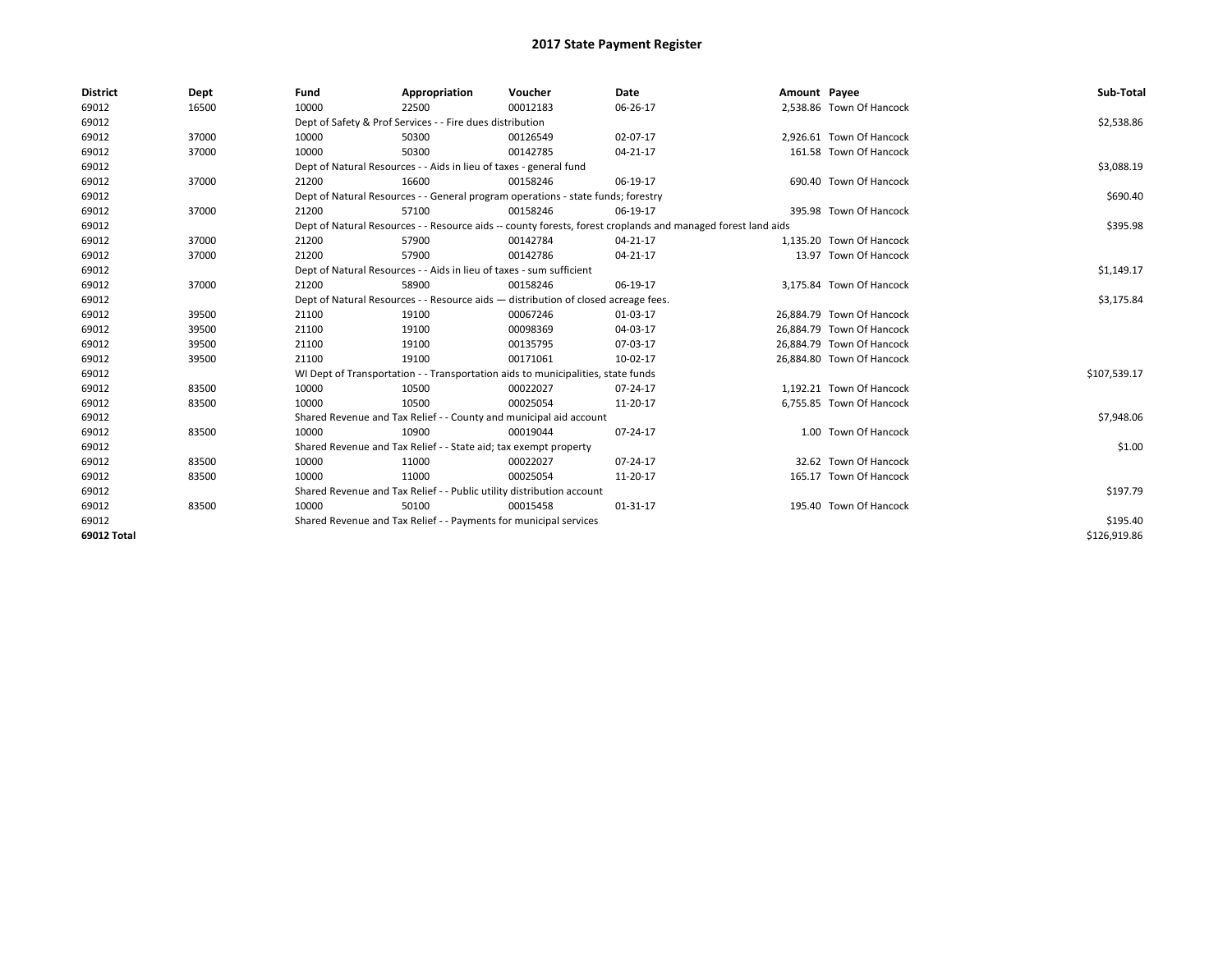| <b>District</b> | Dept  | Fund                                                                                                         | Appropriation                                                                    | Voucher    | Date     | Amount Payee |                        | Sub-Total    |  |  |
|-----------------|-------|--------------------------------------------------------------------------------------------------------------|----------------------------------------------------------------------------------|------------|----------|--------------|------------------------|--------------|--|--|
| 69014           | 16500 | 10000                                                                                                        | 22500                                                                            | 00012184   | 06-26-17 |              | 5,843.07 Town Of Leon  |              |  |  |
| 69014           |       |                                                                                                              | Dept of Safety & Prof Services - - Fire dues distribution                        |            |          |              |                        | \$5,843.07   |  |  |
| 69014           | 37000 | 10000                                                                                                        | 50300                                                                            | 00126598   | 02-07-17 |              | 16,161.53 Town Of Leon |              |  |  |
| 69014           | 37000 | 10000                                                                                                        | 50300                                                                            | 00143579   | 04-21-17 |              | 250.23 Town Of Leon    |              |  |  |
| 69014           |       |                                                                                                              | Dept of Natural Resources - - Aids in lieu of taxes - general fund               |            |          |              |                        | \$16,411.76  |  |  |
| 69014           | 37000 | 21200                                                                                                        | 16600                                                                            | 00158247   | 06-19-17 |              | 1,813.08 Town Of Leon  |              |  |  |
| 69014           |       |                                                                                                              | Dept of Natural Resources - - General program operations - state funds; forestry |            |          |              |                        |              |  |  |
| 69014           | 37000 | 21200                                                                                                        | 57100                                                                            | 00158247   | 06-19-17 |              | 862.10 Town Of Leon    |              |  |  |
| 69014           |       | Dept of Natural Resources - - Resource aids -- county forests, forest croplands and managed forest land aids |                                                                                  | \$862.10   |          |              |                        |              |  |  |
| 69014           | 37000 | 21200                                                                                                        | 57900                                                                            | 00143578   | 04-21-17 |              | 233.55 Town Of Leon    |              |  |  |
| 69014           |       | Dept of Natural Resources - - Aids in lieu of taxes - sum sufficient                                         |                                                                                  | \$233.55   |          |              |                        |              |  |  |
| 69014           | 37000 | 21200                                                                                                        | 58900                                                                            | 00158247   | 06-19-17 |              | 8,340.15 Town Of Leon  |              |  |  |
| 69014           |       | Dept of Natural Resources - - Resource aids - distribution of closed acreage fees.                           |                                                                                  | \$8,340.15 |          |              |                        |              |  |  |
| 69014           | 37000 | 36300                                                                                                        | <b>TX100</b>                                                                     | 00190087   | 10-23-17 |              | 79,606.72 Town Of Leon |              |  |  |
| 69014           |       |                                                                                                              | Dept of Natural Resources - - DNR-DAM SAFETY PROJECTS                            |            |          |              |                        | \$79,606.72  |  |  |
| 69014           | 39500 | 21100                                                                                                        | 19100                                                                            | 00067247   | 01-03-17 |              | 28,515.90 Town Of Leon |              |  |  |
| 69014           | 39500 | 21100                                                                                                        | 19100                                                                            | 00098370   | 04-03-17 |              | 28,515.90 Town Of Leon |              |  |  |
| 69014           | 39500 | 21100                                                                                                        | 19100                                                                            | 00135796   | 07-03-17 |              | 28,515.90 Town Of Leon |              |  |  |
| 69014           | 39500 | 21100                                                                                                        | 19100                                                                            | 00171062   | 10-02-17 |              | 28,515.90 Town Of Leon |              |  |  |
| 69014           |       |                                                                                                              | WI Dept of Transportation - - Transportation aids to municipalities, state funds |            |          |              |                        | \$114,063.60 |  |  |
| 69014           | 83500 | 10000                                                                                                        | 10500                                                                            | 00022028   | 07-24-17 |              | 2,064.11 Town Of Leon  |              |  |  |
| 69014           | 83500 | 10000                                                                                                        | 10500                                                                            | 00025055   | 11-20-17 |              | 11,696.64 Town Of Leon |              |  |  |
| 69014           |       |                                                                                                              | Shared Revenue and Tax Relief - - County and municipal aid account               |            |          |              |                        | \$13,760.75  |  |  |
| 69014           | 83500 | 10000                                                                                                        | 10900                                                                            | 00019045   | 07-24-17 |              | 3.00 Town Of Leon      |              |  |  |
| 69014           |       |                                                                                                              | Shared Revenue and Tax Relief - - State aid; tax exempt property                 |            |          |              |                        | \$3.00       |  |  |
| 69014           | 83500 | 10000                                                                                                        | 11000                                                                            | 00022028   | 07-24-17 |              | 96.35 Town Of Leon     |              |  |  |
| 69014           | 83500 | 10000                                                                                                        | 11000                                                                            | 00025055   | 11-20-17 |              | 555.83 Town Of Leon    |              |  |  |
| 69014           |       |                                                                                                              | Shared Revenue and Tax Relief - - Public utility distribution account            |            |          |              |                        | \$652.18     |  |  |
| 69014 Total     |       |                                                                                                              |                                                                                  |            |          |              |                        | \$241.589.96 |  |  |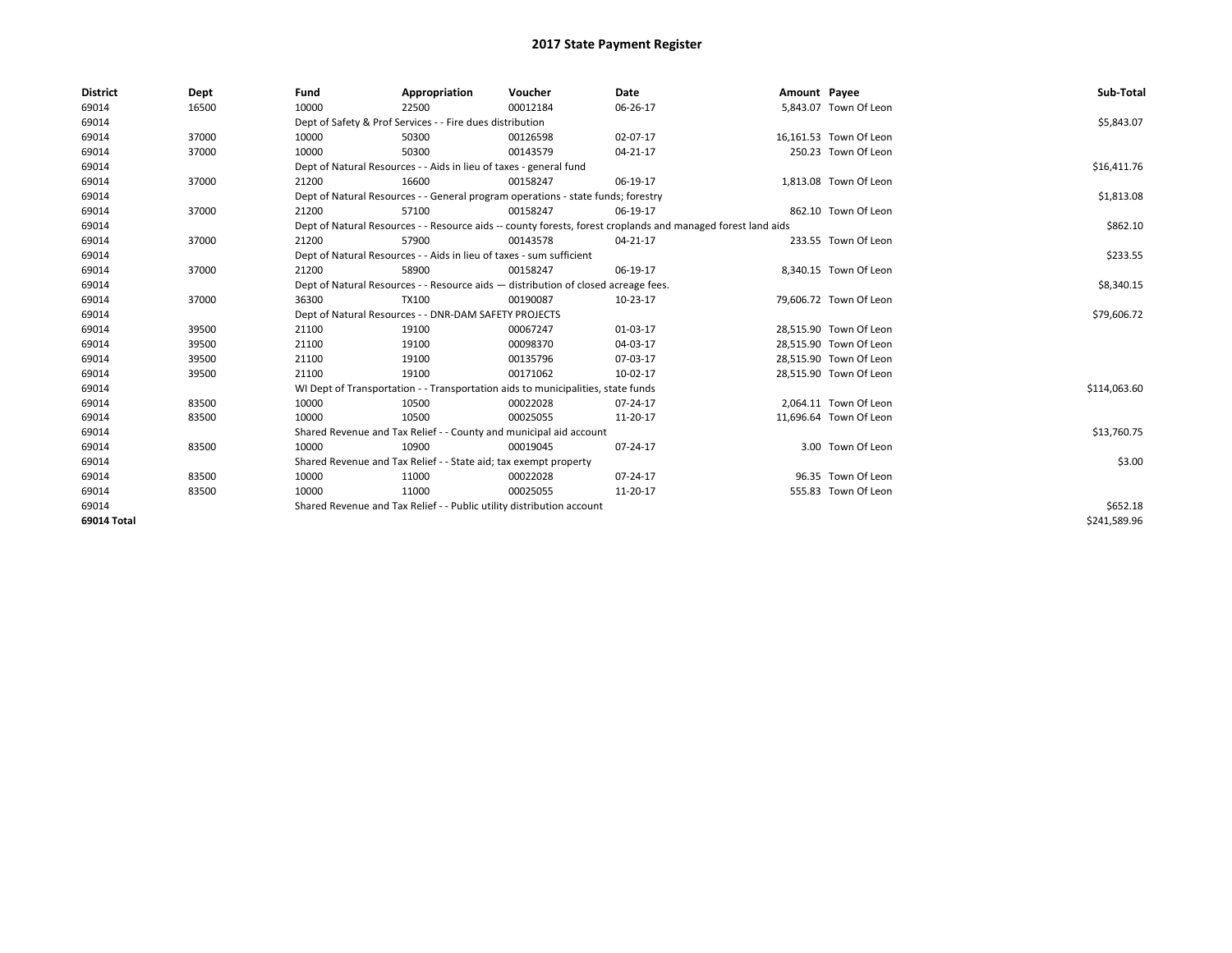| <b>District</b> | Dept  | Fund  | Appropriation                                                                                                | Voucher  | Date       | Amount Payee |                          | Sub-Total    |  |  |
|-----------------|-------|-------|--------------------------------------------------------------------------------------------------------------|----------|------------|--------------|--------------------------|--------------|--|--|
| 69016           | 16500 | 10000 | 22500                                                                                                        | 00012185 | 06-26-17   |              | 11,666.54 Town Of Marion |              |  |  |
| 69016           |       |       | Dept of Safety & Prof Services - - Fire dues distribution                                                    |          |            |              |                          | \$11,666.54  |  |  |
| 69016           | 37000 | 10000 | 50300                                                                                                        | 00126535 | 02-07-17   |              | 2,944.27 Town Of Marion  |              |  |  |
| 69016           | 37000 | 10000 | 50300                                                                                                        | 00126536 | 02-07-17   |              | 490.82 Town Of Marion    |              |  |  |
| 69016           |       |       | Dept of Natural Resources - - Aids in lieu of taxes - general fund                                           |          |            |              |                          | \$3,435.09   |  |  |
| 69016           | 37000 | 21200 | 16600                                                                                                        | 00158248 | 06-19-17   |              | 909.33 Town Of Marion    |              |  |  |
| 69016           |       |       | Dept of Natural Resources - - General program operations - state funds; forestry                             |          |            |              |                          | \$909.33     |  |  |
| 69016           | 37000 | 21200 | 38100                                                                                                        | 00134475 | 03-24-17   |              | 2,042.67 Town Of Marion  |              |  |  |
| 69016           |       |       | Dept of Natural Resources - - General program operations--federal funds                                      |          |            |              |                          | \$2,042.67   |  |  |
| 69016           | 37000 | 21200 | 55000                                                                                                        | 00134475 | 03-24-17   |              | 7,077.87 Town Of Marion  |              |  |  |
| 69016           |       |       | Dept of Natural Resources - - Enforcement aids -- boating enforcement                                        |          | \$7,077.87 |              |                          |              |  |  |
| 69016           | 37000 | 21200 | 57100                                                                                                        | 00158248 | 06-19-17   |              | 421.13 Town Of Marion    |              |  |  |
| 69016           |       |       | Dept of Natural Resources - - Resource aids -- county forests, forest croplands and managed forest land aids |          | \$421.13   |              |                          |              |  |  |
| 69016           | 37000 | 21200 | 57900                                                                                                        | 00142629 | 04-21-17   |              | 149.78 Town Of Marion    |              |  |  |
| 69016           |       |       | Dept of Natural Resources - - Aids in lieu of taxes - sum sufficient                                         |          |            |              |                          |              |  |  |
| 69016           | 37000 | 21200 | 58900                                                                                                        | 00158248 | 06-19-17   |              | 4,182.91 Town Of Marion  |              |  |  |
| 69016           |       |       | Dept of Natural Resources - - Resource aids - distribution of closed acreage fees.                           |          |            |              |                          |              |  |  |
| 69016           | 39500 | 21100 | 18500                                                                                                        | 00159573 | 09-01-17   |              | 3,899.00 Town Of Marion  |              |  |  |
| 69016           |       |       | WI Dept of Transportation - - Highway safety, local assistance, federal funds                                |          |            |              |                          | \$3,899.00   |  |  |
| 69016           | 39500 | 21100 | 19100                                                                                                        | 00067248 | 01-03-17   |              | 30,503.20 Town Of Marion |              |  |  |
| 69016           | 39500 | 21100 | 19100                                                                                                        | 00098371 | 04-03-17   |              | 30,503.20 Town Of Marion |              |  |  |
| 69016           | 39500 | 21100 | 19100                                                                                                        | 00135797 | 07-03-17   |              | 30,503.20 Town Of Marion |              |  |  |
| 69016           | 39500 | 21100 | 19100                                                                                                        | 00171063 | 10-02-17   |              | 30,503.22 Town Of Marion |              |  |  |
| 69016           |       |       | WI Dept of Transportation - - Transportation aids to municipalities, state funds                             |          |            |              |                          | \$122,012.82 |  |  |
| 69016           | 83500 | 10000 | 10500                                                                                                        | 00022029 | 07-24-17   |              | 3,034.04 Town Of Marion  |              |  |  |
| 69016           | 83500 | 10000 | 10500                                                                                                        | 00025056 | 11-20-17   |              | 17,192.91 Town Of Marion |              |  |  |
| 69016           |       |       | Shared Revenue and Tax Relief - - County and municipal aid account                                           |          |            |              |                          | \$20,226.95  |  |  |
| 69016           | 83500 | 10000 | 10900                                                                                                        | 00019046 | 07-24-17   |              | 46.00 Town Of Marion     |              |  |  |
| 69016           |       |       | Shared Revenue and Tax Relief - - State aid; tax exempt property                                             |          |            |              |                          |              |  |  |
| 69016           | 83500 | 10000 | 11000                                                                                                        | 00022029 | 07-24-17   |              | 62.30 Town Of Marion     |              |  |  |
| 69016           | 83500 | 10000 | 11000                                                                                                        | 00025056 | 11-20-17   |              | 342.94 Town Of Marion    |              |  |  |
| 69016           |       |       | Shared Revenue and Tax Relief - - Public utility distribution account                                        |          |            |              |                          | \$405.24     |  |  |
| 69016 Total     |       |       |                                                                                                              |          |            |              |                          | \$176,475.33 |  |  |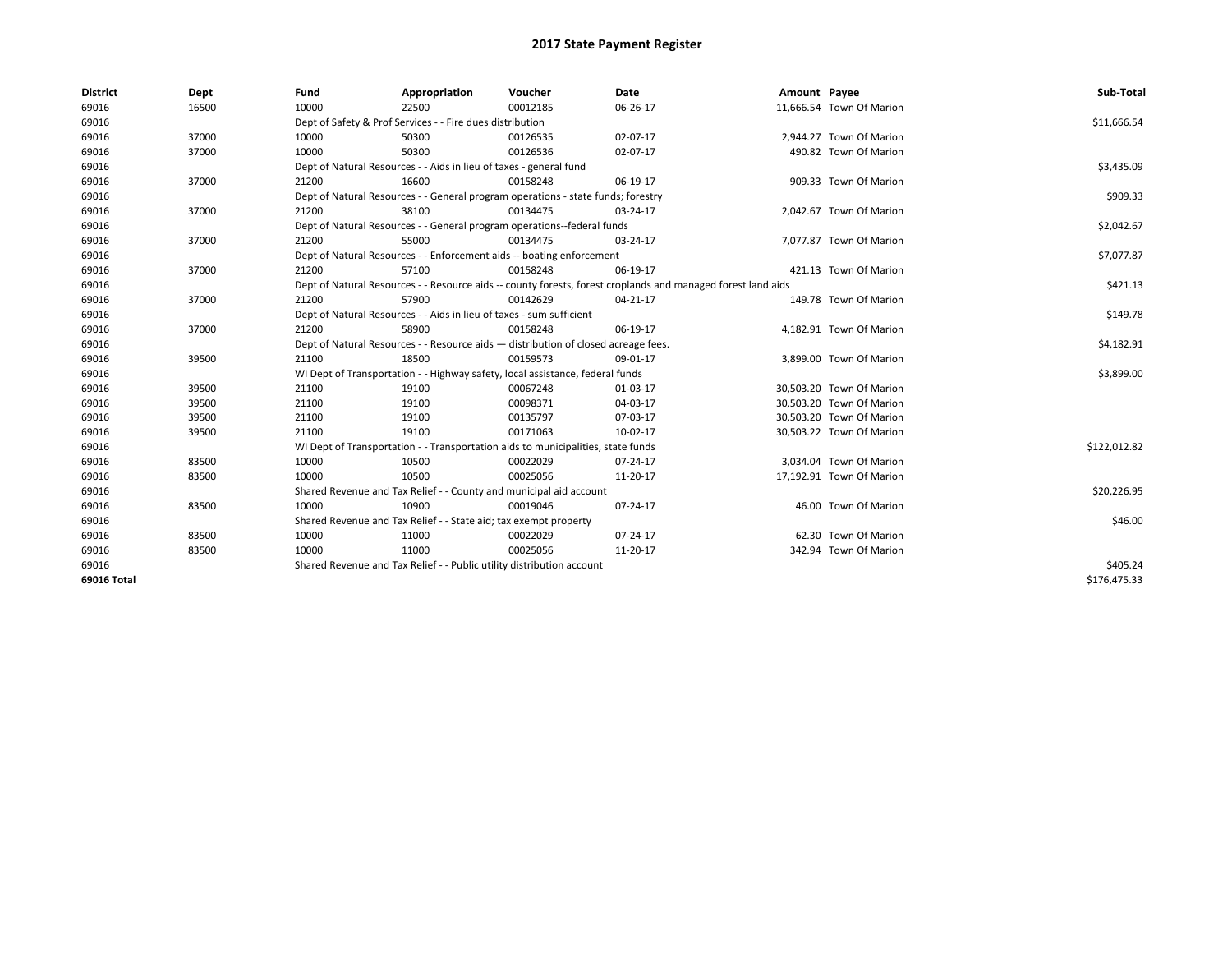| <b>District</b> | Dept  | Fund                                                               | Appropriation                                                                                                | Voucher     | Date     | Amount Payee |                                | Sub-Total    |  |  |
|-----------------|-------|--------------------------------------------------------------------|--------------------------------------------------------------------------------------------------------------|-------------|----------|--------------|--------------------------------|--------------|--|--|
| 69018           | 16500 | 10000                                                              | 22500                                                                                                        | 00012186    | 06-26-17 |              | 6.844.24 Town Of Mount Morris  |              |  |  |
| 69018           |       |                                                                    | Dept of Safety & Prof Services - - Fire dues distribution                                                    |             |          |              |                                | \$6,844.24   |  |  |
| 69018           | 37000 | 10000                                                              | 50300                                                                                                        | 00126531    | 02-07-17 |              | 4.668.52 Town Of Mount Morris  |              |  |  |
| 69018           | 37000 | 10000                                                              | 50300                                                                                                        | 00142588    | 04-21-17 |              | 176.15 Town Of Mount Morris    |              |  |  |
| 69018           |       |                                                                    | Dept of Natural Resources - - Aids in lieu of taxes - general fund                                           |             |          |              |                                | \$4,844.67   |  |  |
| 69018           | 37000 | 21200                                                              | 16600                                                                                                        | 00158249    | 06-19-17 |              | 1,665.90 Town Of Mount Morris  |              |  |  |
| 69018           |       |                                                                    | Dept of Natural Resources - - General program operations - state funds; forestry                             |             |          |              |                                | \$1,665.90   |  |  |
| 69018           | 37000 | 21200                                                              | 57100                                                                                                        | 00158249    | 06-19-17 |              | 762.45 Town Of Mount Morris    |              |  |  |
| 69018           |       |                                                                    | Dept of Natural Resources - - Resource aids -- county forests, forest croplands and managed forest land aids |             |          |              |                                |              |  |  |
| 69018           | 37000 | 21200                                                              | 57900                                                                                                        | 00142587    | 04-21-17 |              | 543.02 Town Of Mount Morris    |              |  |  |
| 69018           |       |                                                                    | Dept of Natural Resources - - Aids in lieu of taxes - sum sufficient                                         |             |          |              |                                | \$543.02     |  |  |
| 69018           | 37000 | 21200                                                              | 58900                                                                                                        | 00158249    | 06-19-17 |              | 7,663.14 Town Of Mount Morris  |              |  |  |
| 69018           |       |                                                                    | Dept of Natural Resources - - Resource aids - distribution of closed acreage fees.                           |             |          |              |                                | \$7,663.14   |  |  |
| 69018           | 39500 | 21100                                                              | 19100                                                                                                        | 00067249    | 01-03-17 |              | 27.255.25 Town Of Mount Morris |              |  |  |
| 69018           | 39500 | 21100                                                              | 19100                                                                                                        | 00098372    | 04-03-17 |              | 27,255.25 Town Of Mount Morris |              |  |  |
| 69018           | 39500 | 21100                                                              | 19100                                                                                                        | 00135798    | 07-03-17 |              | 27,255.25 Town Of Mount Morris |              |  |  |
| 69018           | 39500 | 21100                                                              | 19100                                                                                                        | 00171064    | 10-02-17 |              | 27,255.27 Town Of Mount Morris |              |  |  |
| 69018           |       |                                                                    | WI Dept of Transportation - - Transportation aids to municipalities, state funds                             |             |          |              |                                | \$109,021.02 |  |  |
| 69018           | 39500 | 21100                                                              | 27800                                                                                                        | 00167873    | 09-22-17 |              | 21.332.00 Town Of Mount Morris |              |  |  |
| 69018           |       |                                                                    | WI Dept of Transportation - - Local roads improvement program, state funds                                   |             |          |              |                                | \$21,332.00  |  |  |
| 69018           | 83500 | 10000                                                              | 10500                                                                                                        | 00022030    | 07-24-17 |              | 1,624.06 Town Of Mount Morris  |              |  |  |
| 69018           | 83500 | 10000                                                              | 10500                                                                                                        | 00025057    | 11-20-17 |              | 9,203.01 Town Of Mount Morris  |              |  |  |
| 69018           |       | Shared Revenue and Tax Relief - - County and municipal aid account |                                                                                                              | \$10,827.07 |          |              |                                |              |  |  |
| 69018           | 83500 | 10000                                                              | 10900                                                                                                        | 00019047    | 07-24-17 |              | 18.00 Town Of Mount Morris     |              |  |  |
| 69018           |       | Shared Revenue and Tax Relief - - State aid; tax exempt property   |                                                                                                              | \$18.00     |          |              |                                |              |  |  |
| 69018 Total     |       |                                                                    |                                                                                                              |             |          |              |                                | \$163,521.51 |  |  |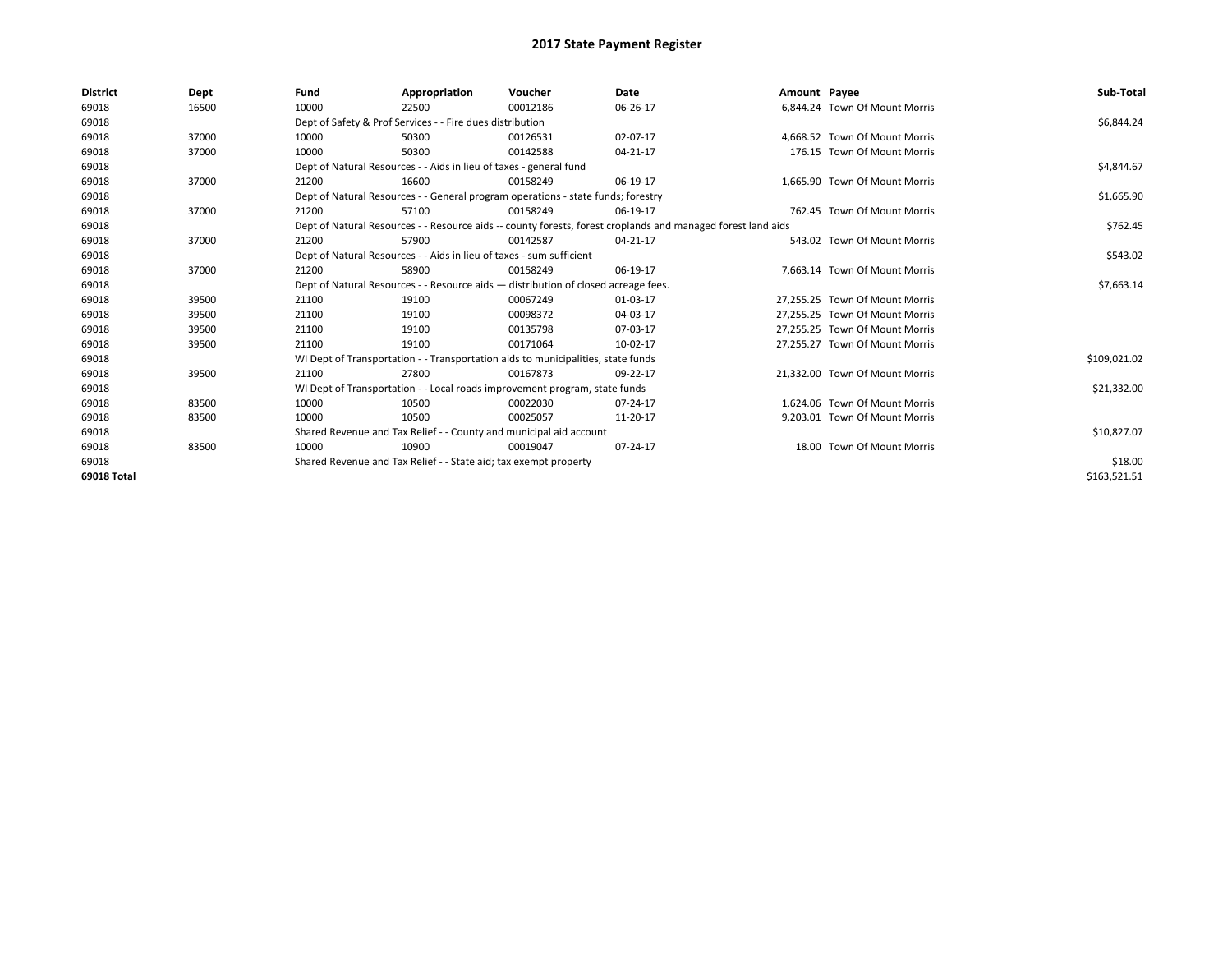| <b>District</b> | Dept  | Fund  | Appropriation                                                                                                | Voucher  | Date     | Amount Payee |                         | Sub-Total   |  |  |
|-----------------|-------|-------|--------------------------------------------------------------------------------------------------------------|----------|----------|--------------|-------------------------|-------------|--|--|
| 69020           | 16500 | 10000 | 22500                                                                                                        | 00012187 | 06-27-17 |              | 2,021.32 Town Of Oasis  |             |  |  |
| 69020           |       |       | Dept of Safety & Prof Services - - Fire dues distribution                                                    |          |          |              |                         | \$2,021.32  |  |  |
| 69020           | 37000 | 10000 | 50300                                                                                                        | 00126579 | 02-07-17 |              | 12,267.21 Town Of Oasis |             |  |  |
| 69020           | 37000 | 10000 | 50300                                                                                                        | 00143228 | 04-21-17 |              | 64.22 Town Of Oasis     |             |  |  |
| 69020           |       |       | Dept of Natural Resources - - Aids in lieu of taxes - general fund                                           |          |          |              |                         |             |  |  |
| 69020           | 37000 | 21200 | 16600                                                                                                        | 00158250 | 06-19-17 |              | 613.60 Town Of Oasis    |             |  |  |
| 69020           |       |       | Dept of Natural Resources - - General program operations - state funds; forestry                             |          |          |              |                         |             |  |  |
| 69020           | 37000 | 21200 | 57100                                                                                                        | 00158250 | 06-19-17 |              | 320.75 Town Of Oasis    |             |  |  |
| 69020           |       |       | Dept of Natural Resources - - Resource aids -- county forests, forest croplands and managed forest land aids |          |          |              |                         | \$320.75    |  |  |
| 69020           | 37000 | 21200 | 58900                                                                                                        | 00158250 | 06-19-17 |              | 2,822.55 Town Of Oasis  |             |  |  |
| 69020           |       |       | Dept of Natural Resources - - Resource aids - distribution of closed acreage fees.                           |          |          |              |                         | \$2,822.55  |  |  |
| 69020           | 39500 | 21100 | 19100                                                                                                        | 00067250 | 01-03-17 |              | 18,949.26 Town Of Oasis |             |  |  |
| 69020           | 39500 | 21100 | 19100                                                                                                        | 00098373 | 04-03-17 |              | 18,949.26 Town Of Oasis |             |  |  |
| 69020           | 39500 | 21100 | 19100                                                                                                        | 00135799 | 07-03-17 |              | 18,949.26 Town Of Oasis |             |  |  |
| 69020           | 39500 | 21100 | 19100                                                                                                        | 00171065 | 10-02-17 |              | 18,949.27 Town Of Oasis |             |  |  |
| 69020           |       |       | WI Dept of Transportation - - Transportation aids to municipalities, state funds                             |          |          |              |                         | \$75,797.05 |  |  |
| 69020           | 83500 | 10000 | 10500                                                                                                        | 00022031 | 07-24-17 |              | 856.96 Town Of Oasis    |             |  |  |
| 69020           | 83500 | 10000 | 10500                                                                                                        | 00025058 | 11-20-17 |              | 4,856.13 Town Of Oasis  |             |  |  |
| 69020           |       |       | Shared Revenue and Tax Relief - - County and municipal aid account                                           |          |          |              |                         | \$5,713.09  |  |  |
| 69020           | 83500 | 10000 | 10900                                                                                                        | 00019048 | 07-24-17 |              | 53.00 Town Of Oasis     |             |  |  |
| 69020           |       |       | Shared Revenue and Tax Relief - - State aid; tax exempt property                                             |          |          |              |                         | \$53.00     |  |  |
| 69020 Total     |       |       |                                                                                                              |          |          |              |                         | \$99,672.79 |  |  |
|                 |       |       |                                                                                                              |          |          |              |                         |             |  |  |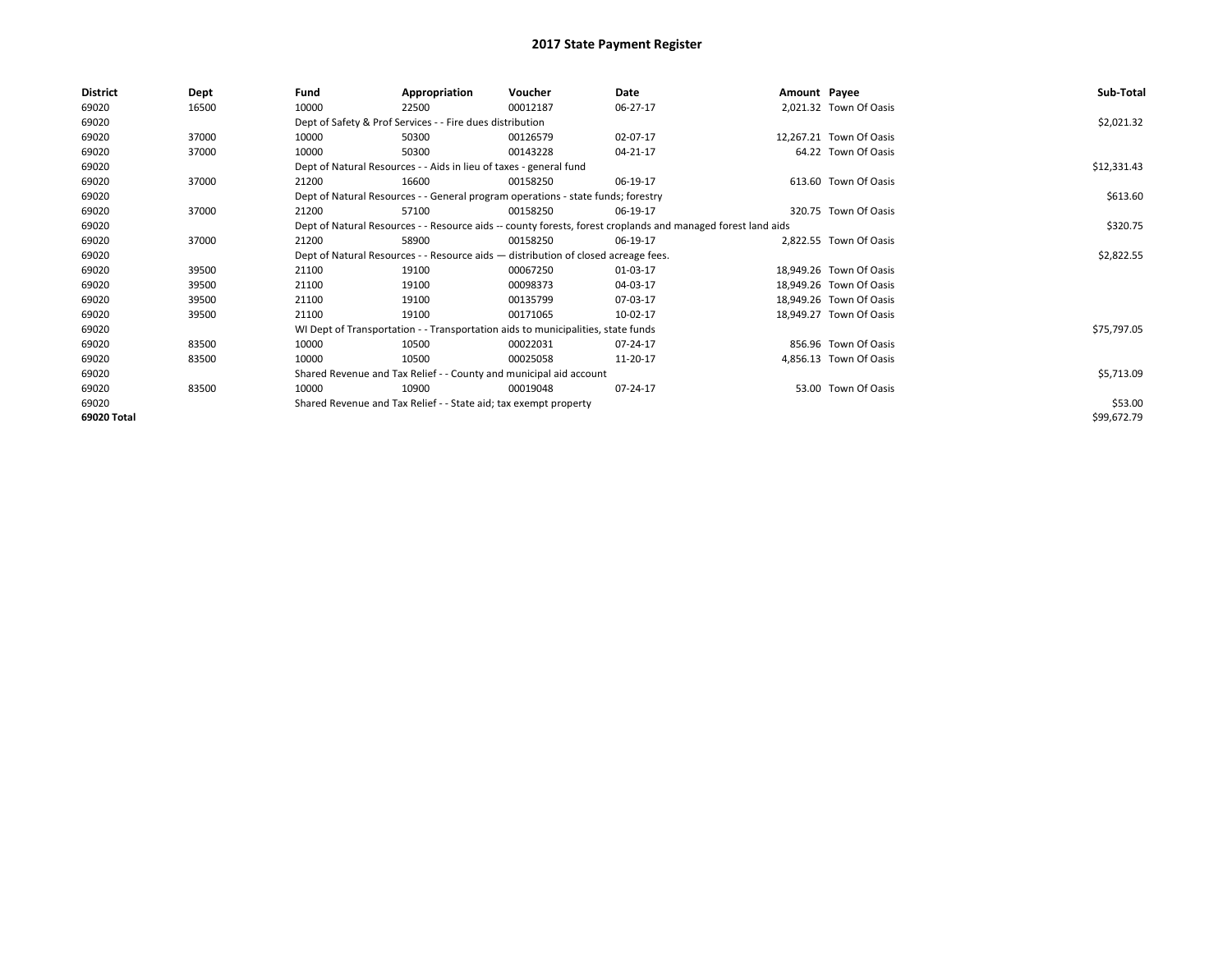| <b>District</b> | Dept  | Fund  | Appropriation                                                                                                | Voucher  | Date     | Amount Payee |                               | Sub-Total    |  |  |
|-----------------|-------|-------|--------------------------------------------------------------------------------------------------------------|----------|----------|--------------|-------------------------------|--------------|--|--|
| 69022           | 16500 | 10000 | 22500                                                                                                        | 00012188 | 06-27-17 |              | 1,868.26 Plainfield, Town of  |              |  |  |
| 69022           |       |       | Dept of Safety & Prof Services - - Fire dues distribution                                                    |          |          |              |                               | \$1,868.26   |  |  |
| 69022           | 37000 | 10000 | 50300                                                                                                        | 00144168 | 04-21-17 |              | 127.67 Plainfield, Town of    |              |  |  |
| 69022           |       |       | Dept of Natural Resources - - Aids in lieu of taxes - general fund                                           |          |          |              |                               | \$127.67     |  |  |
| 69022           | 37000 | 21200 | 16600                                                                                                        | 00158251 | 06-19-17 |              | 498.60 Plainfield, Town of    |              |  |  |
| 69022           |       |       | Dept of Natural Resources - - General program operations - state funds; forestry                             |          |          |              |                               | \$498.60     |  |  |
| 69022           | 37000 | 21200 | 57100                                                                                                        | 00158251 | 06-19-17 |              | 243.20 Plainfield, Town of    |              |  |  |
| 69022           |       |       | Dept of Natural Resources - - Resource aids -- county forests, forest croplands and managed forest land aids |          |          |              |                               |              |  |  |
| 69022           | 37000 | 21200 | 57900                                                                                                        | 00144167 | 04-21-17 |              | 249.43 Plainfield, Town of    |              |  |  |
| 69022           |       |       | Dept of Natural Resources - - Aids in lieu of taxes - sum sufficient                                         |          |          |              |                               | \$249.43     |  |  |
| 69022           | 37000 | 21200 | 58900                                                                                                        | 00158251 | 06-19-17 |              | 2,293.56 Plainfield, Town of  |              |  |  |
| 69022           |       |       | Dept of Natural Resources - - Resource aids - distribution of closed acreage fees.                           |          |          |              |                               | \$2,293.56   |  |  |
| 69022           | 39500 | 21100 | 17400                                                                                                        | 00084053 | 02-10-17 |              | 9,708.94 Plainfield, Town of  |              |  |  |
| 69022           |       |       | WI Dept of Transportation - - Disaster damage aids, state funds                                              |          |          |              |                               | \$9,708.94   |  |  |
| 69022           | 39500 | 21100 | 19100                                                                                                        | 00067251 | 01-03-17 |              | 30,437.14 Plainfield, Town of |              |  |  |
| 69022           | 39500 | 21100 | 19100                                                                                                        | 00098374 | 04-03-17 |              | 30.437.14 Plainfield. Town of |              |  |  |
| 69022           | 39500 | 21100 | 19100                                                                                                        | 00135800 | 07-03-17 |              | 30,437.14 Plainfield, Town of |              |  |  |
| 69022           | 39500 | 21100 | 19100                                                                                                        | 00171066 | 10-02-17 |              | 30,437.16 Plainfield, Town of |              |  |  |
| 69022           |       |       | WI Dept of Transportation - - Transportation aids to municipalities, state funds                             |          |          |              |                               | \$121,748.58 |  |  |
| 69022           | 83500 | 10000 | 10500                                                                                                        | 00022032 | 07-24-17 |              | 2,039.36 Plainfield, Town of  |              |  |  |
| 69022           | 83500 | 10000 | 10500                                                                                                        | 00025059 | 11-20-17 |              | 11,556.36 Plainfield, Town of |              |  |  |
| 69022           |       |       | Shared Revenue and Tax Relief - - County and municipal aid account                                           |          |          |              |                               | \$13,595.72  |  |  |
| 69022           | 83500 | 10000 | 10900                                                                                                        | 00019049 | 07-24-17 |              | 176.00 Plainfield, Town of    |              |  |  |
| 69022           |       |       | Shared Revenue and Tax Relief - - State aid; tax exempt property                                             |          |          |              |                               | \$176.00     |  |  |
| 69022           | 83500 | 10000 | 11000                                                                                                        | 00022032 | 07-24-17 |              | 7.75 Plainfield, Town of      |              |  |  |
| 69022           | 83500 | 10000 | 11000                                                                                                        | 00025059 | 11-20-17 |              | 53.73 Plainfield, Town of     |              |  |  |
| 69022           |       |       | Shared Revenue and Tax Relief - - Public utility distribution account                                        |          |          |              |                               | \$61.48      |  |  |
| 69022 Total     |       |       |                                                                                                              |          |          |              |                               | \$150.571.44 |  |  |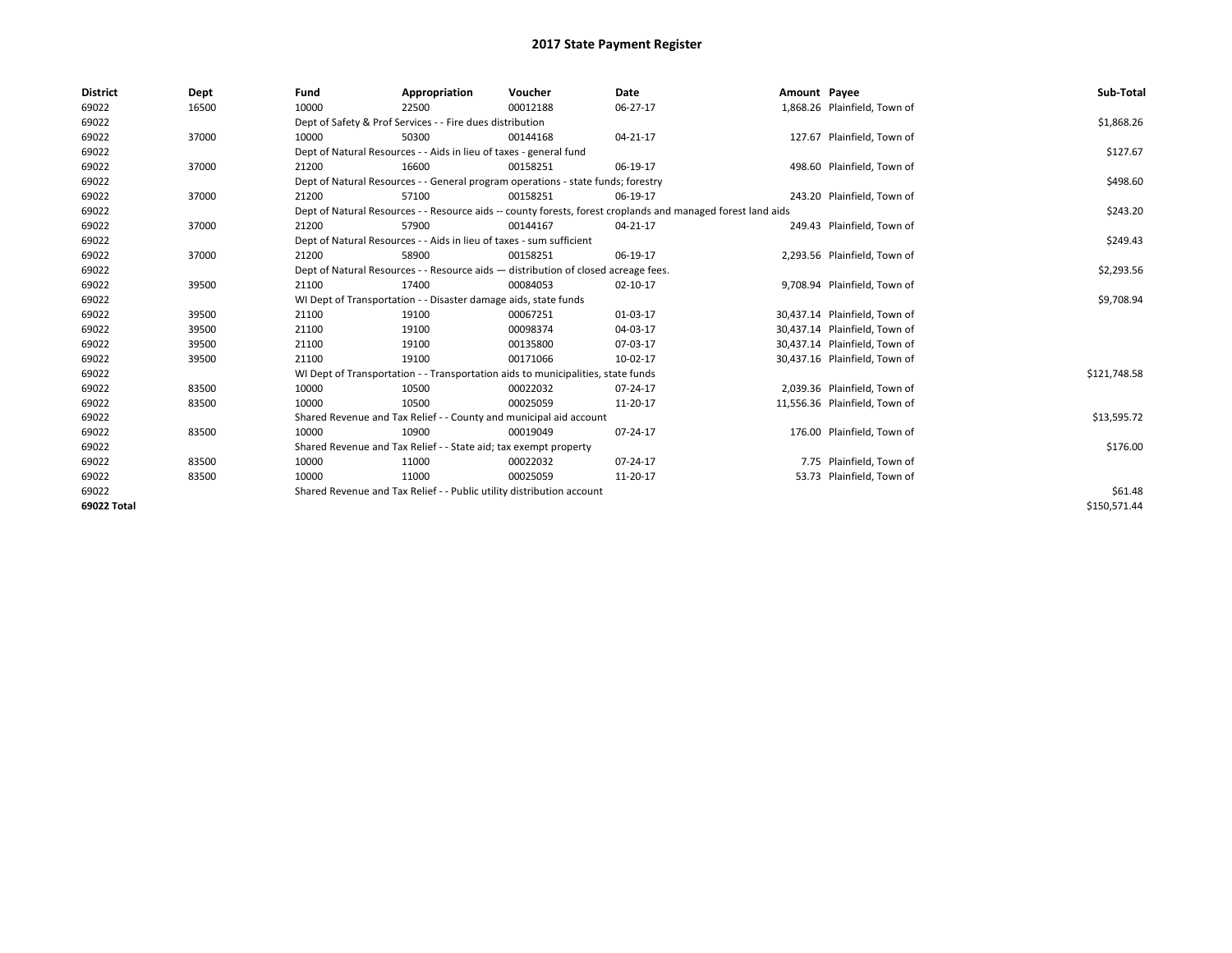| <b>District</b> | Dept  | Fund                                                                                                         | Appropriation                                                                      | Voucher     | Date     | Amount Payee |                             | Sub-Total    |
|-----------------|-------|--------------------------------------------------------------------------------------------------------------|------------------------------------------------------------------------------------|-------------|----------|--------------|-----------------------------|--------------|
| 69024           | 16500 | 10000                                                                                                        | 22500                                                                              | 00012189    | 06-26-17 |              | 2,627.54 Town Of Poy Sippi  |              |
| 69024           |       |                                                                                                              | Dept of Safety & Prof Services - - Fire dues distribution                          |             |          |              |                             | \$2,627.54   |
| 69024           | 37000 | 10000                                                                                                        | 50300                                                                              | 00126544    | 02-07-17 |              | 22,395.00 Town Of Poy Sippi |              |
| 69024           | 37000 | 10000                                                                                                        | 50300                                                                              | 00142699    | 04-21-17 |              | 1,473.86 Town Of Poy Sippi  |              |
| 69024           | 37000 | 10000                                                                                                        | 50300                                                                              | 00142701    | 04-21-17 |              | 24.72 Town Of Poy Sippi     |              |
| 69024           |       | Dept of Natural Resources - - Aids in lieu of taxes - general fund                                           |                                                                                    | \$23,893.58 |          |              |                             |              |
| 69024           | 37000 | 21200                                                                                                        | 16600                                                                              | 00158252    | 06-19-17 |              | 238.46 Town Of Poy Sippi    |              |
| 69024           |       |                                                                                                              | Dept of Natural Resources - - General program operations - state funds; forestry   |             |          |              |                             | \$238.46     |
| 69024           | 37000 | 21200                                                                                                        | 57100                                                                              | 00158252    | 06-19-17 |              | 109.14 Town Of Poy Sippi    |              |
| 69024           |       | Dept of Natural Resources - - Resource aids -- county forests, forest croplands and managed forest land aids |                                                                                    | \$109.14    |          |              |                             |              |
| 69024           | 37000 | 21200                                                                                                        | 57900                                                                              | 00142700    | 04-21-17 |              | 853.70 Town Of Poy Sippi    |              |
| 69024           |       |                                                                                                              | Dept of Natural Resources - - Aids in lieu of taxes - sum sufficient               |             |          |              |                             | \$853.70     |
| 69024           | 37000 | 21200                                                                                                        | 58900                                                                              | 00158252    | 06-19-17 |              | 1,096.91 Town Of Poy Sippi  |              |
| 69024           |       |                                                                                                              | Dept of Natural Resources - - Resource aids - distribution of closed acreage fees. |             |          |              |                             | \$1,096.91   |
| 69024           | 39500 | 21100                                                                                                        | 19100                                                                              | 00067252    | 01-03-17 |              | 15,815.86 Town Of Poy Sippi |              |
| 69024           | 39500 | 21100                                                                                                        | 19100                                                                              | 00098375    | 04-03-17 |              | 15,815.86 Town Of Poy Sippi |              |
| 69024           | 39500 | 21100                                                                                                        | 19100                                                                              | 00135801    | 07-03-17 |              | 15,815.86 Town Of Poy Sippi |              |
| 69024           | 39500 | 21100                                                                                                        | 19100                                                                              | 00171067    | 10-02-17 |              | 15,815.88 Town Of Poy Sippi |              |
| 69024           |       |                                                                                                              | WI Dept of Transportation - - Transportation aids to municipalities, state funds   |             |          |              |                             | \$63,263.46  |
| 69024           | 83500 | 10000                                                                                                        | 10500                                                                              | 00022033    | 07-24-17 |              | 5,596.27 Town Of Poy Sippi  |              |
| 69024           | 83500 | 10000                                                                                                        | 10500                                                                              | 00025060    | 11-20-17 |              | 31,712.22 Town Of Poy Sippi |              |
| 69024           |       |                                                                                                              | Shared Revenue and Tax Relief - - County and municipal aid account                 |             |          |              |                             | \$37,308.49  |
| 69024           | 83500 | 10000                                                                                                        | 10900                                                                              | 00019050    | 07-24-17 |              | 33.00 Town Of Poy Sippi     |              |
| 69024           |       |                                                                                                              | Shared Revenue and Tax Relief - - State aid; tax exempt property                   |             |          |              |                             | \$33.00      |
| 69024           | 83500 | 10000                                                                                                        | 11000                                                                              | 00022033    | 07-24-17 |              | 59.87 Town Of Poy Sippi     |              |
| 69024           | 83500 | 10000                                                                                                        | 11000                                                                              | 00025060    | 11-20-17 |              | 350.48 Town Of Poy Sippi    |              |
| 69024           |       |                                                                                                              | Shared Revenue and Tax Relief - - Public utility distribution account              |             |          |              |                             | \$410.35     |
| 69024 Total     |       |                                                                                                              |                                                                                    |             |          |              |                             | \$129,834.63 |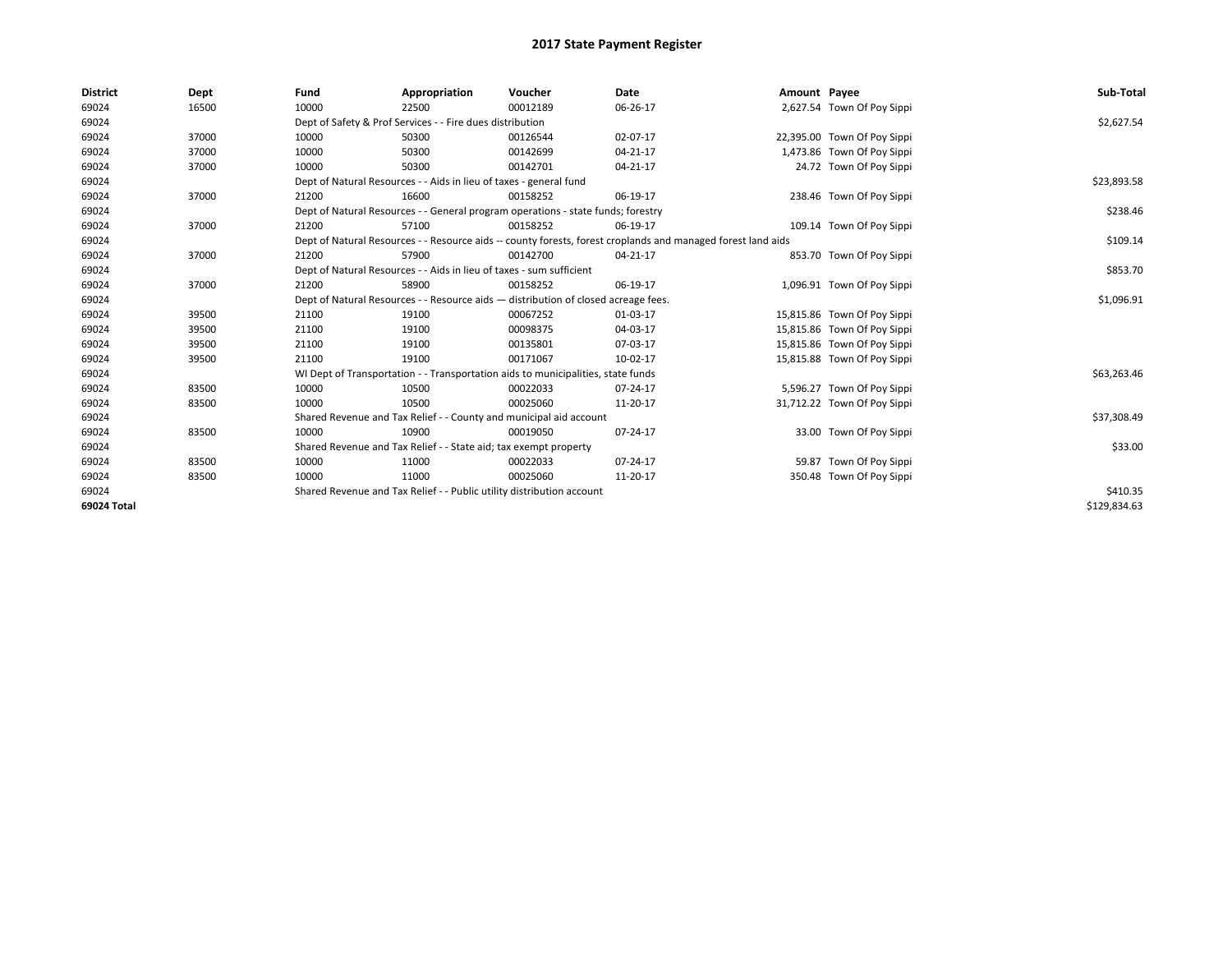| <b>District</b> | Dept  | Fund  | Appropriation                                                                                                | Voucher  | Date     | Amount Payee |                            | Sub-Total    |  |  |  |
|-----------------|-------|-------|--------------------------------------------------------------------------------------------------------------|----------|----------|--------------|----------------------------|--------------|--|--|--|
| 69026           | 16500 | 10000 | 22500                                                                                                        | 00012190 | 06-26-17 |              | 2,200.53 Town Of Richford  |              |  |  |  |
| 69026           |       |       | Dept of Safety & Prof Services - - Fire dues distribution                                                    |          |          |              |                            | \$2,200.53   |  |  |  |
| 69026           | 37000 | 10000 | 50300                                                                                                        | 00126564 | 02-07-17 |              | 32,071.18 Town Of Richford |              |  |  |  |
| 69026           | 37000 | 10000 | 50300                                                                                                        | 00126565 | 02-07-17 |              | 4,870.64 Town Of Richford  |              |  |  |  |
| 69026           | 37000 | 10000 | 50300                                                                                                        | 00143035 | 04-21-17 |              | 1,200.92 Town Of Richford  |              |  |  |  |
| 69026           |       |       | Dept of Natural Resources - - Aids in lieu of taxes - general fund                                           |          |          |              |                            |              |  |  |  |
| 69026           | 37000 | 21200 | 16600                                                                                                        | 00158253 | 06-19-17 |              | 1,113.45 Town Of Richford  |              |  |  |  |
| 69026           |       |       | Dept of Natural Resources - - General program operations - state funds; forestry                             |          |          |              |                            | \$1,113.45   |  |  |  |
| 69026           | 37000 | 21200 | 57100                                                                                                        | 00158253 | 06-19-17 |              | 526.61 Town Of Richford    |              |  |  |  |
| 69026           |       |       | Dept of Natural Resources - - Resource aids -- county forests, forest croplands and managed forest land aids |          |          |              |                            |              |  |  |  |
| 69026           | 37000 | 21200 | 57900                                                                                                        | 00143034 | 04-21-17 |              | 656.23 Town Of Richford    |              |  |  |  |
| 69026           |       |       | Dept of Natural Resources - - Aids in lieu of taxes - sum sufficient                                         |          |          |              |                            |              |  |  |  |
| 69026           | 37000 | 21200 | 58900                                                                                                        | 00158253 | 06-19-17 |              | 5,121.89 Town Of Richford  |              |  |  |  |
| 69026           |       |       | Dept of Natural Resources - - Resource aids - distribution of closed acreage fees.                           |          |          |              |                            | \$5,121.89   |  |  |  |
| 69026           | 39500 | 21100 | 19100                                                                                                        | 00067253 | 01-03-17 |              | 22,102.57 Town Of Richford |              |  |  |  |
| 69026           | 39500 | 21100 | 19100                                                                                                        | 00098376 | 04-03-17 |              | 22,102.57 Town Of Richford |              |  |  |  |
| 69026           | 39500 | 21100 | 19100                                                                                                        | 00135802 | 07-03-17 |              | 22,102.57 Town Of Richford |              |  |  |  |
| 69026           | 39500 | 21100 | 19100                                                                                                        | 00171068 | 10-02-17 |              | 22,102.59 Town Of Richford |              |  |  |  |
| 69026           |       |       | WI Dept of Transportation - - Transportation aids to municipalities, state funds                             |          |          |              |                            | \$88,410.30  |  |  |  |
| 69026           | 83500 | 10000 | 10500                                                                                                        | 00022034 | 07-24-17 |              | 994.88 Town Of Richford    |              |  |  |  |
| 69026           | 83500 | 10000 | 10500                                                                                                        | 00025061 | 11-20-17 |              | 5,637.64 Town Of Richford  |              |  |  |  |
| 69026           |       |       | Shared Revenue and Tax Relief - - County and municipal aid account                                           |          |          |              |                            | \$6,632.52   |  |  |  |
| 69026           | 83500 | 10000 | 10900                                                                                                        | 00019051 | 07-24-17 |              | 27.00 Town Of Richford     |              |  |  |  |
| 69026           |       |       | Shared Revenue and Tax Relief - - State aid; tax exempt property                                             |          |          |              |                            | \$27.00      |  |  |  |
| 69026           | 83500 | 10000 | 11000                                                                                                        | 00022034 | 07-24-17 |              | 49.98 Town Of Richford     |              |  |  |  |
| 69026           | 83500 | 10000 | 11000                                                                                                        | 00025061 | 11-20-17 |              | 270.44 Town Of Richford    |              |  |  |  |
| 69026           |       |       | Shared Revenue and Tax Relief - - Public utility distribution account                                        |          |          |              |                            | \$320.42     |  |  |  |
| 69026 Total     |       |       |                                                                                                              |          |          |              |                            | \$143.151.69 |  |  |  |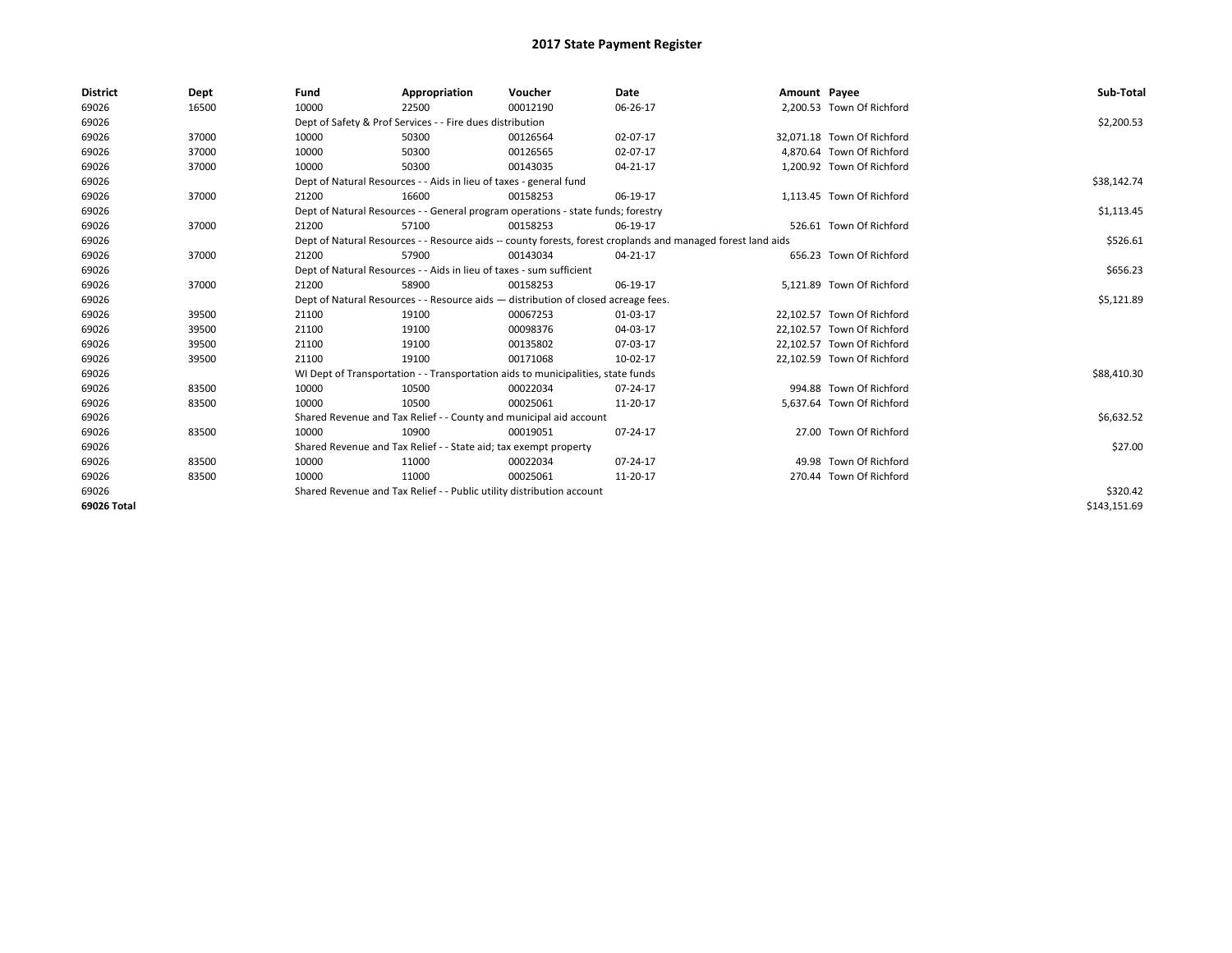| <b>District</b> | Dept  | Fund  | Appropriation                                                                           | Voucher  | Date                                                                                                         | Amount Payee |                        | Sub-Total    |
|-----------------|-------|-------|-----------------------------------------------------------------------------------------|----------|--------------------------------------------------------------------------------------------------------------|--------------|------------------------|--------------|
| 69028           | 16500 | 10000 | 22500                                                                                   | 00012191 | 06-26-17                                                                                                     |              | 2,558.58 Town Of Rose  |              |
| 69028           |       |       | Dept of Safety & Prof Services - - Fire dues distribution                               |          |                                                                                                              |              |                        | \$2,558.58   |
| 69028           | 37000 | 10000 | 50300                                                                                   | 00126546 | 02-07-17                                                                                                     |              | 2,704.65 Town Of Rose  |              |
| 69028           | 37000 | 10000 | 50300                                                                                   | 00142739 | $04 - 21 - 17$                                                                                               |              | 153.99 Town Of Rose    |              |
| 69028           |       |       | Dept of Natural Resources - - Aids in lieu of taxes - general fund                      |          |                                                                                                              |              |                        | \$2,858.64   |
| 69028           | 37000 | 21200 | 16600                                                                                   | 00158254 | 06-19-17                                                                                                     |              | 1,678.87 Town Of Rose  |              |
| 69028           |       |       | Dept of Natural Resources - - General program operations - state funds; forestry        |          |                                                                                                              |              |                        | \$1,678.87   |
| 69028           | 37000 | 21200 | 57100                                                                                   | 00158254 | 06-19-17                                                                                                     |              | 768.39 Town Of Rose    |              |
| 69028           |       |       |                                                                                         |          | Dept of Natural Resources - - Resource aids -- county forests, forest croplands and managed forest land aids |              |                        | \$768.39     |
| 69028           | 37000 | 21200 | 57900                                                                                   | 00142740 | 04-21-17                                                                                                     |              | 181.55 Town Of Rose    |              |
| 69028           |       |       | Dept of Natural Resources - - Aids in lieu of taxes - sum sufficient                    |          |                                                                                                              |              |                        | \$181.55     |
| 69028           | 37000 | 21200 | 58900                                                                                   | 00158254 | 06-19-17                                                                                                     |              | 7,722.82 Town Of Rose  |              |
| 69028           |       |       | Dept of Natural Resources - - Resource aids - distribution of closed acreage fees.      |          |                                                                                                              |              |                        | \$7,722.82   |
| 69028           | 39500 | 21100 | 19100                                                                                   | 00067254 | 01-03-17                                                                                                     |              | 19,971.31 Town Of Rose |              |
| 69028           | 39500 | 21100 | 19100                                                                                   | 00098377 | 04-03-17                                                                                                     |              | 19,971.31 Town Of Rose |              |
| 69028           | 39500 | 21100 | 19100                                                                                   | 00135803 | 07-03-17                                                                                                     |              | 19,971.31 Town Of Rose |              |
| 69028           | 39500 | 21100 | 19100                                                                                   | 00171069 | 10-02-17                                                                                                     |              | 19,971.34 Town Of Rose |              |
| 69028           |       |       | WI Dept of Transportation - - Transportation aids to municipalities, state funds        |          |                                                                                                              |              |                        | \$79,885.27  |
| 69028           | 46500 | 27200 | 36500                                                                                   | 00035887 | 12-20-17                                                                                                     |              | 2,432.14 Town Of Rose  |              |
| 69028           |       |       | Department of Military Affairs - - State disaster assistance; petroleum inspection fund |          |                                                                                                              |              |                        | \$2,432.14   |
| 69028           | 83500 | 10000 | 10500                                                                                   | 00022035 | $07 - 24 - 17$                                                                                               |              | 1,147.74 Town Of Rose  |              |
| 69028           | 83500 | 10000 | 10500                                                                                   | 00025062 | 11-20-17                                                                                                     |              | 6,503.83 Town Of Rose  |              |
| 69028           |       |       | Shared Revenue and Tax Relief - - County and municipal aid account                      |          |                                                                                                              |              |                        | \$7,651.57   |
| 69028           | 83500 | 10000 | 10900                                                                                   | 00019052 | 07-24-17                                                                                                     |              | 4.00 Town Of Rose      |              |
| 69028           |       |       | Shared Revenue and Tax Relief - - State aid; tax exempt property                        |          |                                                                                                              |              |                        | \$4.00       |
| 69028           | 83500 | 10000 | 11000                                                                                   | 00022035 | 07-24-17                                                                                                     |              | 355.16 Town Of Rose    |              |
| 69028           | 83500 | 10000 | 11000                                                                                   | 00025062 | 11-20-17                                                                                                     |              | 5,684.12 Town Of Rose  |              |
| 69028           |       |       | Shared Revenue and Tax Relief - - Public utility distribution account                   |          |                                                                                                              |              |                        | \$6,039.28   |
| 69028           | 83500 | 10000 | 50100                                                                                   | 00015459 | 01-31-17                                                                                                     |              | 3,875.35 Town Of Rose  |              |
| 69028           |       |       | Shared Revenue and Tax Relief - - Payments for municipal services                       |          |                                                                                                              |              |                        | \$3,875.35   |
| 69028 Total     |       |       |                                                                                         |          |                                                                                                              |              |                        | \$115,656.46 |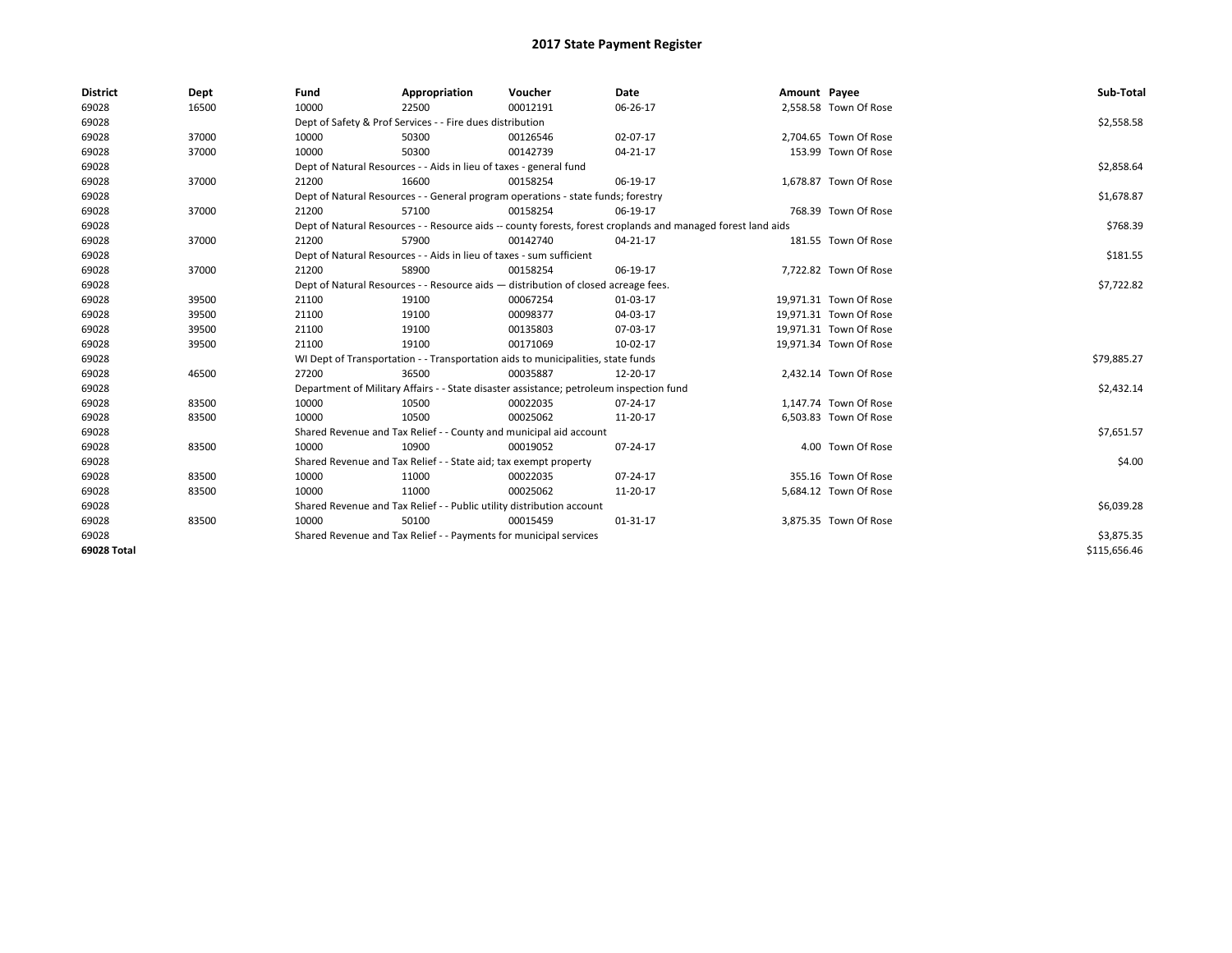| District    | Dept  | Fund  | Appropriation                                                                                                | Voucher  | Date     | Amount Payee |                             | Sub-Total    |  |  |  |
|-------------|-------|-------|--------------------------------------------------------------------------------------------------------------|----------|----------|--------------|-----------------------------|--------------|--|--|--|
| 69030       | 16500 | 10000 | 22500                                                                                                        | 00012192 | 06-26-17 |              | 3.824.20 Town Of Saxeville  |              |  |  |  |
| 69030       |       |       | Dept of Safety & Prof Services - - Fire dues distribution                                                    |          |          |              |                             | \$3,824.20   |  |  |  |
| 69030       | 37000 | 21200 | 16600                                                                                                        | 00158255 | 06-19-17 |              | 1,749.12 Town Of Saxeville  |              |  |  |  |
| 69030       |       |       | Dept of Natural Resources - - General program operations - state funds; forestry                             |          |          |              |                             | \$1,749.12   |  |  |  |
| 69030       | 37000 | 21200 | 57100                                                                                                        | 00158255 | 06-19-17 |              | 808.54 Town Of Saxeville    |              |  |  |  |
| 69030       |       |       | Dept of Natural Resources - - Resource aids -- county forests, forest croplands and managed forest land aids |          |          |              |                             |              |  |  |  |
| 69030       | 37000 | 21200 | 58900                                                                                                        | 00158255 | 06-19-17 |              | 8,045.97 Town Of Saxeville  |              |  |  |  |
| 69030       |       |       | Dept of Natural Resources - - Resource aids - distribution of closed acreage fees.                           |          |          |              |                             | \$8,045.97   |  |  |  |
| 69030       | 39500 | 21100 | 19100                                                                                                        | 00067255 | 01-03-17 |              | 20.737.33 Town Of Saxeville |              |  |  |  |
| 69030       | 39500 | 21100 | 19100                                                                                                        | 00098378 | 04-03-17 |              | 20,737.33 Town Of Saxeville |              |  |  |  |
| 69030       | 39500 | 21100 | 19100                                                                                                        | 00135804 | 07-03-17 |              | 20,737.33 Town Of Saxeville |              |  |  |  |
| 69030       | 39500 | 21100 | 19100                                                                                                        | 00171070 | 10-02-17 |              | 20,737.35 Town Of Saxeville |              |  |  |  |
| 69030       |       |       | WI Dept of Transportation - - Transportation aids to municipalities, state funds                             |          |          |              |                             | \$82,949.34  |  |  |  |
| 69030       | 83500 | 10000 | 10500                                                                                                        | 00022036 | 07-24-17 |              | 1.769.18 Town Of Saxeville  |              |  |  |  |
| 69030       | 83500 | 10000 | 10500                                                                                                        | 00025063 | 11-20-17 |              | 10,025.66 Town Of Saxeville |              |  |  |  |
| 69030       |       |       | Shared Revenue and Tax Relief - - County and municipal aid account                                           |          |          |              |                             | \$11,794.84  |  |  |  |
| 69030       | 83500 | 10000 | 10900                                                                                                        | 00019053 | 07-24-17 |              | 2.00 Town Of Saxeville      |              |  |  |  |
| 69030       |       |       | Shared Revenue and Tax Relief - - State aid; tax exempt property                                             |          |          |              |                             | \$2.00       |  |  |  |
| 69030 Total |       |       |                                                                                                              |          |          |              |                             | \$109,174.01 |  |  |  |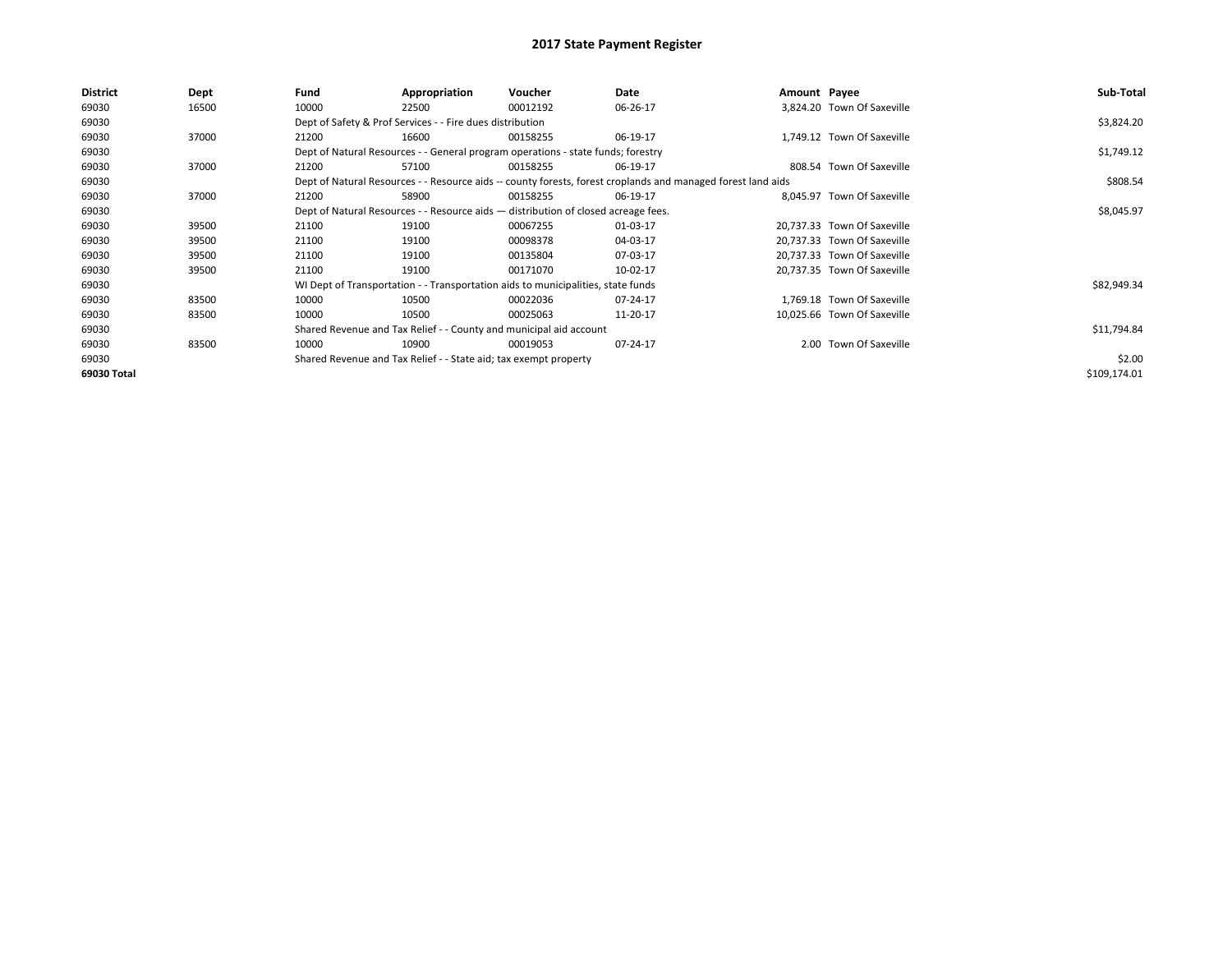| <b>District</b> | Dept  | Fund  | Appropriation                                                                      | Voucher  | Date                                                                                                         | Amount Payee |                               | Sub-Total    |  |  |  |
|-----------------|-------|-------|------------------------------------------------------------------------------------|----------|--------------------------------------------------------------------------------------------------------------|--------------|-------------------------------|--------------|--|--|--|
| 69032           | 16500 | 10000 | 22500                                                                              | 00012193 | 06-26-17                                                                                                     |              | 7,557.97 Town Of Springwater  |              |  |  |  |
| 69032           |       |       | Dept of Safety & Prof Services - - Fire dues distribution                          |          |                                                                                                              |              |                               | \$7,557.97   |  |  |  |
| 69032           | 37000 | 10000 | 50300                                                                              | 00126528 | 02-07-17                                                                                                     |              | 12,176.80 Town Of Springwater |              |  |  |  |
| 69032           | 37000 | 10000 | 50300                                                                              | 00126529 | 02-07-17                                                                                                     |              | 3,400.93 Town Of Springwater  |              |  |  |  |
| 69032           | 37000 | 10000 | 50300                                                                              | 00142557 | 04-21-17                                                                                                     |              | 1,544.91 Town Of Springwater  |              |  |  |  |
| 69032           |       |       | Dept of Natural Resources - - Aids in lieu of taxes - general fund                 |          |                                                                                                              |              |                               | \$17,122.64  |  |  |  |
| 69032           | 37000 | 21200 | 16600                                                                              | 00158256 | 06-19-17                                                                                                     |              | 1,608.10 Town Of Springwater  |              |  |  |  |
| 69032           |       |       | Dept of Natural Resources - - General program operations - state funds; forestry   |          |                                                                                                              |              |                               | \$1,608.10   |  |  |  |
| 69032           | 37000 | 21200 | 57100                                                                              | 00158256 | 06-19-17                                                                                                     |              | 736.00 Town Of Springwater    |              |  |  |  |
| 69032           |       |       |                                                                                    |          | Dept of Natural Resources - - Resource aids -- county forests, forest croplands and managed forest land aids |              |                               | \$736.00     |  |  |  |
| 69032           | 37000 | 21200 | 57900                                                                              | 00142558 | $04 - 21 - 17$                                                                                               |              | 387.12 Town Of Springwater    |              |  |  |  |
| 69032           |       |       | Dept of Natural Resources - - Aids in lieu of taxes - sum sufficient               |          |                                                                                                              |              |                               | \$387.12     |  |  |  |
| 69032           | 37000 | 21200 | 58900                                                                              | 00158256 | 06-19-17                                                                                                     |              | 7,397.25 Town Of Springwater  |              |  |  |  |
| 69032           |       |       | Dept of Natural Resources - - Resource aids - distribution of closed acreage fees. |          |                                                                                                              |              |                               |              |  |  |  |
| 69032           | 39500 | 21100 | 19100                                                                              | 00067256 | 01-03-17                                                                                                     |              | 29,104.93 Town Of Springwater |              |  |  |  |
| 69032           | 39500 | 21100 | 19100                                                                              | 00098379 | 04-03-17                                                                                                     |              | 29,104.93 Town Of Springwater |              |  |  |  |
| 69032           | 39500 | 21100 | 19100                                                                              | 00135805 | 07-03-17                                                                                                     |              | 29,104.93 Town Of Springwater |              |  |  |  |
| 69032           | 39500 | 21100 | 19100                                                                              | 00171071 | 10-02-17                                                                                                     |              | 29,104.95 Town Of Springwater |              |  |  |  |
| 69032           |       |       | WI Dept of Transportation - - Transportation aids to municipalities, state funds   |          |                                                                                                              |              |                               | \$116,419.74 |  |  |  |
| 69032           | 83500 | 10000 | 10500                                                                              | 00022037 | 07-24-17                                                                                                     |              | 2,059.82 Town Of Springwater  |              |  |  |  |
| 69032           | 83500 | 10000 | 10500                                                                              | 00025064 | 11-20-17                                                                                                     |              | 11,672.33 Town Of Springwater |              |  |  |  |
| 69032           |       |       | Shared Revenue and Tax Relief - - County and municipal aid account                 |          |                                                                                                              |              |                               | \$13,732.15  |  |  |  |
| 69032           | 83500 | 10000 | 10900                                                                              | 00019054 | 07-24-17                                                                                                     |              | 7.00 Town Of Springwater      |              |  |  |  |
| 69032           |       |       | Shared Revenue and Tax Relief - - State aid; tax exempt property                   |          |                                                                                                              |              |                               | \$7.00       |  |  |  |
| 69032           | 83500 | 10000 | 11000                                                                              | 00022037 | $07 - 24 - 17$                                                                                               |              | 140.81 Town Of Springwater    |              |  |  |  |
| 69032           | 83500 | 10000 | 11000                                                                              | 00025064 | 11-20-17                                                                                                     |              | 789.85 Town Of Springwater    |              |  |  |  |
| 69032           |       |       | Shared Revenue and Tax Relief - - Public utility distribution account              |          |                                                                                                              |              |                               | \$930.66     |  |  |  |
| 69032           | 83500 | 10000 | 50100                                                                              | 00015460 | 01-31-17                                                                                                     |              | 3,252.87 Town Of Springwater  |              |  |  |  |
| 69032           |       |       | Shared Revenue and Tax Relief - - Payments for municipal services                  |          |                                                                                                              |              |                               | \$3,252.87   |  |  |  |
| 69032 Total     |       |       |                                                                                    |          |                                                                                                              |              |                               | \$169,151.50 |  |  |  |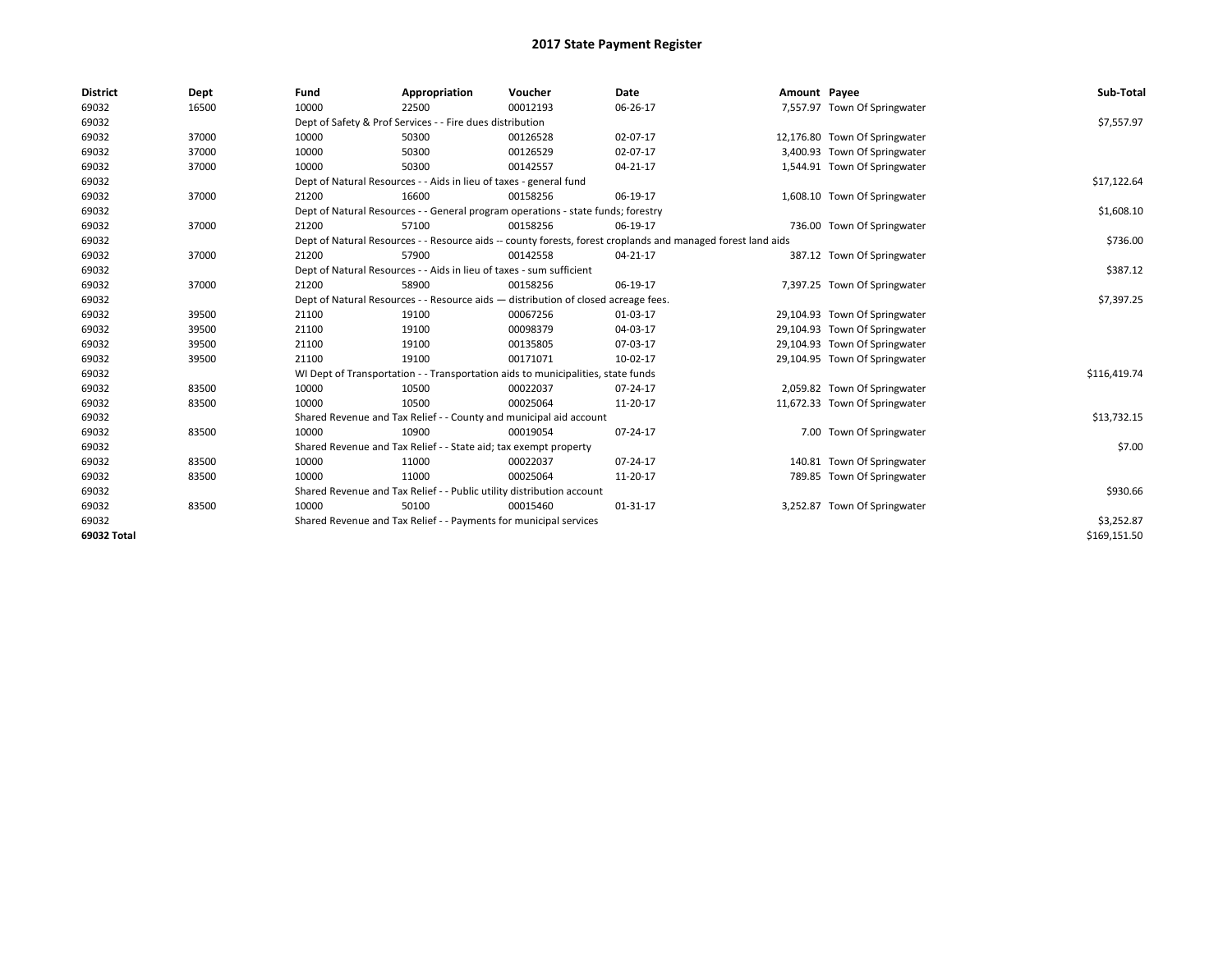| <b>District</b> | Dept  | Fund                                                                             | Appropriation                                                                      | Voucher    | Date                                                                                                         | Amount Payee |                          | Sub-Total   |
|-----------------|-------|----------------------------------------------------------------------------------|------------------------------------------------------------------------------------|------------|--------------------------------------------------------------------------------------------------------------|--------------|--------------------------|-------------|
| 69034           | 16500 | 10000                                                                            | 22500                                                                              | 00012194   | 06-26-17                                                                                                     |              | 1,759.45 Town Of Warren  |             |
| 69034           |       |                                                                                  | Dept of Safety & Prof Services - - Fire dues distribution                          |            |                                                                                                              |              |                          | \$1,759.45  |
| 69034           | 37000 | 10000                                                                            | 50300                                                                              | 00126523   | 02-07-17                                                                                                     |              | 2,427.66 Town Of Warren  |             |
| 69034           | 37000 | 10000                                                                            | 50300                                                                              | 00142486   | 04-21-17                                                                                                     |              | 125.60 Town Of Warren    |             |
| 69034           |       | Dept of Natural Resources - - Aids in lieu of taxes - general fund               |                                                                                    | \$2,553.26 |                                                                                                              |              |                          |             |
| 69034           | 37000 | 21200                                                                            | 16600                                                                              | 00158257   | 06-19-17                                                                                                     |              | 574.38 Town Of Warren    |             |
| 69034           |       | Dept of Natural Resources - - General program operations - state funds; forestry |                                                                                    | \$574.38   |                                                                                                              |              |                          |             |
| 69034           | 37000 | 21200                                                                            | 57100                                                                              | 00158257   | 06-19-17                                                                                                     |              | 262.88 Town Of Warren    |             |
| 69034           |       |                                                                                  |                                                                                    |            | Dept of Natural Resources - - Resource aids -- county forests, forest croplands and managed forest land aids |              |                          | \$262.88    |
| 69034           | 37000 | 21200                                                                            | 58900                                                                              | 00158257   | 06-19-17                                                                                                     |              | 2,642.13 Town Of Warren  |             |
| 69034           |       |                                                                                  | Dept of Natural Resources - - Resource aids - distribution of closed acreage fees. |            |                                                                                                              |              |                          | \$2,642.13  |
| 69034           | 39500 | 21100                                                                            | 19100                                                                              | 00067257   | 01-03-17                                                                                                     |              | 19,377.60 Town Of Warren |             |
| 69034           | 39500 | 21100                                                                            | 19100                                                                              | 00098380   | 04-03-17                                                                                                     |              | 19,377.60 Town Of Warren |             |
| 69034           | 39500 | 21100                                                                            | 19100                                                                              | 00135806   | 07-03-17                                                                                                     |              | 19,377.60 Town Of Warren |             |
| 69034           | 39500 | 21100                                                                            | 19100                                                                              | 00171072   | 10-02-17                                                                                                     |              | 19,377.60 Town Of Warren |             |
| 69034           |       |                                                                                  | WI Dept of Transportation - - Transportation aids to municipalities, state funds   |            |                                                                                                              |              |                          | \$77,510.40 |
| 69034           | 83500 | 10000                                                                            | 10500                                                                              | 00022038   | 07-24-17                                                                                                     |              | 1,692.60 Town Of Warren  |             |
| 69034           | 83500 | 10000                                                                            | 10500                                                                              | 00025065   | 11-20-17                                                                                                     |              | 9,591.42 Town Of Warren  |             |
| 69034           |       |                                                                                  | Shared Revenue and Tax Relief - - County and municipal aid account                 |            |                                                                                                              |              |                          | \$11,284.02 |
| 69034           | 83500 | 10000                                                                            | 10900                                                                              | 00019055   | 07-24-17                                                                                                     |              | 10.00 Town Of Warren     |             |
| 69034           |       |                                                                                  | Shared Revenue and Tax Relief - - State aid; tax exempt property                   |            |                                                                                                              |              |                          | \$10.00     |
| 69034 Total     |       |                                                                                  |                                                                                    |            |                                                                                                              |              |                          | \$96,596.52 |
|                 |       |                                                                                  |                                                                                    |            |                                                                                                              |              |                          |             |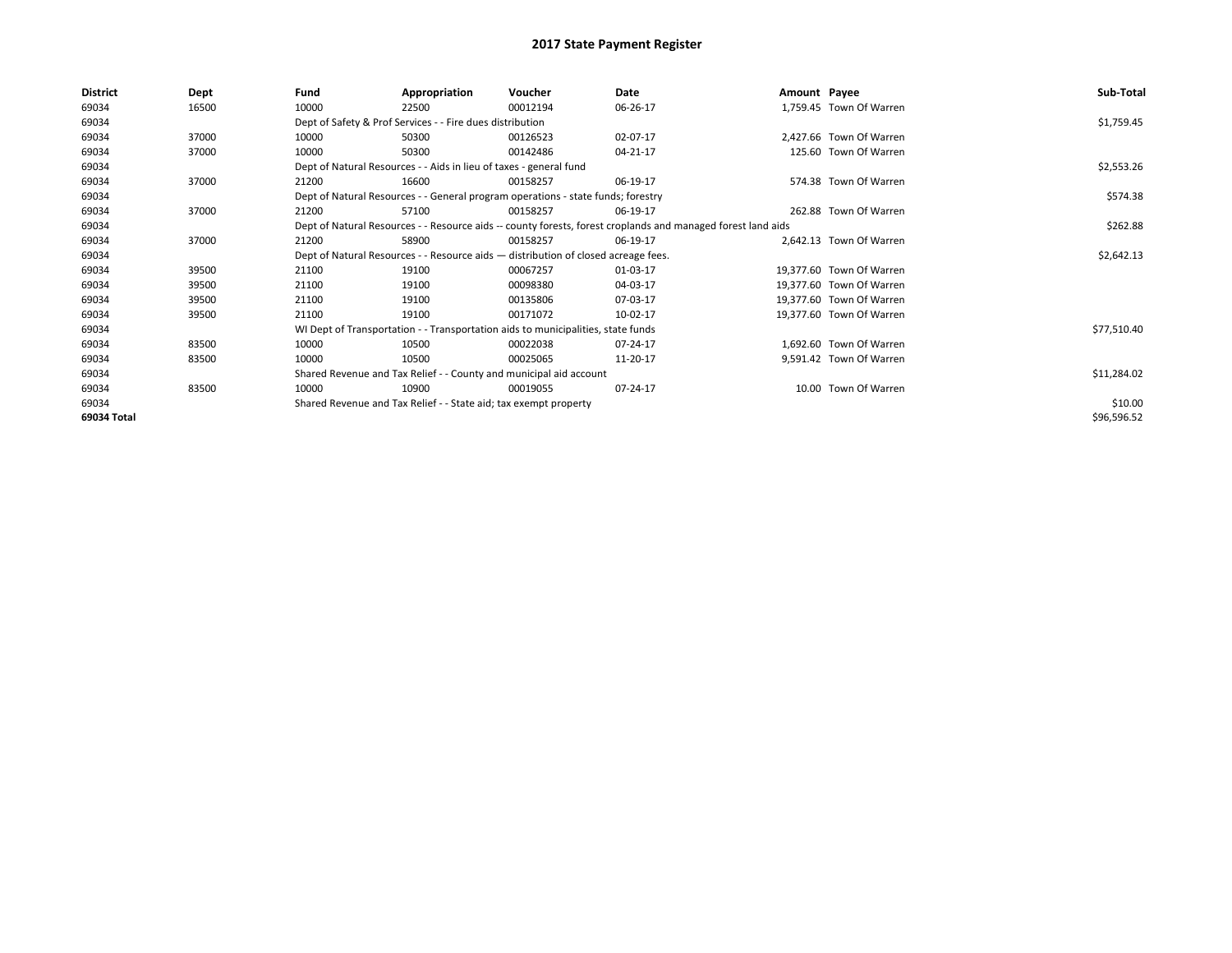| <b>District</b> | Dept  | Fund                                                                                                         | Appropriation                                                                    | Voucher    | Date     | Amount Payee |                           | Sub-Total    |
|-----------------|-------|--------------------------------------------------------------------------------------------------------------|----------------------------------------------------------------------------------|------------|----------|--------------|---------------------------|--------------|
| 69036           | 16500 | 10000                                                                                                        | 22500                                                                            | 00012195   | 06-26-17 |              | 4.871.15 Town Of Wautoma  |              |
| 69036           |       |                                                                                                              | Dept of Safety & Prof Services - - Fire dues distribution                        |            |          |              |                           | \$4,871.15   |
| 69036           | 37000 | 10000                                                                                                        | 50300                                                                            | 00126581   | 02-07-17 |              | 4,731.91 Town Of Wautoma  |              |
| 69036           | 37000 | 10000                                                                                                        | 50300                                                                            | 00143242   | 04-21-17 |              | 777.52 Town Of Wautoma    |              |
| 69036           |       |                                                                                                              | Dept of Natural Resources - - Aids in lieu of taxes - general fund               |            |          |              |                           | \$5,509.43   |
| 69036           | 37000 | 21200                                                                                                        | 16600                                                                            | 00158258   | 06-19-17 |              | 1.125.40 Town Of Wautoma  |              |
| 69036           |       | Dept of Natural Resources - - General program operations - state funds; forestry                             |                                                                                  | \$1,125.40 |          |              |                           |              |
| 69036           | 37000 | 21200                                                                                                        | 57100                                                                            | 00158258   | 06-19-17 |              | 527.07 Town Of Wautoma    |              |
| 69036           |       | Dept of Natural Resources - - Resource aids -- county forests, forest croplands and managed forest land aids |                                                                                  | \$527.07   |          |              |                           |              |
| 69036           | 37000 | 21200                                                                                                        | 57900                                                                            | 00143241   | 04-21-17 |              | 247.40 Town Of Wautoma    |              |
| 69036           |       | Dept of Natural Resources - - Aids in lieu of taxes - sum sufficient                                         |                                                                                  | \$247.40   |          |              |                           |              |
| 69036           | 37000 | 21200                                                                                                        | 58900                                                                            | 00158258   | 06-19-17 |              | 5.176.83 Town Of Wautoma  |              |
| 69036           |       | Dept of Natural Resources - - Resource aids - distribution of closed acreage fees.                           |                                                                                  | \$5,176.83 |          |              |                           |              |
| 69036           | 39500 | 21100                                                                                                        | 19100                                                                            | 00067258   | 01-03-17 |              | 22,834.74 Town Of Wautoma |              |
| 69036           | 39500 | 21100                                                                                                        | 19100                                                                            | 00098381   | 04-03-17 |              | 22,834.74 Town Of Wautoma |              |
| 69036           | 39500 | 21100                                                                                                        | 19100                                                                            | 00135807   | 07-03-17 |              | 22,834.74 Town Of Wautoma |              |
| 69036           | 39500 | 21100                                                                                                        | 19100                                                                            | 00171073   | 10-02-17 |              | 22,834.74 Town Of Wautoma |              |
| 69036           |       |                                                                                                              | WI Dept of Transportation - - Transportation aids to municipalities, state funds |            |          |              |                           | \$91,338.96  |
| 69036           | 83500 | 10000                                                                                                        | 10500                                                                            | 00022039   | 07-24-17 |              | 2.309.89 Town Of Wautoma  |              |
| 69036           | 83500 | 10000                                                                                                        | 10500                                                                            | 00025066   | 11-20-17 |              | 13,089.35 Town Of Wautoma |              |
| 69036           |       |                                                                                                              | Shared Revenue and Tax Relief - - County and municipal aid account               |            |          |              |                           | \$15,399.24  |
| 69036           | 83500 | 10000                                                                                                        | 10900                                                                            | 00019056   | 07-24-17 |              | 239.00 Town Of Wautoma    |              |
| 69036           |       |                                                                                                              | Shared Revenue and Tax Relief - - State aid; tax exempt property                 |            |          |              |                           | \$239.00     |
| 69036           | 83500 | 10000                                                                                                        | 11000                                                                            | 00022039   | 07-24-17 |              | 113.55 Town Of Wautoma    |              |
| 69036           | 83500 | 10000                                                                                                        | 11000                                                                            | 00025066   | 11-20-17 |              | 631.25 Town Of Wautoma    |              |
| 69036           |       | Shared Revenue and Tax Relief - - Public utility distribution account                                        |                                                                                  | \$744.80   |          |              |                           |              |
| 69036 Total     |       |                                                                                                              |                                                                                  |            |          |              |                           | \$125,179.28 |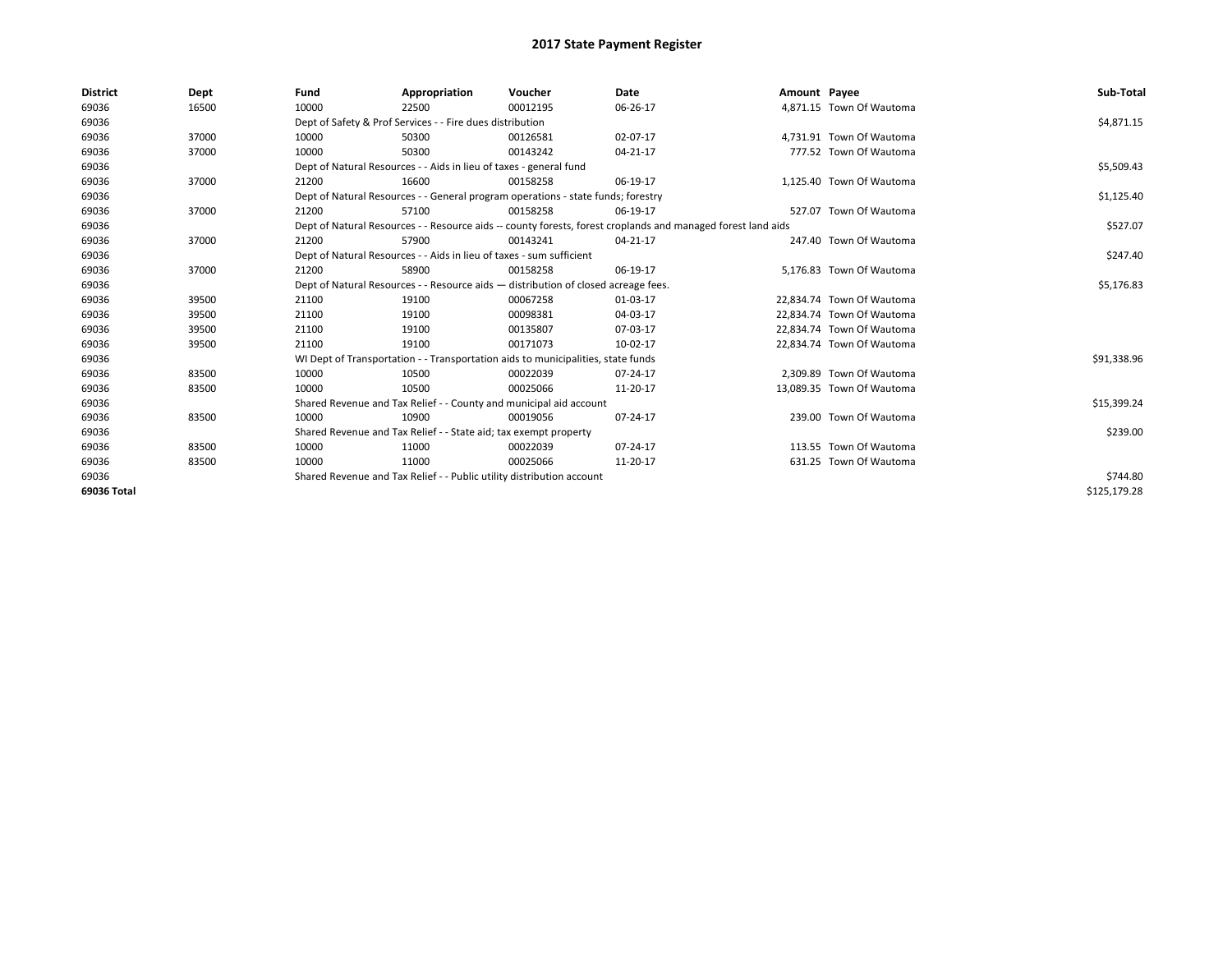| <b>District</b>    | Dept  | Fund                                                                                                         | Appropriation                                                                      | Voucher  | Date     | Amount Payee |                             | Sub-Total    |
|--------------------|-------|--------------------------------------------------------------------------------------------------------------|------------------------------------------------------------------------------------|----------|----------|--------------|-----------------------------|--------------|
| 69111              | 16500 | 10000                                                                                                        | 22500                                                                              | 00012196 | 06-26-17 |              | 1,153.20 Village Of Coloma  |              |
| 69111              |       |                                                                                                              | Dept of Safety & Prof Services - - Fire dues distribution                          |          |          |              |                             | \$1,153.20   |
| 69111              | 37000 | 21200                                                                                                        | 16600                                                                              | 00158259 | 06-19-17 |              | 21.88 Village Of Coloma     |              |
| 69111              |       |                                                                                                              | Dept of Natural Resources - - General program operations - state funds; forestry   |          |          |              |                             | \$21.88      |
| 69111              | 37000 | 21200                                                                                                        | 57100                                                                              | 00158259 | 06-19-17 |              | 10.02 Village Of Coloma     |              |
| 69111              |       | Dept of Natural Resources - - Resource aids -- county forests, forest croplands and managed forest land aids |                                                                                    | \$10.02  |          |              |                             |              |
| 69111              | 37000 | 21200                                                                                                        | 58900                                                                              | 00158259 | 06-19-17 |              | 100.67 Village Of Coloma    |              |
| 69111              |       |                                                                                                              | Dept of Natural Resources - - Resource aids - distribution of closed acreage fees. |          |          |              |                             | \$100.67     |
| 69111              | 39500 | 21100                                                                                                        | 19100                                                                              | 00067259 | 01-03-17 |              | 5,670.51 Village Of Coloma  |              |
| 69111              | 39500 | 21100                                                                                                        | 19100                                                                              | 00098382 | 04-03-17 |              | 5,670.51 Village Of Coloma  |              |
| 69111              | 39500 | 21100                                                                                                        | 19100                                                                              | 00135808 | 07-03-17 |              | 5,670.51 Village Of Coloma  |              |
| 69111              | 39500 | 21100                                                                                                        | 19100                                                                              | 00171074 | 10-02-17 |              | 5,670.53 Village Of Coloma  |              |
| 69111              |       |                                                                                                              | WI Dept of Transportation - - Transportation aids to municipalities, state funds   |          |          |              |                             | \$22,682.06  |
| 69111              | 45500 | 10000                                                                                                        | 23100                                                                              | 00039750 | 12-26-17 |              | 160.00 Village Of Coloma    |              |
| 69111              |       |                                                                                                              | Department of Justice - - Law enforcement training fund, local assistance          |          |          |              |                             | \$160.00     |
| 69111              | 83500 | 10000                                                                                                        | 10500                                                                              | 00022040 | 07-24-17 |              | 12,838.61 Village Of Coloma |              |
| 69111              | 83500 | 10000                                                                                                        | 10500                                                                              | 00025067 | 11-20-17 |              | 72,752.10 Village Of Coloma |              |
| 69111              |       |                                                                                                              | Shared Revenue and Tax Relief - - County and municipal aid account                 |          |          |              |                             | \$85,590.71  |
| 69111              | 83500 | 10000                                                                                                        | 10900                                                                              | 00019057 | 07-24-17 |              | 7.00 Village Of Coloma      |              |
| 69111              | 83500 | 10000                                                                                                        | 10900                                                                              | 00020027 | 07-24-17 |              | 31.00 Village Of Coloma     |              |
| 69111              |       |                                                                                                              | Shared Revenue and Tax Relief - - State aid; tax exempt property                   |          |          |              |                             | \$38.00      |
| <b>69111 Total</b> |       |                                                                                                              |                                                                                    |          |          |              |                             | \$109,756.54 |
|                    |       |                                                                                                              |                                                                                    |          |          |              |                             |              |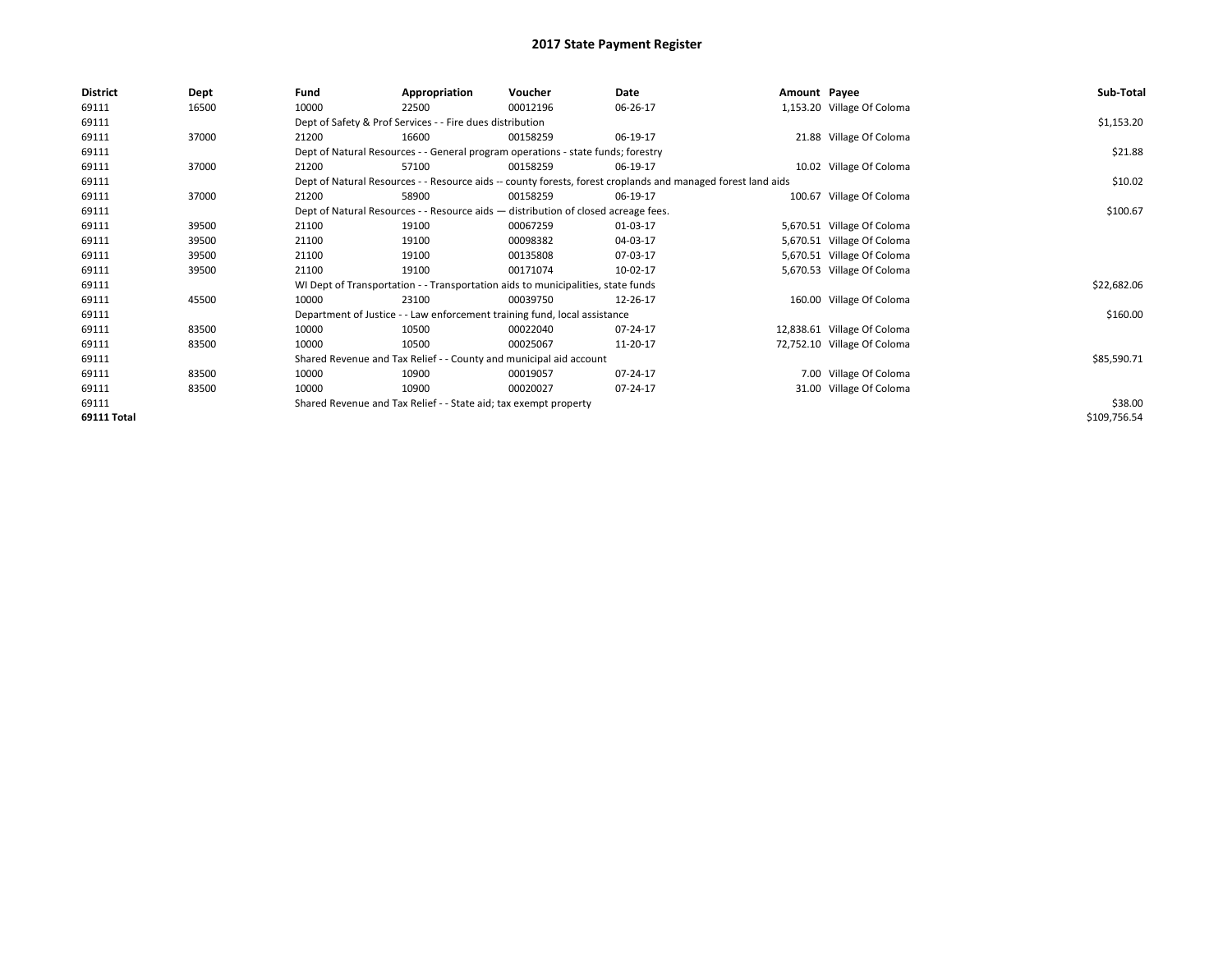| <b>District</b> | Dept  | Fund  | Appropriation                                                                    | Voucher  | Date     | Amount Payee |                               | Sub-Total    |
|-----------------|-------|-------|----------------------------------------------------------------------------------|----------|----------|--------------|-------------------------------|--------------|
| 69136           | 16500 | 10000 | 22500                                                                            | 00012197 | 06-26-17 |              | 780.26 Village Of Hancock     |              |
| 69136           |       |       | Dept of Safety & Prof Services - - Fire dues distribution                        |          |          |              |                               | \$780.26     |
| 69136           | 39500 | 21100 | 19100                                                                            | 00067260 | 01-03-17 |              | 4,788.41 Village Of Hancock   |              |
| 69136           | 39500 | 21100 | 19100                                                                            | 00098383 | 04-03-17 |              | 4,788.41 Village Of Hancock   |              |
| 69136           | 39500 | 21100 | 19100                                                                            | 00135809 | 07-03-17 |              | 4,788.41 Village Of Hancock   |              |
| 69136           | 39500 | 21100 | 19100                                                                            | 00171075 | 10-02-17 |              | 4,788.43 Village Of Hancock   |              |
| 69136           |       |       | WI Dept of Transportation - - Transportation aids to municipalities, state funds |          |          |              |                               | \$19,153.66  |
| 69136           | 45500 | 10000 | 23100                                                                            | 00033349 | 08-18-17 |              | 160.00 Village Of Hancock     |              |
| 69136           |       |       | Department of Justice - - Law enforcement training fund, local assistance        |          |          |              |                               | \$160.00     |
| 69136           | 83500 | 10000 | 10500                                                                            | 00022041 | 07-24-17 |              | 22,737.77 Village Of Hancock  |              |
| 69136           | 83500 | 10000 | 10500                                                                            | 00025068 | 11-20-17 |              | 128,847.35 Village Of Hancock |              |
| 69136           |       |       | Shared Revenue and Tax Relief - - County and municipal aid account               |          |          |              |                               | \$151,585.12 |
| 69136           | 83500 | 10000 | 10900                                                                            | 00019058 | 07-24-17 |              | 20.00 Village Of Hancock      |              |
| 69136           |       |       | Shared Revenue and Tax Relief - - State aid; tax exempt property                 |          |          |              |                               | \$20.00      |
| 69136 Total     |       |       |                                                                                  |          |          |              |                               | \$171,699.04 |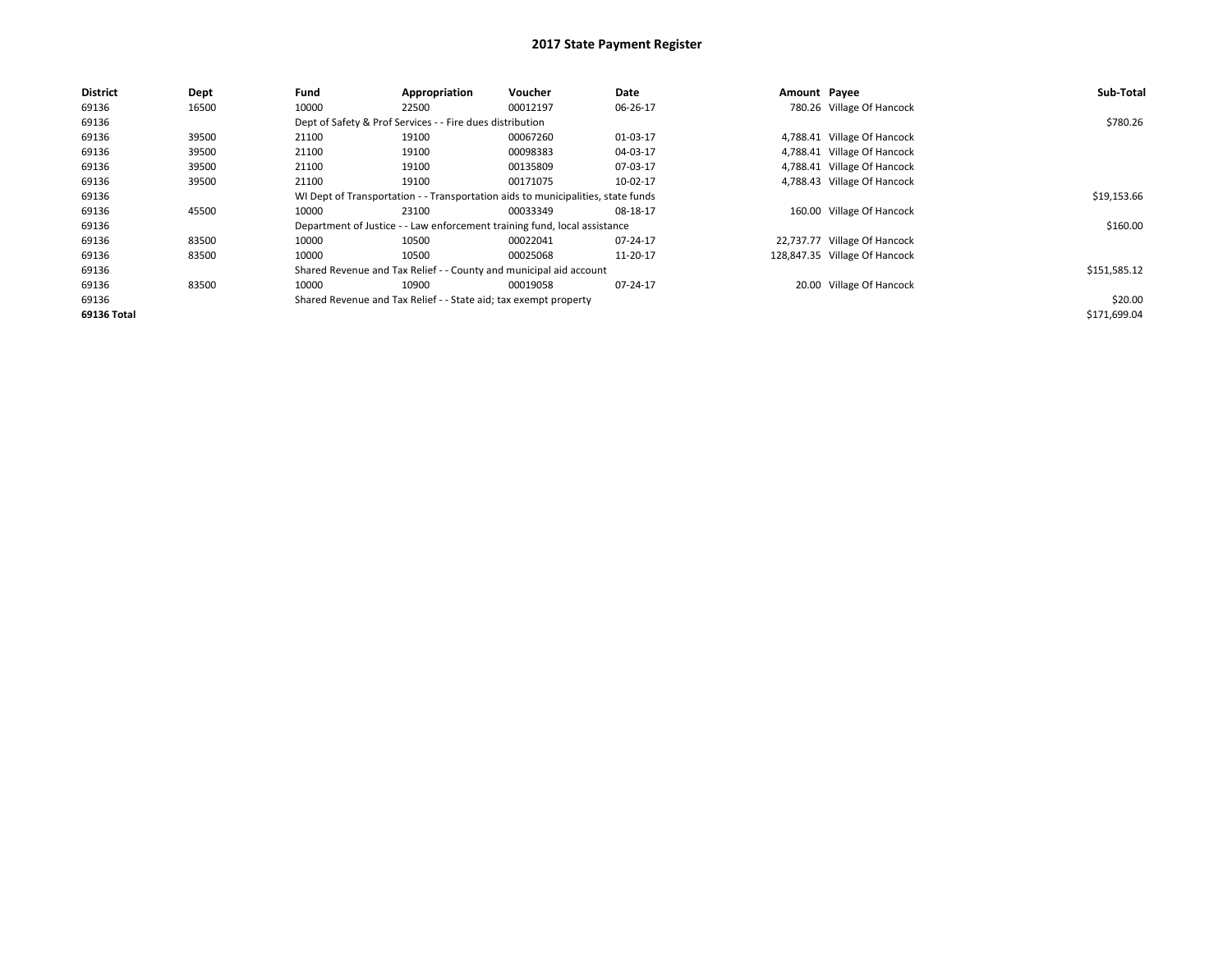| <b>District</b> | Dept  | Fund                                                             | Appropriation                                                                      | Voucher  | Date                                                                                                         | Amount Payee |                                | Sub-Total   |
|-----------------|-------|------------------------------------------------------------------|------------------------------------------------------------------------------------|----------|--------------------------------------------------------------------------------------------------------------|--------------|--------------------------------|-------------|
| 69146           | 16500 | 10000                                                            | 22500                                                                              | 00012198 | 06-26-17                                                                                                     |              | 657.42 Village Of Lohrville    |             |
| 69146           |       | Dept of Safety & Prof Services - - Fire dues distribution        |                                                                                    | \$657.42 |                                                                                                              |              |                                |             |
| 69146           | 37000 | 21200                                                            | 16600                                                                              | 00158260 | 06-19-17                                                                                                     |              | 32.21 Village Of Lohrville     |             |
| 69146           |       |                                                                  | Dept of Natural Resources - - General program operations - state funds; forestry   |          |                                                                                                              |              |                                | \$32.21     |
| 69146           | 37000 | 21200                                                            | 57100                                                                              | 00158260 | 06-19-17                                                                                                     |              | 14.74 Village Of Lohrville     |             |
| 69146           |       |                                                                  |                                                                                    |          | Dept of Natural Resources - - Resource aids -- county forests, forest croplands and managed forest land aids |              |                                | \$14.74     |
| 69146           | 37000 | 21200                                                            | 58900                                                                              | 00158260 | 06-19-17                                                                                                     |              | 148.18 Village Of Lohrville    |             |
| 69146           |       |                                                                  | Dept of Natural Resources - - Resource aids - distribution of closed acreage fees. |          |                                                                                                              |              |                                | \$148.18    |
| 69146           | 39500 | 21100                                                            | 19100                                                                              | 00067261 | 01-03-17                                                                                                     |              | 4,954.50 Village Of Lohrville  |             |
| 69146           | 39500 | 21100                                                            | 19100                                                                              | 00098384 | 04-03-17                                                                                                     |              | 4,954.50 Village Of Lohrville  |             |
| 69146           | 39500 | 21100                                                            | 19100                                                                              | 00135810 | 07-03-17                                                                                                     |              | 4,954.50 Village Of Lohrville  |             |
| 69146           | 39500 | 21100                                                            | 19100                                                                              | 00171076 | 10-02-17                                                                                                     |              | 4,954.50 Village Of Lohrville  |             |
| 69146           |       |                                                                  | WI Dept of Transportation - - Transportation aids to municipalities, state funds   |          |                                                                                                              |              |                                | \$19,818.00 |
| 69146           | 83500 | 10000                                                            | 10500                                                                              | 00022042 | 07-24-17                                                                                                     |              | 4,642.07 Village Of Lohrville  |             |
| 69146           | 83500 | 10000                                                            | 10500                                                                              | 00025069 | 11-20-17                                                                                                     |              | 26,305.03 Village Of Lohrville |             |
| 69146           |       |                                                                  | Shared Revenue and Tax Relief - - County and municipal aid account                 |          |                                                                                                              |              |                                | \$30,947.10 |
| 69146           | 83500 | 10000                                                            | 10900                                                                              | 00019059 | 07-24-17                                                                                                     |              | 2.00 Village Of Lohrville      |             |
| 69146           |       | Shared Revenue and Tax Relief - - State aid; tax exempt property |                                                                                    | \$2.00   |                                                                                                              |              |                                |             |
| 69146           | 83500 | 10000                                                            | 11000                                                                              | 00022042 | 07-24-17                                                                                                     |              | 32.06 Village Of Lohrville     |             |
| 69146           | 83500 | 10000                                                            | 11000                                                                              | 00025069 | 11-20-17                                                                                                     |              | 188.74 Village Of Lohrville    |             |
| 69146           |       |                                                                  | Shared Revenue and Tax Relief - - Public utility distribution account              |          |                                                                                                              |              |                                | \$220.80    |
| 69146 Total     |       |                                                                  |                                                                                    |          |                                                                                                              |              |                                | \$51,840.45 |
|                 |       |                                                                  |                                                                                    |          |                                                                                                              |              |                                |             |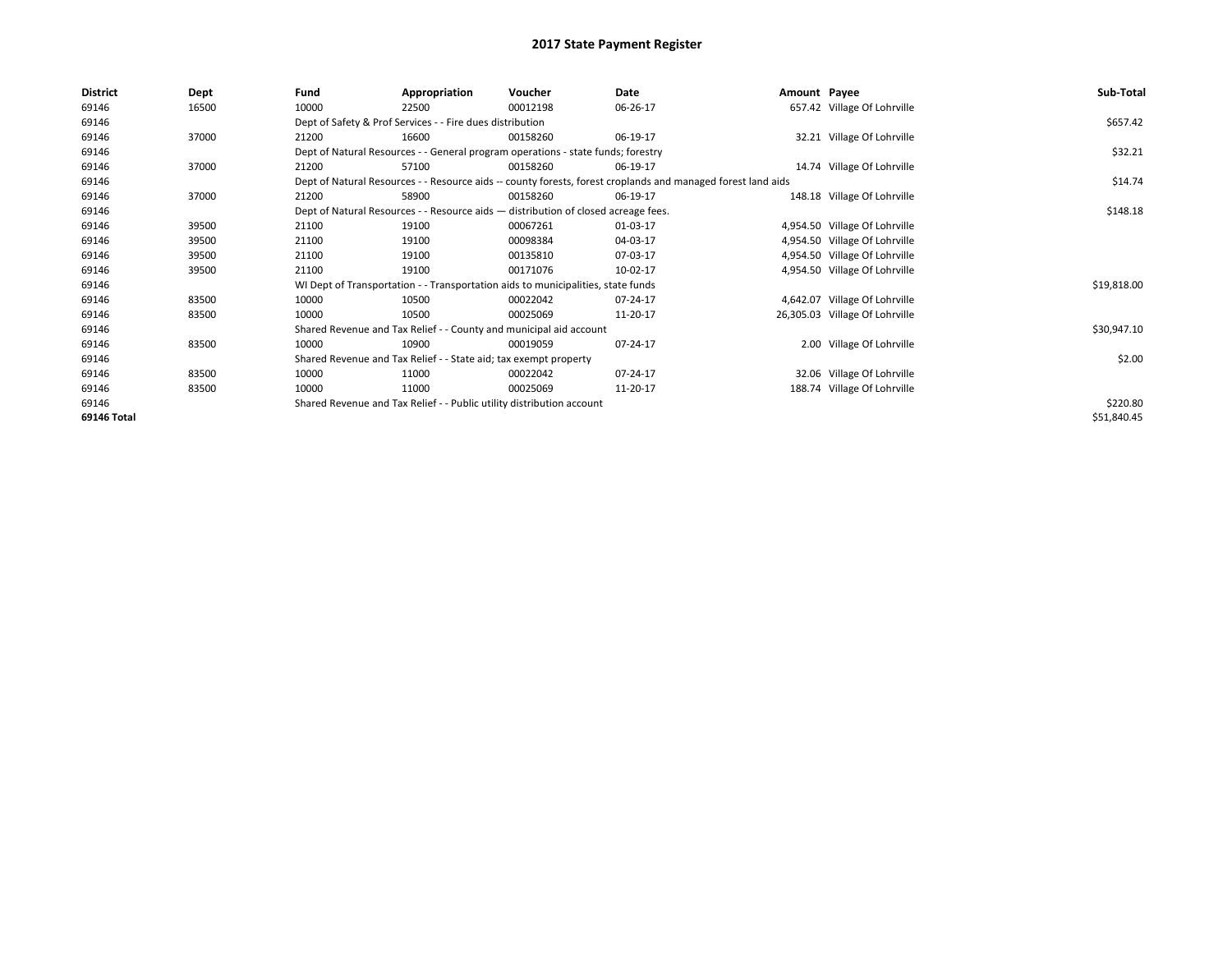| <b>District</b> | Dept  | Fund                                                      | Appropriation                                                                    | Voucher    | Date     | Amount Payee |                                  | Sub-Total    |
|-----------------|-------|-----------------------------------------------------------|----------------------------------------------------------------------------------|------------|----------|--------------|----------------------------------|--------------|
| 69171           | 16500 | 10000                                                     | 22500                                                                            | 00012199   | 06-26-17 |              | 1,543.53 Village Of Plainfield   |              |
| 69171           |       | Dept of Safety & Prof Services - - Fire dues distribution |                                                                                  | \$1,543.53 |          |              |                                  |              |
| 69171           | 37000 | 21200                                                     | 58300                                                                            | 00144762   | 04-26-17 |              | 1,076.39 Village Of Plainfield   |              |
| 69171           |       |                                                           | Dept of Natural Resources - - Recreation and resource aids, federal funds        |            |          |              |                                  | \$1,076.39   |
| 69171           | 39500 | 21100                                                     | 18500                                                                            | 00115546   | 06-28-17 |              | 3,928.00 Village Of Plainfield   |              |
| 69171           |       |                                                           | WI Dept of Transportation - - Highway safety, local assistance, federal funds    |            |          |              |                                  | \$3,928.00   |
| 69171           | 39500 | 21100                                                     | 19100                                                                            | 00067262   | 01-03-17 |              | 6,457.67 Village Of Plainfield   |              |
| 69171           | 39500 | 21100                                                     | 19100                                                                            | 00098385   | 04-03-17 |              | 6,457.67 Village Of Plainfield   |              |
| 69171           | 39500 | 21100                                                     | 19100                                                                            | 00135811   | 07-03-17 |              | 6,457.67 Village Of Plainfield   |              |
| 69171           | 39500 | 21100                                                     | 19100                                                                            | 00171077   | 10-02-17 |              | 6,457.68 Village Of Plainfield   |              |
| 69171           |       |                                                           | WI Dept of Transportation - - Transportation aids to municipalities, state funds |            |          |              |                                  | \$25,830.69  |
| 69171           | 45500 | 10000                                                     | 23100                                                                            | 00039681   | 12-26-17 |              | 320.00 Village Of Plainfield     |              |
| 69171           |       |                                                           | Department of Justice - - Law enforcement training fund, local assistance        |            |          |              |                                  | \$320.00     |
| 69171           | 83500 | 10000                                                     | 10500                                                                            | 00022043   | 07-24-17 |              | 22,916.60 Village Of Plainfield  |              |
| 69171           | 83500 | 10000                                                     | 10500                                                                            | 00025070   | 11-20-17 |              | 129,860.70 Village Of Plainfield |              |
| 69171           |       |                                                           | Shared Revenue and Tax Relief - - County and municipal aid account               |            |          |              |                                  | \$152,777.30 |
| 69171           | 83500 | 10000                                                     | 10900                                                                            | 00019060   | 07-24-17 |              | 306.00 Village Of Plainfield     |              |
| 69171           | 83500 | 10000                                                     | 10900                                                                            | 00020028   | 07-24-17 |              | 1,016.00 Village Of Plainfield   |              |
| 69171           |       |                                                           | Shared Revenue and Tax Relief - - State aid; tax exempt property                 |            |          |              |                                  | \$1,322.00   |
| 69171           | 83500 | 10000                                                     | 11000                                                                            | 00022043   | 07-24-17 |              | 60.17 Village Of Plainfield      |              |
| 69171           | 83500 | 10000                                                     | 11000                                                                            | 00025070   | 11-20-17 |              | 116.92 Village Of Plainfield     |              |
| 69171           |       |                                                           | Shared Revenue and Tax Relief - - Public utility distribution account            |            |          |              |                                  | \$177.09     |
| 69171 Total     |       |                                                           |                                                                                  |            |          |              |                                  | \$186,975.00 |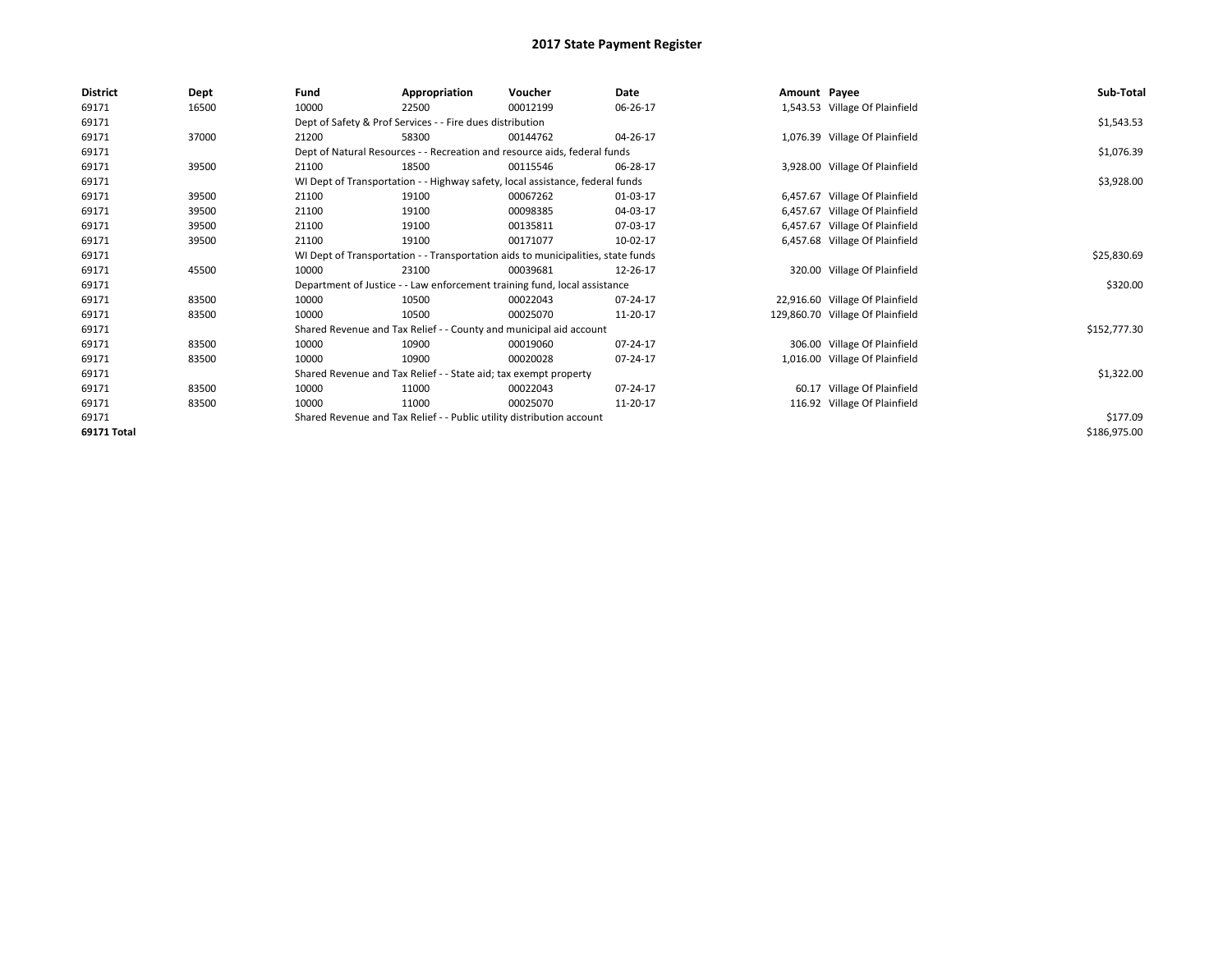| <b>District</b> | Dept  | Fund  | Appropriation                                                                                                | Voucher  | Date       | Amount Payee |                                  | Sub-Total    |  |  |  |
|-----------------|-------|-------|--------------------------------------------------------------------------------------------------------------|----------|------------|--------------|----------------------------------|--------------|--|--|--|
| 69176           | 16500 | 10000 | 22500                                                                                                        | 00012200 | 06-26-17   |              | 2,113.83 Village Of Redgranite   |              |  |  |  |
| 69176           |       |       | Dept of Safety & Prof Services - - Fire dues distribution                                                    |          |            |              |                                  |              |  |  |  |
| 69176           | 37000 | 10000 | 50300                                                                                                        | 00126624 | 02-07-17   |              | 758.81 Village Of Redgranite     |              |  |  |  |
| 69176           | 37000 | 10000 | 50300                                                                                                        | 00143882 | 04-21-17   |              | 60.85 Village Of Redgranite      |              |  |  |  |
| 69176           |       |       | Dept of Natural Resources - - Aids in lieu of taxes - general fund                                           |          |            |              |                                  | \$819.66     |  |  |  |
| 69176           | 37000 | 21200 | 16600                                                                                                        | 00158261 | 06-19-17   |              | 17.48 Village Of Redgranite      |              |  |  |  |
| 69176           |       |       | Dept of Natural Resources - - General program operations - state funds; forestry                             |          |            |              |                                  | \$17.48      |  |  |  |
| 69176           | 37000 | 21200 | 57100                                                                                                        | 00158261 | 06-19-17   |              | 8.00 Village Of Redgranite       |              |  |  |  |
| 69176           |       |       | Dept of Natural Resources - - Resource aids -- county forests, forest croplands and managed forest land aids |          |            |              |                                  | \$8.00       |  |  |  |
| 69176           | 37000 | 21200 | 58900                                                                                                        | 00158261 | 06-19-17   |              | 80.41 Village Of Redgranite      |              |  |  |  |
| 69176           |       |       | Dept of Natural Resources - - Resource aids - distribution of closed acreage fees.                           |          |            |              |                                  | \$80.41      |  |  |  |
| 69176           | 39500 | 21100 | 19100                                                                                                        | 00067263 | 01-03-17   |              | 11,899.88 Village Of Redgranite  |              |  |  |  |
| 69176           | 39500 | 21100 | 19100                                                                                                        | 00098386 | 04-03-17   |              | 11,899.88 Village Of Redgranite  |              |  |  |  |
| 69176           | 39500 | 21100 | 19100                                                                                                        | 00135812 | 07-03-17   |              | 11,899.88 Village Of Redgranite  |              |  |  |  |
| 69176           | 39500 | 21100 | 19100                                                                                                        | 00171078 | 10-02-17   |              | 11,899.90 Village Of Redgranite  |              |  |  |  |
| 69176           |       |       | WI Dept of Transportation - - Transportation aids to municipalities, state funds                             |          |            |              |                                  | \$47,599.54  |  |  |  |
| 69176           | 39500 | 21100 | 27800                                                                                                        | 00072203 | $01-10-17$ |              | 11,834.89 Village Of Redgranite  |              |  |  |  |
| 69176           |       |       | WI Dept of Transportation - - Local roads improvement program, state funds                                   |          |            |              |                                  | \$11,834.89  |  |  |  |
| 69176           | 45500 | 10000 | 23100                                                                                                        | 00035831 | 10-16-17   |              | 480.00 Village Of Redgranite     |              |  |  |  |
| 69176           |       |       | Department of Justice - - Law enforcement training fund, local assistance                                    |          |            |              |                                  | \$480.00     |  |  |  |
| 69176           | 83500 | 10000 | 10500                                                                                                        | 00022044 | 07-24-17   |              | 33,397.29 Village Of Redgranite  |              |  |  |  |
| 69176           | 83500 | 10000 | 10500                                                                                                        | 00025071 | 11-20-17   |              | 189,251.31 Village Of Redgranite |              |  |  |  |
| 69176           |       |       | Shared Revenue and Tax Relief - - County and municipal aid account                                           |          |            |              |                                  | \$222,648.60 |  |  |  |
| 69176           | 83500 | 10000 | 10900                                                                                                        | 00019061 | 07-24-17   |              | 181.00 Village Of Redgranite     |              |  |  |  |
| 69176           | 83500 | 10000 | 10900                                                                                                        | 00020029 | 07-24-17   |              | 171.00 Village Of Redgranite     |              |  |  |  |
| 69176           |       |       | Shared Revenue and Tax Relief - - State aid; tax exempt property                                             |          |            |              |                                  | \$352.00     |  |  |  |
| 69176           | 83500 | 10000 | 50100                                                                                                        | 00015461 | 01-31-17   |              | 21,774.98 Village Of Redgranite  |              |  |  |  |
| 69176           |       |       | Shared Revenue and Tax Relief - - Payments for municipal services                                            |          |            |              |                                  | \$21,774.98  |  |  |  |
| 69176           | 83500 | 52100 | 36300                                                                                                        | 00016099 | 03-27-17   |              | 953.16 Village Of Redgranite     |              |  |  |  |
| 69176           |       |       | Shared Revenue and Tax Relief - - Lottery and gaming credit                                                  |          |            |              |                                  | \$953.16     |  |  |  |
| 69176 Total     |       |       |                                                                                                              |          |            |              |                                  | \$308,682.55 |  |  |  |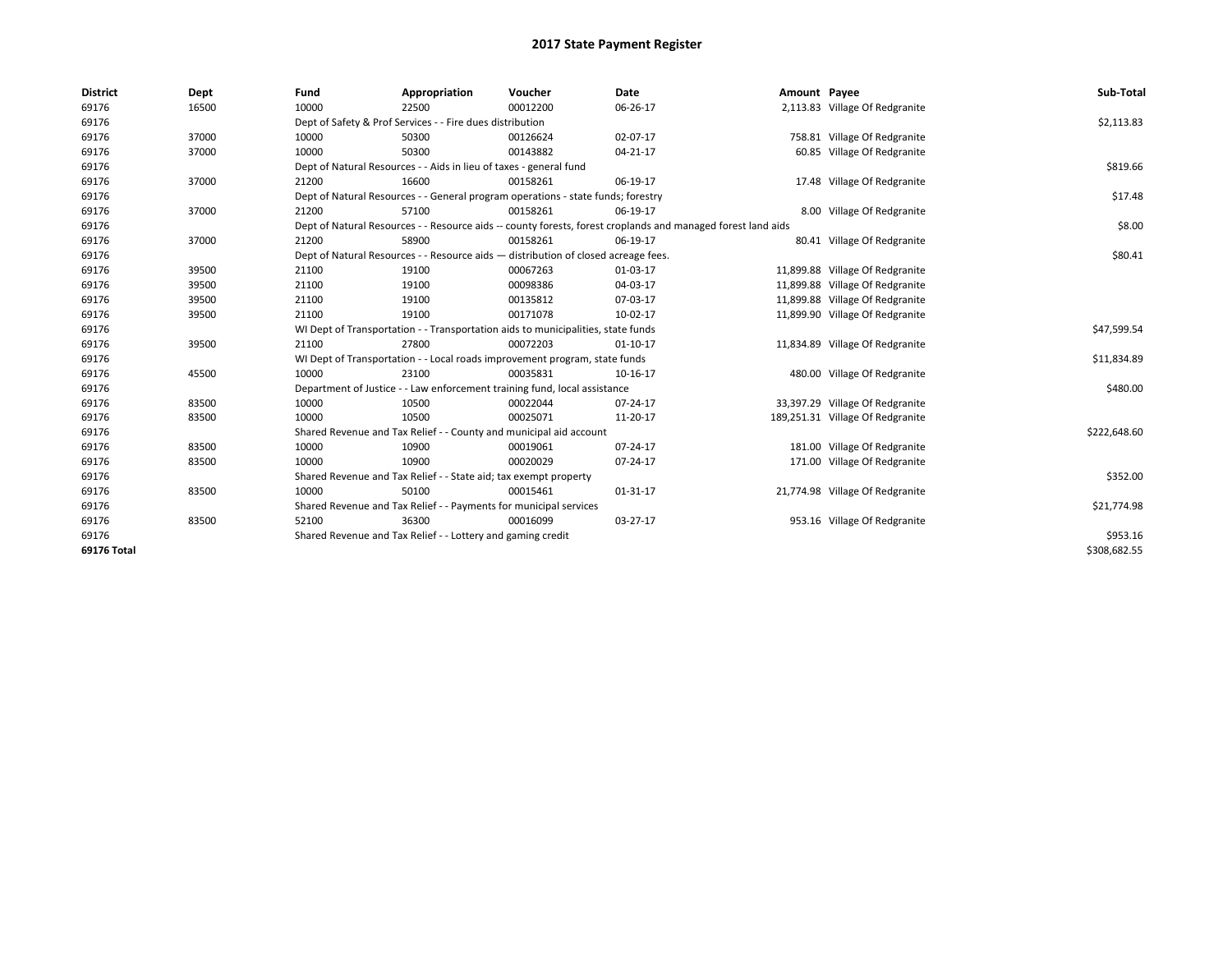| District    | Dept  | Fund                                                      | Appropriation                                                      | Voucher                                                                          | Date     | Amount Payee |                                 | Sub-Total    |
|-------------|-------|-----------------------------------------------------------|--------------------------------------------------------------------|----------------------------------------------------------------------------------|----------|--------------|---------------------------------|--------------|
| 69191       | 16500 | 10000                                                     | 22500                                                              | 00012201                                                                         | 06-26-17 |              | 1,532.62 Village Of Wild Rose   |              |
| 69191       |       | Dept of Safety & Prof Services - - Fire dues distribution |                                                                    | \$1,532.62                                                                       |          |              |                                 |              |
| 69191       | 37000 | 10000                                                     | 50300                                                              | 00142602                                                                         | 04-21-17 |              | 29.96 Village Of Wild Rose      |              |
| 69191       |       |                                                           | Dept of Natural Resources - - Aids in lieu of taxes - general fund |                                                                                  |          |              |                                 | \$29.96      |
| 69191       | 37000 | 27400                                                     | 67000                                                              | 00154204                                                                         | 06-01-17 |              | 5,531.59 Village Of Wild Rose   |              |
| 69191       |       |                                                           |                                                                    | Dept of Natural Resources - - Financial assistance for responsible units         |          |              |                                 | \$5,531.59   |
| 69191       | 37000 | 36300                                                     | TX100                                                              | 00172435                                                                         | 08-07-17 |              | 102,342.90 Village Of Wild Rose |              |
| 69191       |       |                                                           | Dept of Natural Resources - - DNR-DAM SAFETY PROJECTS              |                                                                                  |          |              |                                 | \$102,342.90 |
| 69191       | 39500 | 21100                                                     | 19100                                                              | 00067264                                                                         | 01-03-17 |              | 7,650.63 Village Of Wild Rose   |              |
| 69191       | 39500 | 21100                                                     | 19100                                                              | 00098387                                                                         | 04-03-17 |              | 7,650.63 Village Of Wild Rose   |              |
| 69191       | 39500 | 21100                                                     | 19100                                                              | 00135813                                                                         | 07-03-17 |              | 7,650.63 Village Of Wild Rose   |              |
| 69191       | 39500 | 21100                                                     | 19100                                                              | 00171079                                                                         | 10-02-17 |              | 7,650.66 Village Of Wild Rose   |              |
| 69191       |       |                                                           |                                                                    | WI Dept of Transportation - - Transportation aids to municipalities, state funds |          |              |                                 | \$30,602.55  |
| 69191       | 45500 | 10000                                                     | 23100                                                              | 00026548                                                                         | 04-14-17 |              | 160.00 Village Of Wild Rose     |              |
| 69191       |       |                                                           |                                                                    | Department of Justice - - Law enforcement training fund, local assistance        |          |              |                                 | \$160.00     |
| 69191       | 83500 | 10000                                                     | 10100                                                              | 00022045                                                                         | 07-24-17 |              | 9,566.79 Village Of Wild Rose   |              |
| 69191       |       |                                                           |                                                                    | Shared Revenue and Tax Relief - - Expenditure restraint program account          |          |              |                                 | \$9,566.79   |
| 69191       | 83500 | 10000                                                     | 10500                                                              | 00022045                                                                         | 07-24-17 |              | 27,490.70 Village Of Wild Rose  |              |
| 69191       | 83500 | 10000                                                     | 10500                                                              | 00025072                                                                         | 11-20-17 |              | 156,033.13 Village Of Wild Rose |              |
| 69191       |       |                                                           |                                                                    | Shared Revenue and Tax Relief - - County and municipal aid account               |          |              |                                 | \$183,523.83 |
| 69191       | 83500 | 10000                                                     | 10900                                                              | 00019062                                                                         | 07-24-17 |              | 769.00 Village Of Wild Rose     |              |
| 69191       | 83500 | 10000                                                     | 10900                                                              | 00020030                                                                         | 07-24-17 |              | 450.00 Village Of Wild Rose     |              |
| 69191       |       |                                                           | Shared Revenue and Tax Relief - - State aid; tax exempt property   |                                                                                  |          |              |                                 | \$1,219.00   |
| 69191 Total |       |                                                           |                                                                    |                                                                                  |          |              |                                 | \$334,509.24 |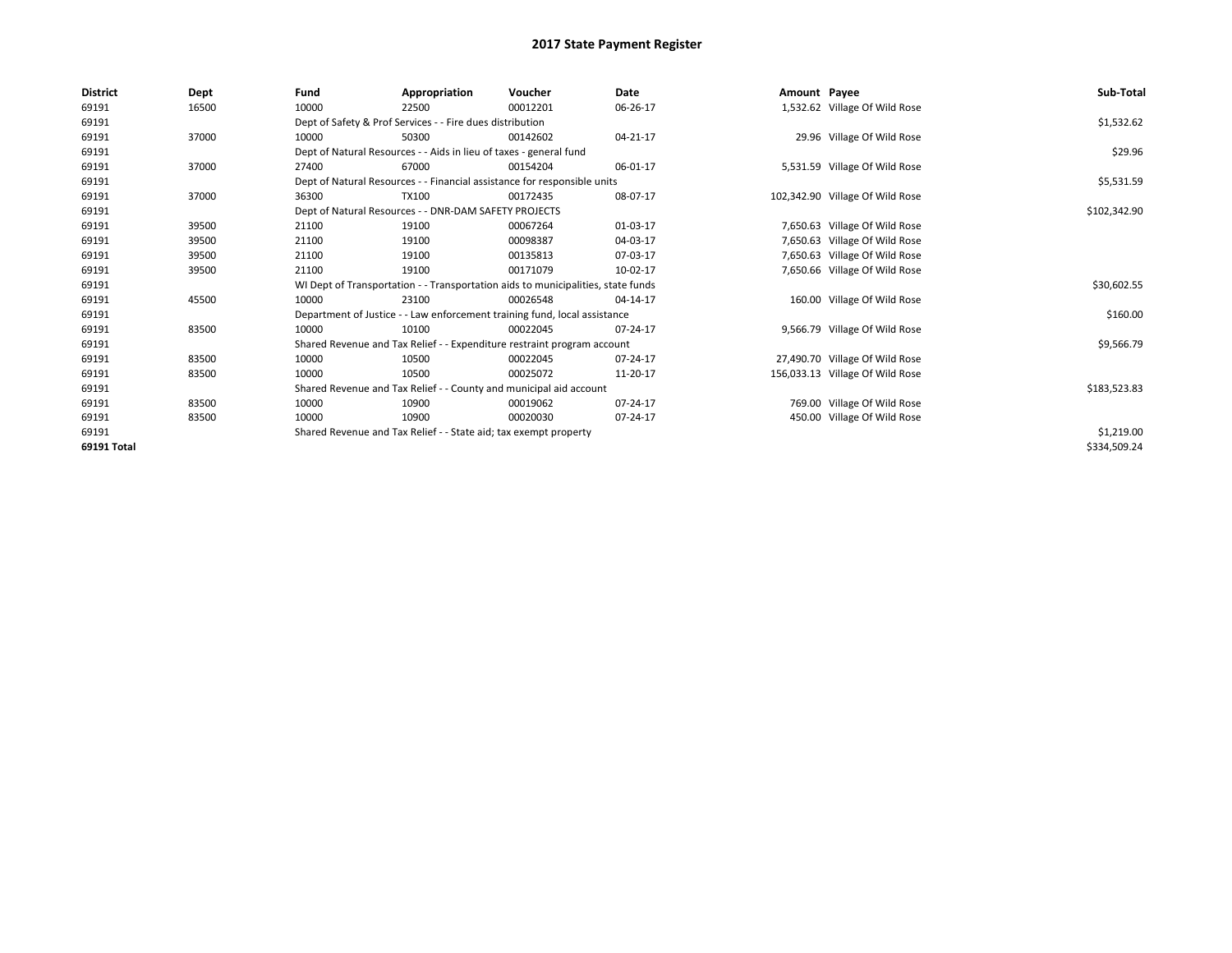| <b>District</b> | Dept  | Fund  | Appropriation                                                    | Voucher  | Date     | Amount Payee |                         | Sub-Total  |
|-----------------|-------|-------|------------------------------------------------------------------|----------|----------|--------------|-------------------------|------------|
| 69206           | 83500 | 10000 | 10900                                                            | 00020031 | 07-24-17 |              | 5,631.00 City of Berlin |            |
| 69206           |       |       | Shared Revenue and Tax Relief - - State aid; tax exempt property |          |          |              |                         | \$5,631.00 |
| 69206 Total     |       |       |                                                                  |          |          |              |                         | \$5,631.00 |
|                 |       |       |                                                                  |          |          |              |                         |            |